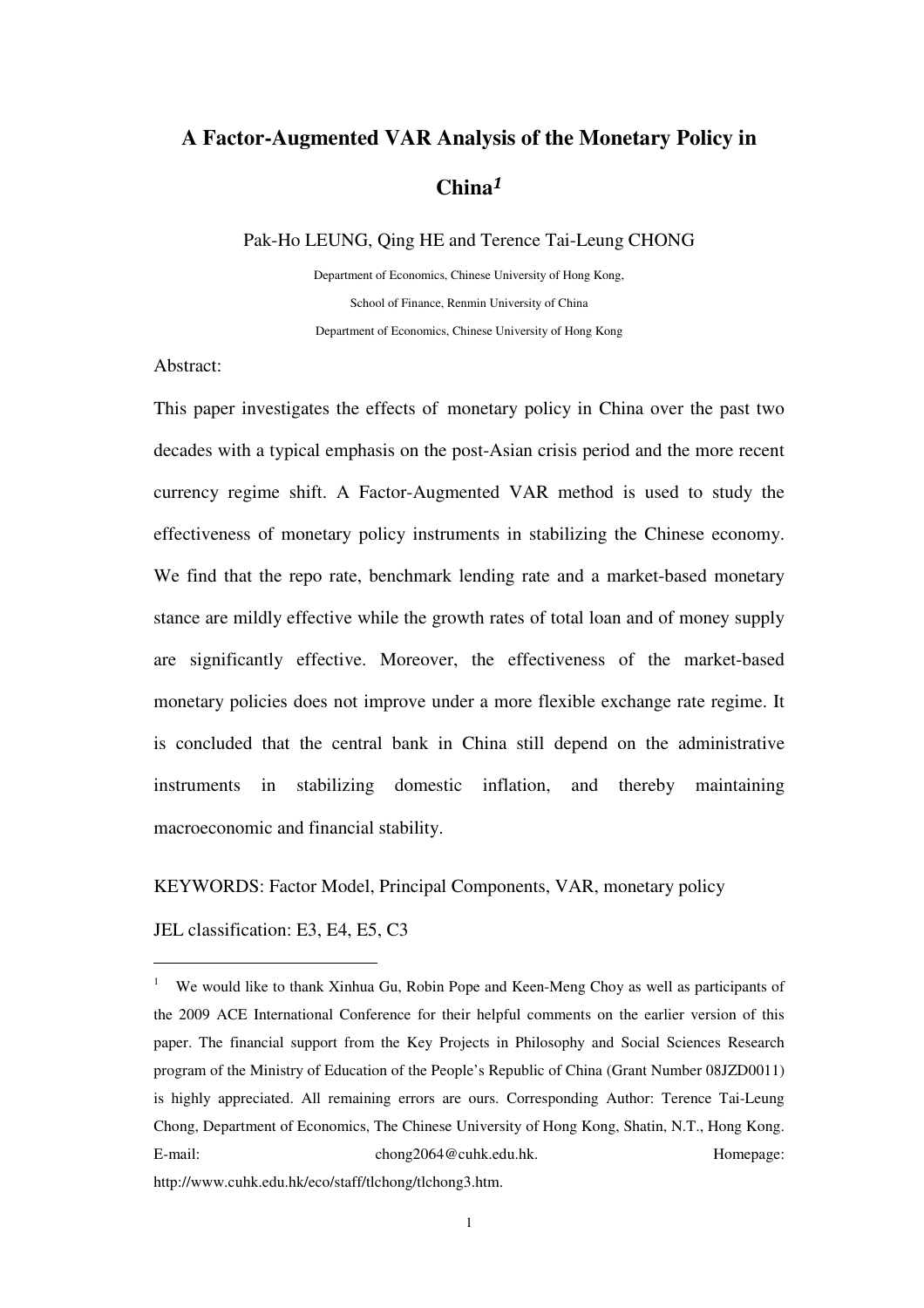# 1. Introduction

 $\overline{a}$ 

In the post-Asian Crisis period, China has achieved remarkable economic growth for more than a decade, with an average annual growth rate of about 9 percent. Meanwhile, the inflation rate, as measured by the GDP deflator or CPI, has remained moderate<sup>2</sup>. With the termination of official guidance on banks' lending operations in 1998, monetary policy has played an increasing role in the macroeconomic stabilization in China (Green, 2005). However, the transmission mechanism of the monetary policy remains unclear. Since 1998, a variety of monetary policy instruments, such as the base interest rates, open market operation, the discount rate and reserves requirement, have been adopted by the People's Banking of China (PBC) to fine tune the economy. However, as the relationship between these instruments and real economic activities is unstable over time, it complicates the ways that monetary policy affects the real economies. More importantly, with the integration into the global economy, the independence and effectiveness of China's monetary policy have been challenged because of the exchange rate rigidity.<sup>3</sup> As a result, there has been an increasing attention on the effects and mechanisms of the Chinese monetary policy.<sup>4</sup>

In an attempt to shed light on the transmission channels of monetary policy in China, we employ a new methodology – the Factor-augmented VAR (FAVAR), to

 $2$  The inflation rate remains below 3 percent in most periods. Several researches have found that Chinese economy has experienced a substantial moderation (Brandt and Zhu (2002), He et al. (2009), and Du et al. (2010).

<sup>3</sup> Goodfriend and Prasad (2007) reported that the Chinese monetary policy has operated with difficult constraints.

<sup>&</sup>lt;sup>4</sup> For instance, the global financial crisis of 2007-2009, originated in the American mortgage market, has vaporized the wealth in the advanced economies. Due to a halt in spending in developed countries, the export-oriented economy of China in jeopardy. In response, the People's Bank of China slashes the lending rate as well as the required reserve ratio to support the financially distressed industries.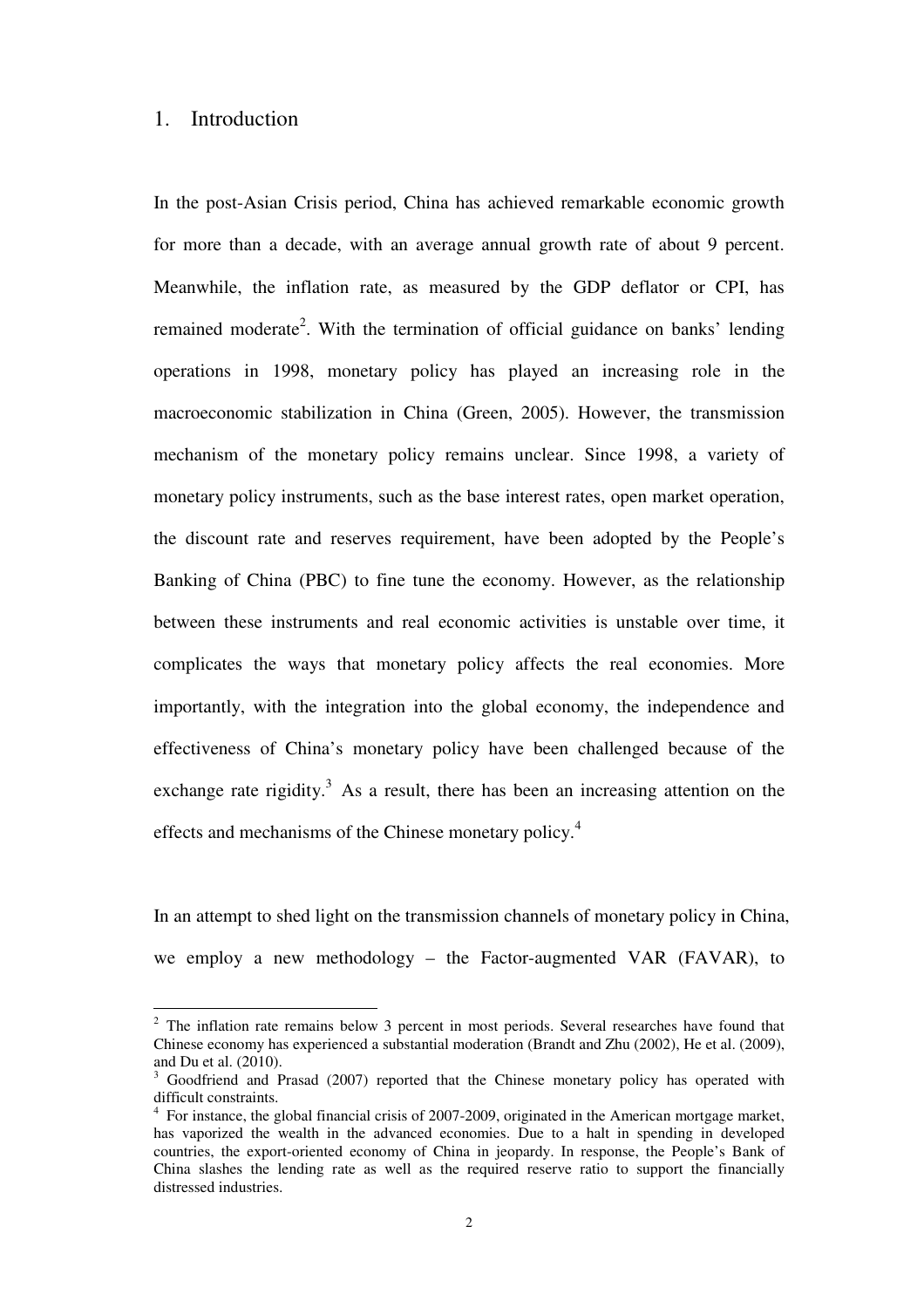investigate the effects of several important monetary policy instruments during the last decade.<sup>5</sup> The FAVAR approach allows us to assess how much of the observed movements of real economy can be attributed to each policy instruments, separately and in combination.

While significant efforts have been devoted to investigate the effect of Chinese monetary policies, most of the previous studies employ only a single policy instrument to measure monetary policy (Mehrotra, 2007; Dickinson and Liu, 2007; and Koivu, 2009). Our study complements the literature by making a comprehensive investigation of different monetary policy instruments in China. By comparing the role of each instrument, our study gains insight into the transmission mechanism of the Chinese monetary policy. Secondly, to the best of our knowledge, this is the first attempt to use a combination of policy instruments in the model estimation. As China usually implements different market-based policy instruments at the same time, the use of the factor approach may provide an overall evaluation of its monetary policy. Finally, most of the previous studies have employed the Vector Autoregression (VAR) approach, which typically comprises of few variables. The use of sparse information sets in VAR analysis may produce inaccurate estimates and impulse response pattern (Sims, 1992; Rudebusch, 1998; and Bernanke et al., 2005). The Factor VAR model combines the standard VAR approach with factor analysis, and can provide a proper identification of the monetary transmission mechanism (Stock and Watson, 1998; Bernanke et al., 2005; Boivin and Giannoni, 2006).

Our results suggest that the Chinese economy is mainly affected by the growth rate

<sup>&</sup>lt;sup>5</sup> The factor VAR procedure has been widely used on the analysis of U.S. and European monetary policy.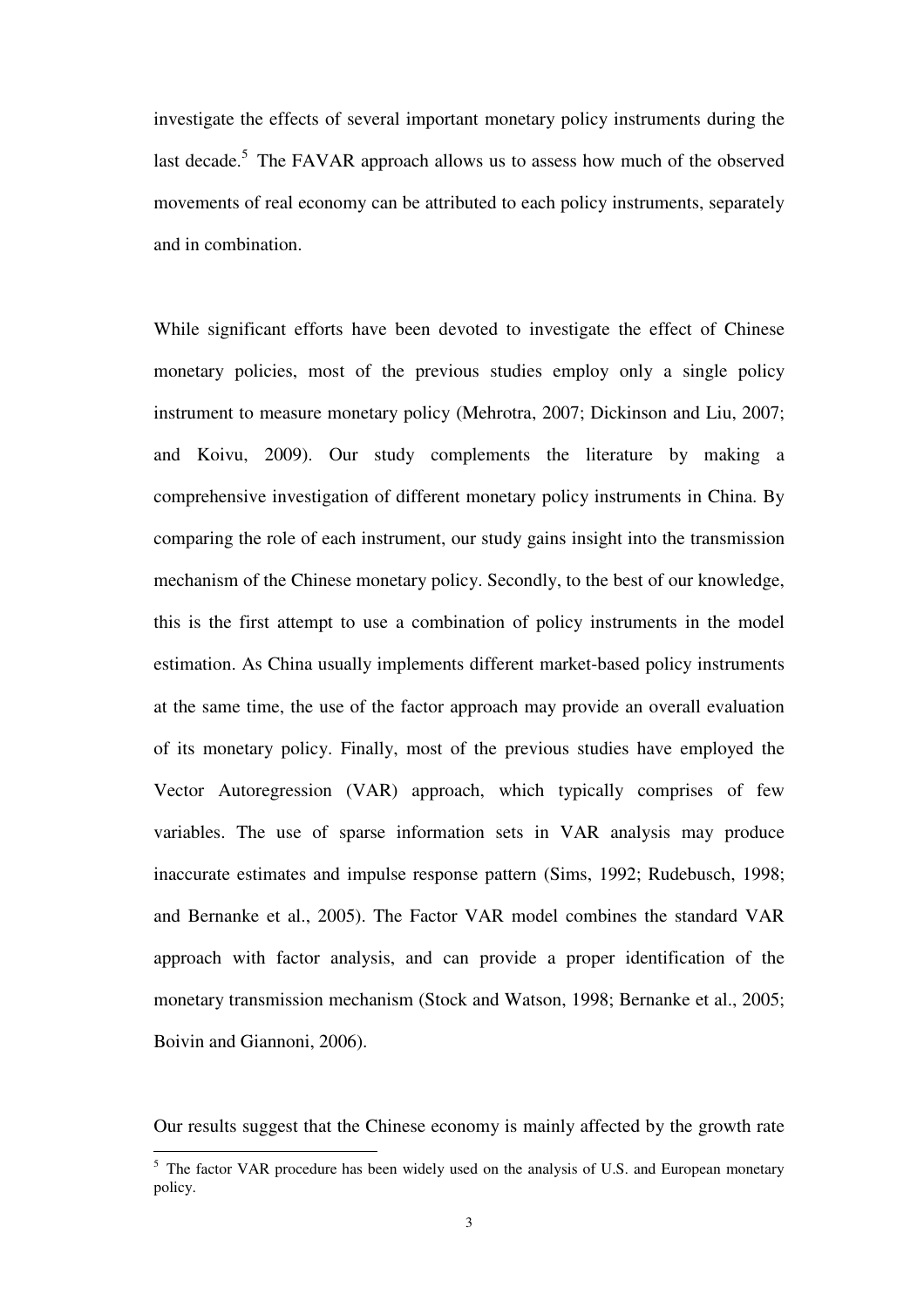of total loan and M2. Other market policy instruments, such as the repo rate and benchmark lending rate, are only mildly effective in influencing the real economy. We also show that the general monetary stance representing the overall effects of market-based instruments only plays a modest role in curbing inflation.

The rest of the paper is organized as follows. Section 2 gives an overview of the major monetary policies and the transmission mechanism in China. The method of Factor-Augmented Vector Autoregression (FAVAR) is introduced in Section 3. Section 4 dwells on the empirical evidence. Section 5 presents the results and policy implications. Section 6 concludes.

### 2. Features of Post-Crisis Chinese monetary policy

The People's bank of China (PBC) has become the central bank of China since 1983, while it operates under the control of the State Council. An approach of "direct lending", is widely used for implementing monetary policy. Though a number of reforms have been promulgated in the following years (The People's bank of China, 2005), the lending pattern had little changes till 1998 (Park and Sehrt, 2001), which indicates scant changes in the implementation of monetary policy.

As the Chinese economy is exposed to more external economic uncertainties, an independent and effective monetary policy is increasingly crucial for stabilizing inflation, employment and economic growth (Goodfriend and Prasad,  $2007)^6$ . Along with the liberation and reform in the banking sector, a series of reforms have been carried out to enhance the effectiveness of the monetary policy. Ever since the

 $\overline{a}$ 

<sup>&</sup>lt;sup>6</sup> For instance, Lardy (2005) points out that the lack of independence of the PBC may result in counterproductive monetary policy, which leads to a further delay in liberalizing the capital account.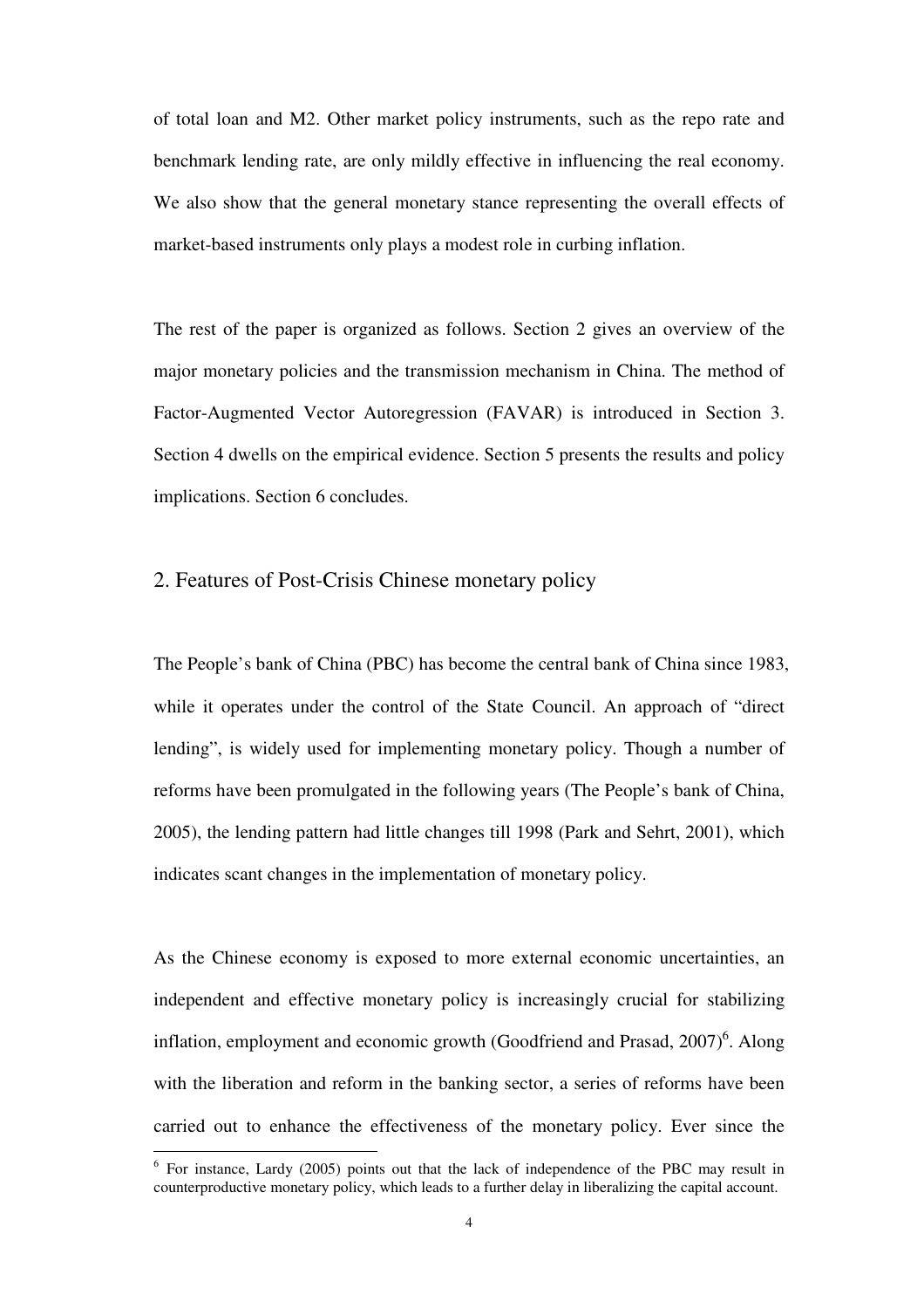termination of "direct lending" in 1998, a variety of monetary instruments have been implemented. This section will briefly review some important liberalization policies and a number of key policy instruments since 1998.

#### 2.1 Liberalization of China's monetary policy in recent years

The People's Bank of China (PBC) has a dual legal mandate of "maintaining the stability of the currency, and thereby promoting economic growth". However, the persistent double-digit inflation rate in the first half of 1990s, and the outbreak of the Asian Financial Crisis in 1997, have cast doubt on prospect of the Chinese economy. A series of banking and financial reforms, especially the liberalization policies, have shored up the capacity of China's monetary policy. In 1996 and 1997, the upper limits on inter-bank lending rate were abolished, and the bond repo interest rates were liberalized respectively, implying less administrative control over the money market. More importantly, the credit quota control was scrapped in 1998 and the central bank is able to conduct its monetary policy through indirect tools. The PBC further liberalizes the interest rates in order to improve the effectiveness of monetary policy. Since then, the ceiling of RMB lending rate of financial institutions has been climbing and finally abolished in 2004 (except for the Urban Credit Cooperatives and Rural Credit Cooperatives). The floor of deposit rate is also removed in 2004. The lending rate can move unboundedly from 90 percent of the benchmark lending rate while the ceiling on deposit rate still prevails. In 2007, the Shanghai Inter-bank Offered Rate (SHIBOR) was formally launched to shore up the transmission mechanism of the monetary policy (PBC, 2007).

#### 2.2 Monetary policy instruments and their transmission mechanism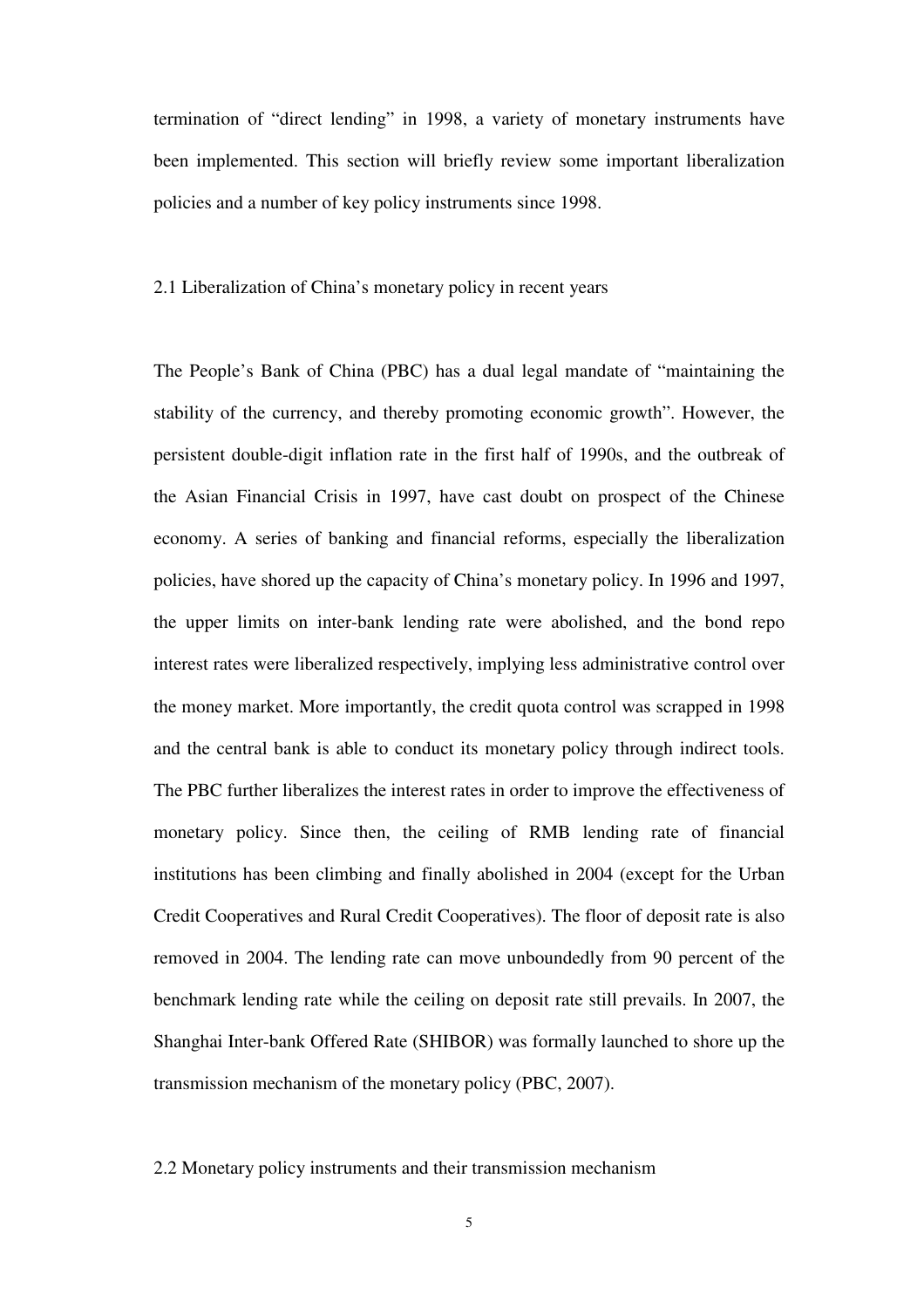Since 1998, the PBC is forced to update its monetary tool box to increase the effectiveness of policy reaction as a consequence of economic environment change. Besides the administrative instruments, a reform toward market-based instruments has also been implemented.<sup>7</sup> The following section briefly reviews several important monetary instruments used by the People's bank of China.

#### A. Open Market Operation

Open market operation is a major monetary policy used by the PBC to influence the money market interest rate and the money supply.<sup>8</sup> As the open market operation is carried out on a repo basis, the repo rate is often used as an indicator of China's monetary policy<sup>9</sup> (Peng et al., 2006). Figure 1 shows that the repo rate declined from 8.6 percent in 1998 to barely 1 percent in 2005. This rate has been climbing since 2005 to curb the overheating economy and the escalating inflation. While, the plunge of repo rate in 2008 provides extensive liquidity for the real economy.

#### [Insert Figure 1 here]

 $\overline{a}$ 

#### B. Benchmark lending interest rate

The benchmark interest rate is the reference rate set by the PBC, around which

 $<sup>7</sup>$  The market-based instruments include open market operation, central bank lending rate, rediscount</sup> rate, required reserve interest rate, excess reserve interest rate, required reserve ratio and benchmark lending and deposit rate. The administrative instruments are the regulatory change and window guidance, which is a quantitative manipulation of the bank credit.

<sup>8</sup> When the pressure of inflation increases, the PBC can sell central bank bills on a cash or repo basis in the money market and withdraw money from the commercial banks. With less capital available for lending, the banks have to raise the lending rate to reflect the real price of capital. The drop in demand for loan will also lower the consumption, investment and aggregate demand. Consequently, the pressure of inflation will be relieved. For instance, the issuance of central bank bills in 2008 has decreased gradually to ensure an ample money supply in the market during the global financial crisis. 9

The 7-day repo rate is often used as a benchmark (Green, 2005)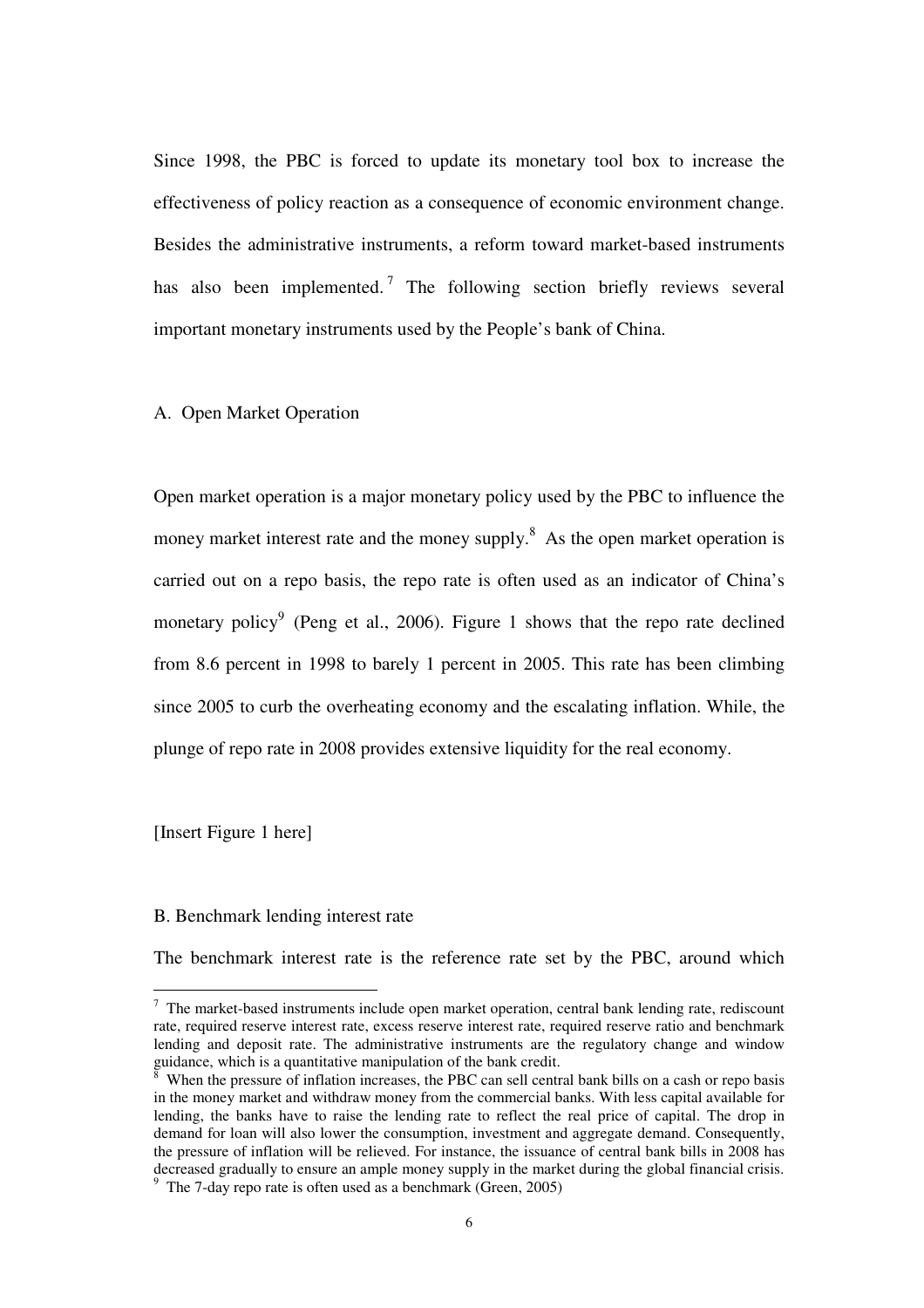differentiated financial institutions can set their respective commercial lending rates. As the restrictions of the benchmark interest rate are gradually removed in recent years, financial institutions are allowed to set their own interest rates according to the market conditions.

The benchmark interest rate is a key market-based monetary policy to adjust the broad money supply. Figure 2 shows that the one-year benchmark lending rate has declined substantially during 1998 and 1999 and remained around two percent until early 2007. The rate climbs to four percent in 2008 and is slashed again in 2009 due to the stimulation monetary policy to cope with the Subprime Crisis.

[Insert Figure 2 here]

#### C. Total Loan

 $\overline{a}$ 

The total amount of credit provided by financial institutions to the economy could be adjusted by the central bank in various ways. The PBC could employ market-based instruments, such as the interest rates or required reserve ratio, to indirectly control the total credit. Though the credit quota is scrapped in 1998, window guidance<sup>10</sup> is still crucial for managing the total amount of credit.

As the window guidance and regulation changes are not quantifiable, one could shed light on the general monetary direction by tracking the total amount of credit

<sup>&</sup>lt;sup>10</sup> Window guidance is another policy controlling the amount of bank credit and the M2 without going through the money market and affecting the interest rate. This instrument can also be treated as a measure to promote certain types of industries. For instance, commercial banks may be instructed to refrain from lending to industries with high energy consumption, and reinforce the support to the agricultural sector. Besides, in order to ease the upward pressure of the currency, the PBC has to keep the interest rates in China significantly lower than those in the United States. The PBC thus employs the window guidance to control the money supply when other monetary instruments are not feasible (Lardy, 2005).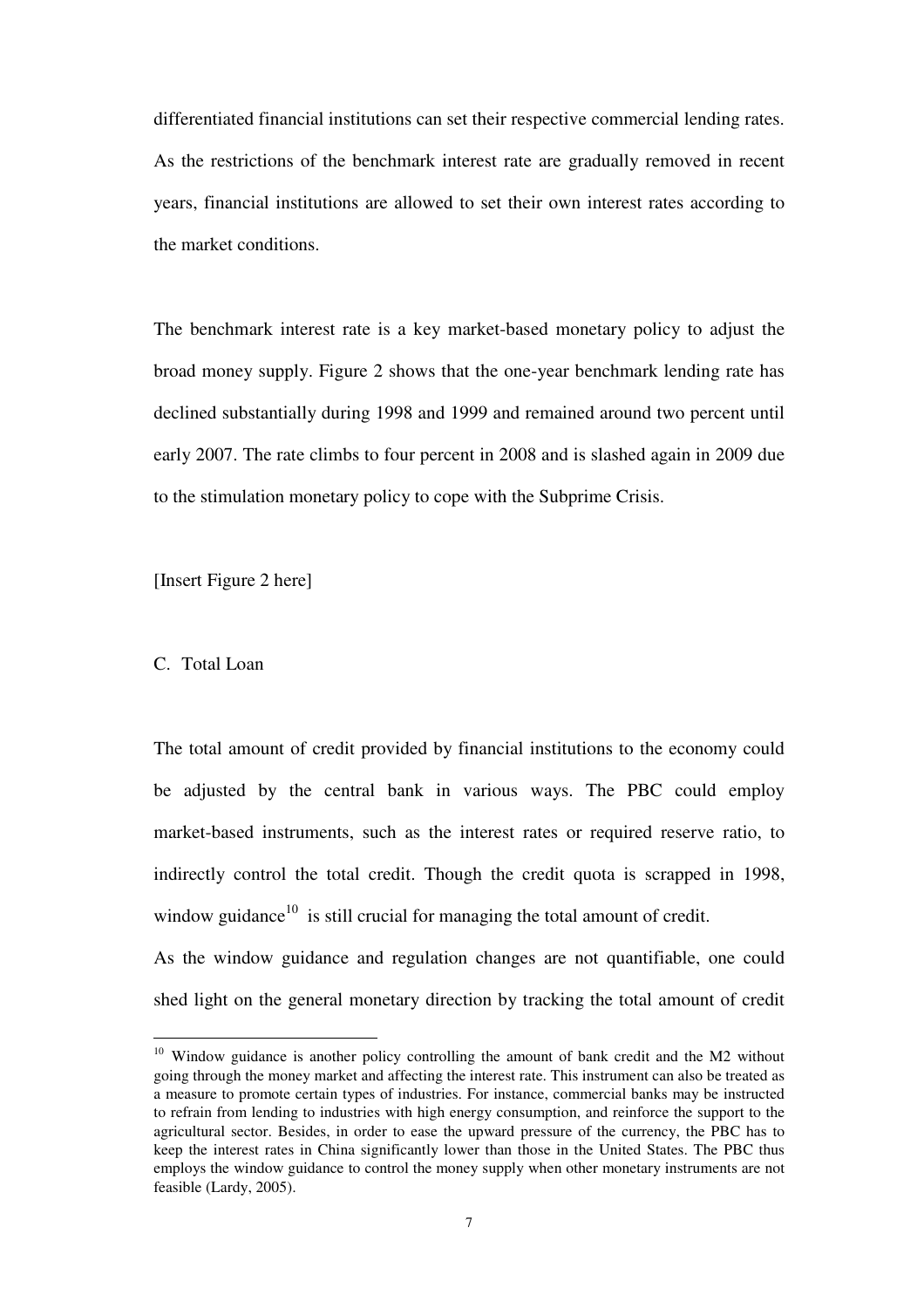growth. Figure 3a shows that the growth of financial institution loan has risen from 5 percent in early 2000s to 15 percent in the mid-2000s. The central bank accelerated the credit creation after 2008, implying a loosening of monetary policy upon the outbreak of global financial crisis.

[Insert Figure 3a here]

D. Money Supply (M2)

The broad money supply, M2, is the intermediate target of monetary policy of the PBC and its annual target growth rate is usually announced at the beginning of a year. The PBC tends to use both market-based and administrative monetary tools to achieve the target of the  $M2^{11}$ . Figure 3 shows that the annual growth rate of money supply fluctuates around 15 percent between 1998 and 2007. This growth rate increases substantially to over 25 percent in 2009.

[Insert Figure 4 here]

 $\overline{a}$ 

2.3 Exchange Rate reform and the monetary policy

The Chinese currency, the Renminbi, was actually pegged to the US dollar before July  $2005^{12}$ . The rigidity of exchange rate has limited the capacity of the PBC in controlling the price level and growth rate via its monetary policy (Prasad et al.,

 $11$  Though M2 and total loan capture the impacts of most policy instruments, their growth targets are determined separately and their actual growth rates are not necessarily coincide. We consider both indicators to gauge the general monetary stance in China.

 $12$  Though PBC has announced that the exchange rate was allowed to move around the parity by 0.3 percent, the official rate seldom deviates from the fixed parity.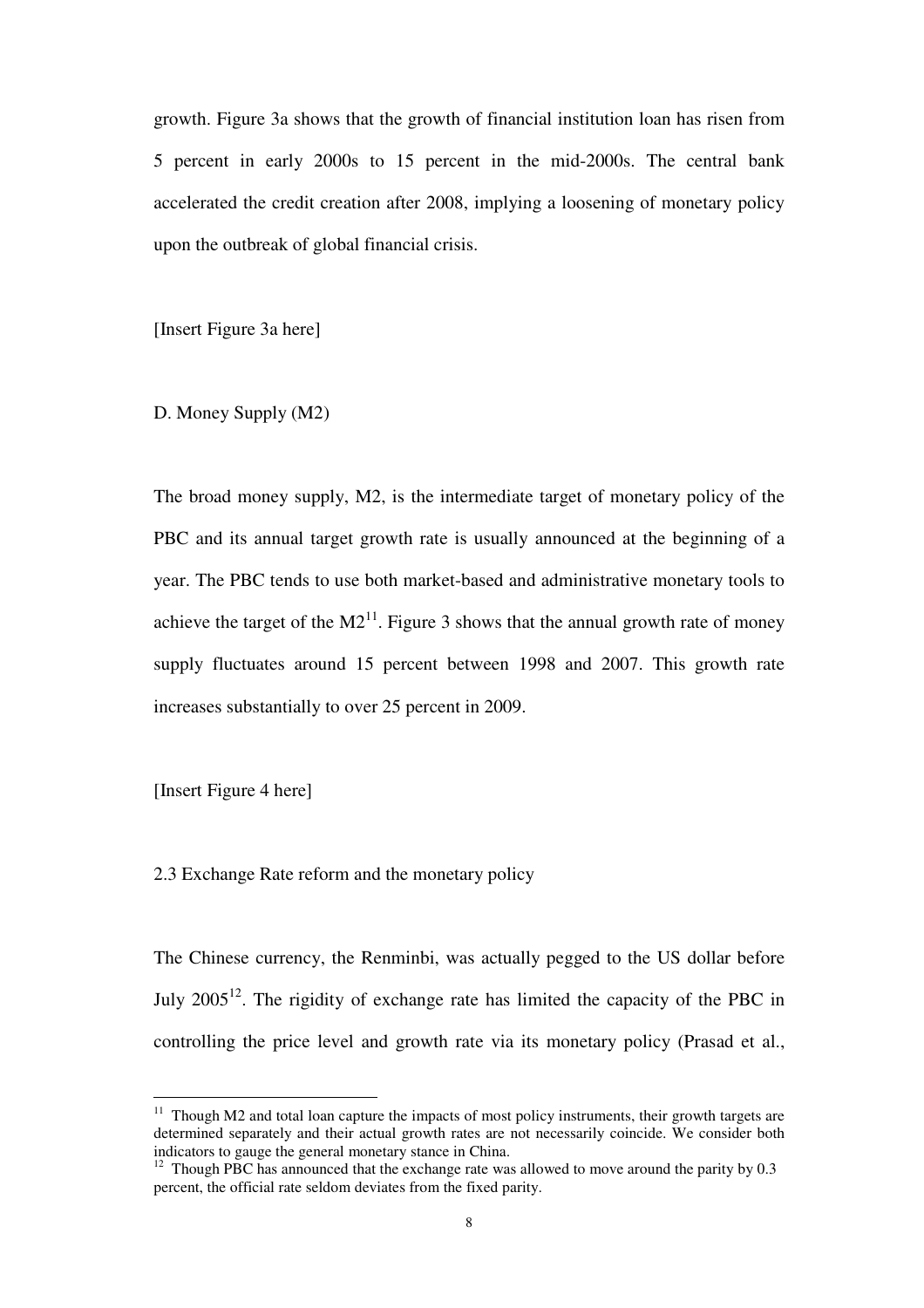2005). On 21 July 2005, the PBC promulgated reforms in its exchange rate policy by allowing Renminbi to float in a managed way with reference to a basket of currencies.<sup>13</sup> As shown in Figure 4, the exchange rate between RMB and the US dollar has climbed from 8.28 in July 2005 to 6.83 February 2010. The reform in the exchange rate policy has provided the PBC more flexibility in managing the economy via its monetary policy.

[Insert Figure 4 here]

 $\overline{a}$ 

2.4 Effects of Monetary Policy on the Industrial Production and Inflation

The Chinese economy is characterized by high inflation in the first half of 1990s. Between 1993 and 1995, there was a huge build-up of price pressure in the domestic market with the consumer price index rose to 27% in October 1994. The monetary authorities adopt tightening administrated policies in 1993 and finally brought the inflation down to a single digit in 1996.

The sustainability of economic growth became a big concern for the Chinese authorities in the second half of 1990s when the Renminbi remained fixed against the US dollar, while many Asian countries have depreciated their currencies. Figure 6 shows that China has lost its export competitiveness as the growth of industrial production has been slowing down since the mid  $1990s^{14}$ . The consumer price index (Figure 5) fell from its peak in 1994 to nearly zero in 1998. Given the relatively low

 $13$  The intra-day variation of the Renminbi exchange rate against the US dollar was within 0.3%. This band was widened to 0.5% in May 2007.

<sup>&</sup>lt;sup>14</sup> The average growth rate between 1994 and 1996 is 17.5, while it is a merely 10.9 percent between 1997 and 1999. Such a low rate of industrial growth is partly due to the Asian Financial Crisis in 1997.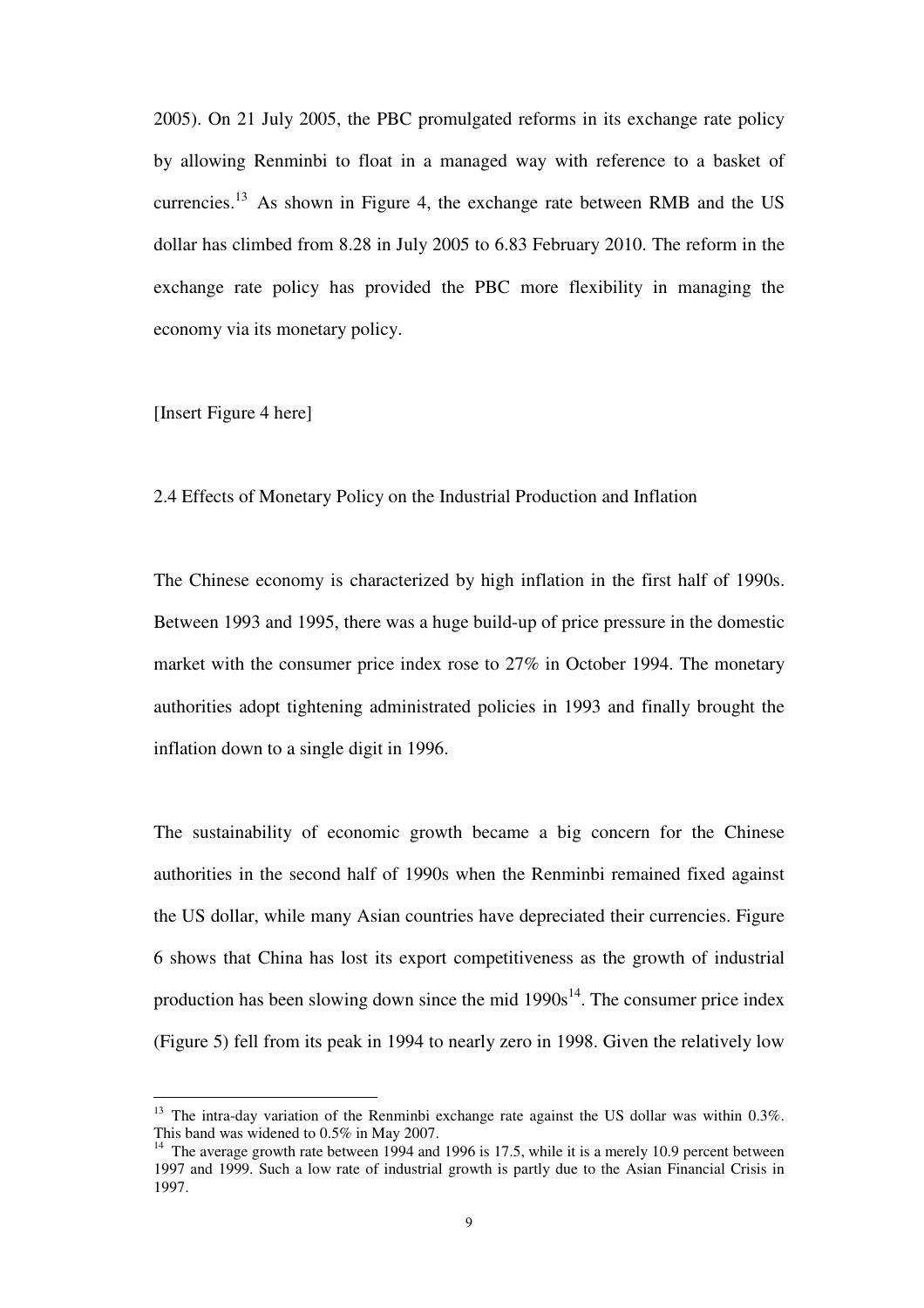inflation rate, the PBC was able to loosen its monetary policy to stimulate the economy. From 1998, the repo rate has been slashed from 8.6 percent to below three percent in 2000 and the benchmark interest rate fell from 5.7 percent to 2.25 percent in 1999. These drastic measures, coupled with the window guidance, helped to increase the money supply growth to ward off the potential downturn in industrial output.

Between 1999 and 2003, the price level is mildly trending down due to strong productivity growth. To ease the deflationary pressure, the central bank has to cut its interest rates and increase the money supply. The broad money growth shot up from 14% in 2000 to 20% in 2003. Due to this loose monetary environment in 2000-2003, the growth rate of industrial production has rebounded to 16.2 percent from its trough in 2000, while the consumer price index has started to climb since 2004. The overheating economy has alerted the monetary authorities. To rein in asset prices and the overheating economy, the PBC tightened its monetary stance by raising the interest rates as well as setting a higher reserve ratio for commercial banks.

The Global Financial Crisis of 2007-2009 triggered by the US subprime mortgage market, however, has reversed the contractionary monetary stance. The worsening economic environment of industrial countries had adversely affected the industrial production in China. The growth rate of industrial production plunged from above 15 percent in the early 2008 to merely 5 percent in December 2008. The fear of the high inflation has vanished as the consumer price index dipped into the negative in 2009. In addition to the government's fiscal stimulation, the PBC cut its interest rates and increase financial loans to sustain the eight percent economic growth target. The repo rate is cut from above 3 percent in late 2008 to less than 1 percent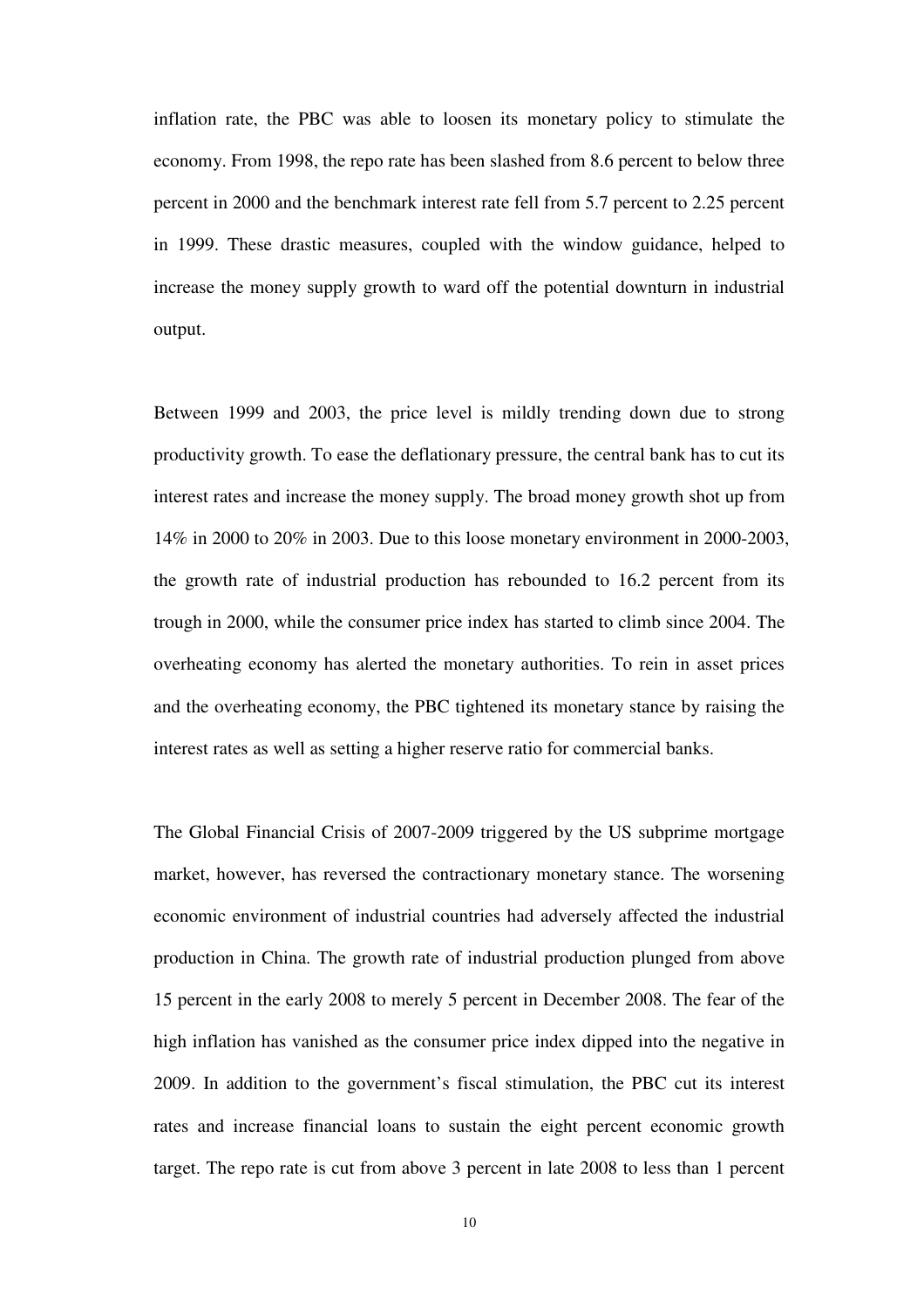in early 2009 while the growth rate of broad money supply rose to nearly 30 percent in late 2009 from solely 15 percent in 2008.

[Insert Figure 5 here]

[Insert Figure 6 here]

# 3. Methodology

Although the Vector Autoregression (VAR) approach is widely employed to estimate the effect and efficiency of monetary policy, it is subject to the relatively sparse information because of the low-dimensional VARs. To conserve the degrees of freedom, normally no more than six variables will be used in the VAR analysis. To control for the estimation bias due to the sparse information, we consider a large-dimensional dynamic factor model in this paper. It extracts a few number of latent factors from a large pool of observed data series of use to the central bank (Stock and Watson, 2002a, 2002b; Favero et al., 2004; Forni, et al., 2005 and Breitung and Eickmeier, 2006).

Our model is based on the Factor-Augmented VAR (Bernanke, Boivin and Eliasz, 2005). Similar to the standard VAR, this model defines a transition equation (1) which captures the transition mechanism of the economy.

$$
(1) \quad \begin{bmatrix} F_t \\ Y_t \end{bmatrix} = \Phi(L) \begin{bmatrix} F_{t-1} \\ Y_{t-1} \end{bmatrix} + v_t
$$

In the transition equation,  $Y_t$  is an  $M \times 1$  vector of observable economic variables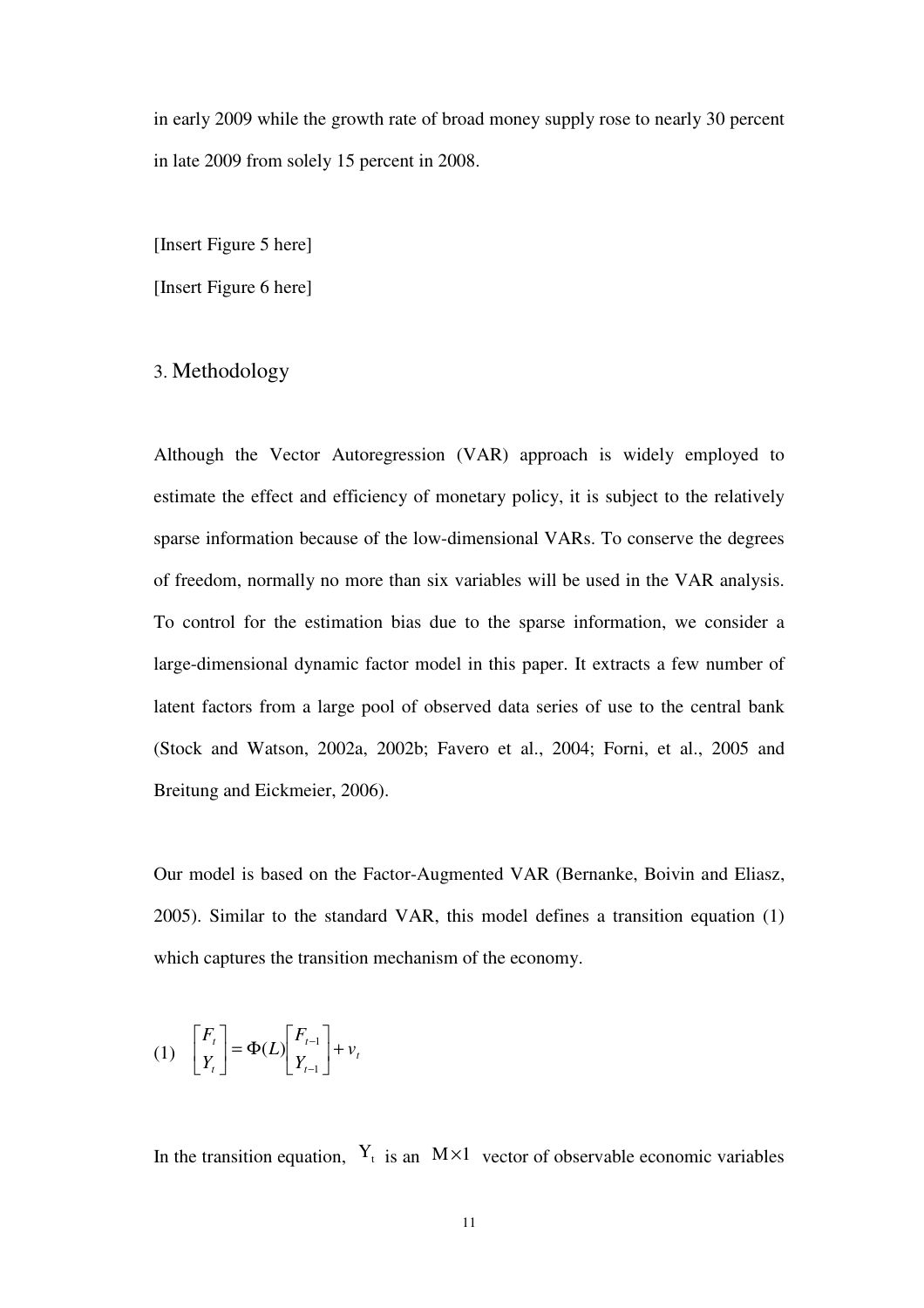assumed to drive the dynamics of the economy, such as industrial production, interest rates and consumer price index.  $F_t$  is a K $\times$ 1 vector of unobservable factors, which are supposed to capture the theoretical concept of "real economic activity", "price pressures", or "financial market conditions". If there is no factor in the transition equation, the FAVAR will be reduced to the standard VAR with only observable economic variables, which implies the standard VAR is a sub-model of the FAVAR. To conserve the degree of freedom and include the information set of the monetary authority, we have to augment the VAR with several factors, which summarize a large number of data series. The vector of factor  $F_t$  is extracted from the observation equation (2) below.

$$
(2) \quad X_t = \Lambda^f F_t + \Lambda^y Y_t + e_t
$$

In this observation equation,  $X_t$  is an  $N \times 1$  vector of observable informational time series, where N is large relative to the sum of M and K (i.e.  $N>>M+K$ ). The matrix  $\Lambda^f$  and  $\Lambda^y$  are the factor loadings of dimension conformable to  $X_t$ ,  $F_t$ and  $Y_t$ . The error terms  $e_t$  are assumed to have a zero mean. This observation equation implies that the dimension of the entire information set in  $X_t$ , which cannot be spanned by  $Y_t$ , will be spanned by the factors. In this study, we will estimate the factors with a two-step principal components approach<sup>15</sup> to extract the factors.

# 4. Data Description

 $\overline{a}$ 

Our sample consists of 100 monthly data series (1998M1 – 2010M2), and are

<sup>&</sup>lt;sup>15</sup> The program we employed in the estimation is based on Bernanke, Boivin and Eliasz (2005).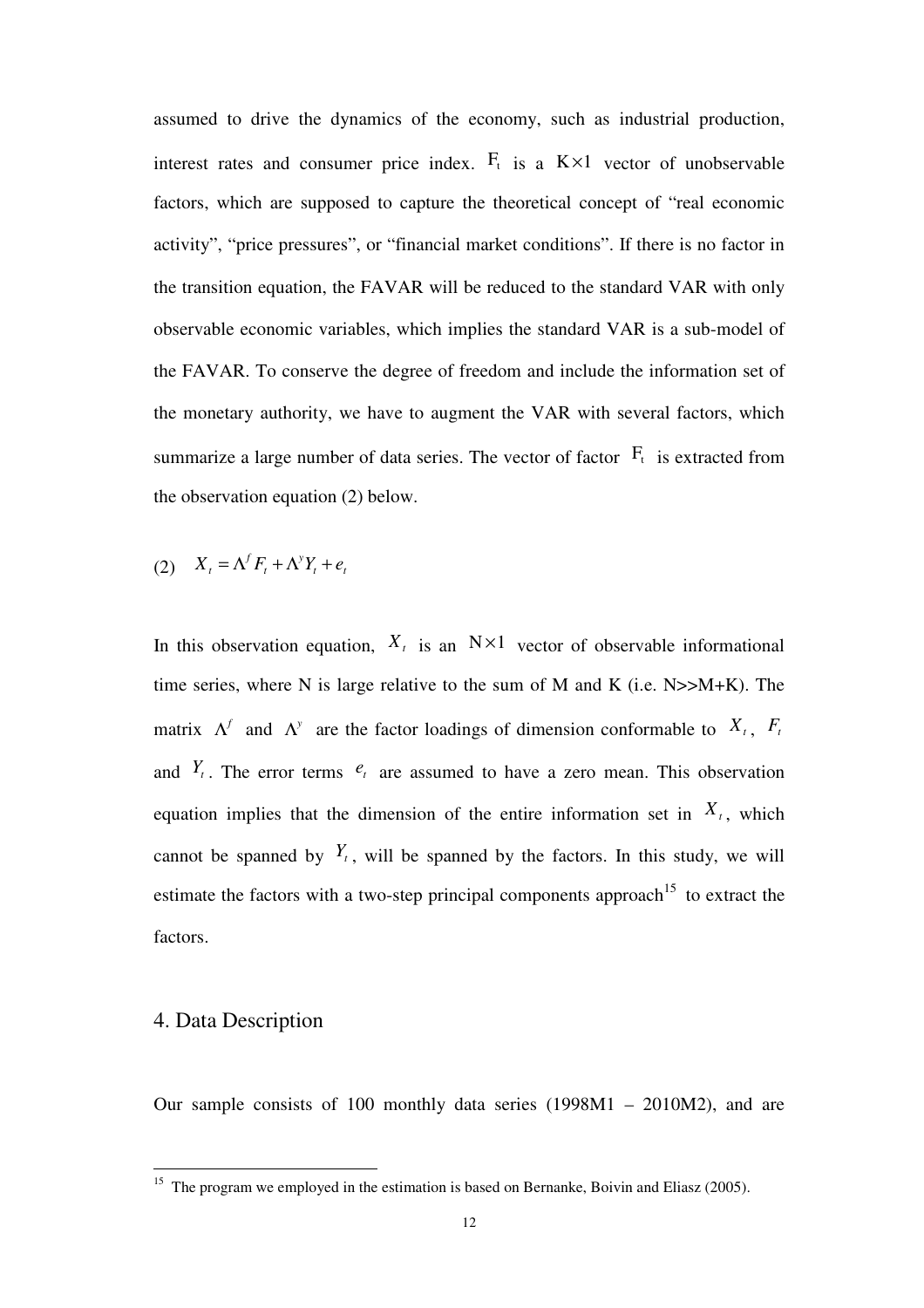categorized into twelve groups.<sup>16</sup> The first eleven groups focus on different aspects of economic performance in China, including real activities, price index, investment, government revenue and expenditure, retail sales, international trade, interest rate, money aggregate, financial market, exchange rate and consumer index. With the integration into the world economy, China is inevitably exposed to worldwide economic uncertainties, especially that of the United States. Thus, the US data are also included.

The data which are conceived to have seasonality are first adjusted by X-12 ARIMA. The Augmented Dickey Fuller test is employed to test the stationarity of the data series. In case of non-stationarity, the series will be transformed by first log difference to attain stationarity. Following Bernank, Boivin and Eliasz (2005), we distinguish two categories of data series in this paper, namely, fast-moving and slow-moving data. Fast moving data, such as interest rates, monetary aggregates, asset prices, exchange rate and consumer indexes, are contemporaneously affected by a monetary shock. Slow moving data, including the data of real activity, price level and international trade, are affected by a monetary shock for a lag of one period.

# 5. Empirical Results

 $\overline{a}$ 

We estimate a Factor-Augmented VAR model with a number of frequently-employed policy instruments, namely the repo rate, benchmark lending rate, total financial institution loans and M2 to evaluate their respective effectiveness. In addition, as the PBC usually uses several market-based instruments

 $16$  A detailed description of each data series is presented in the appendix.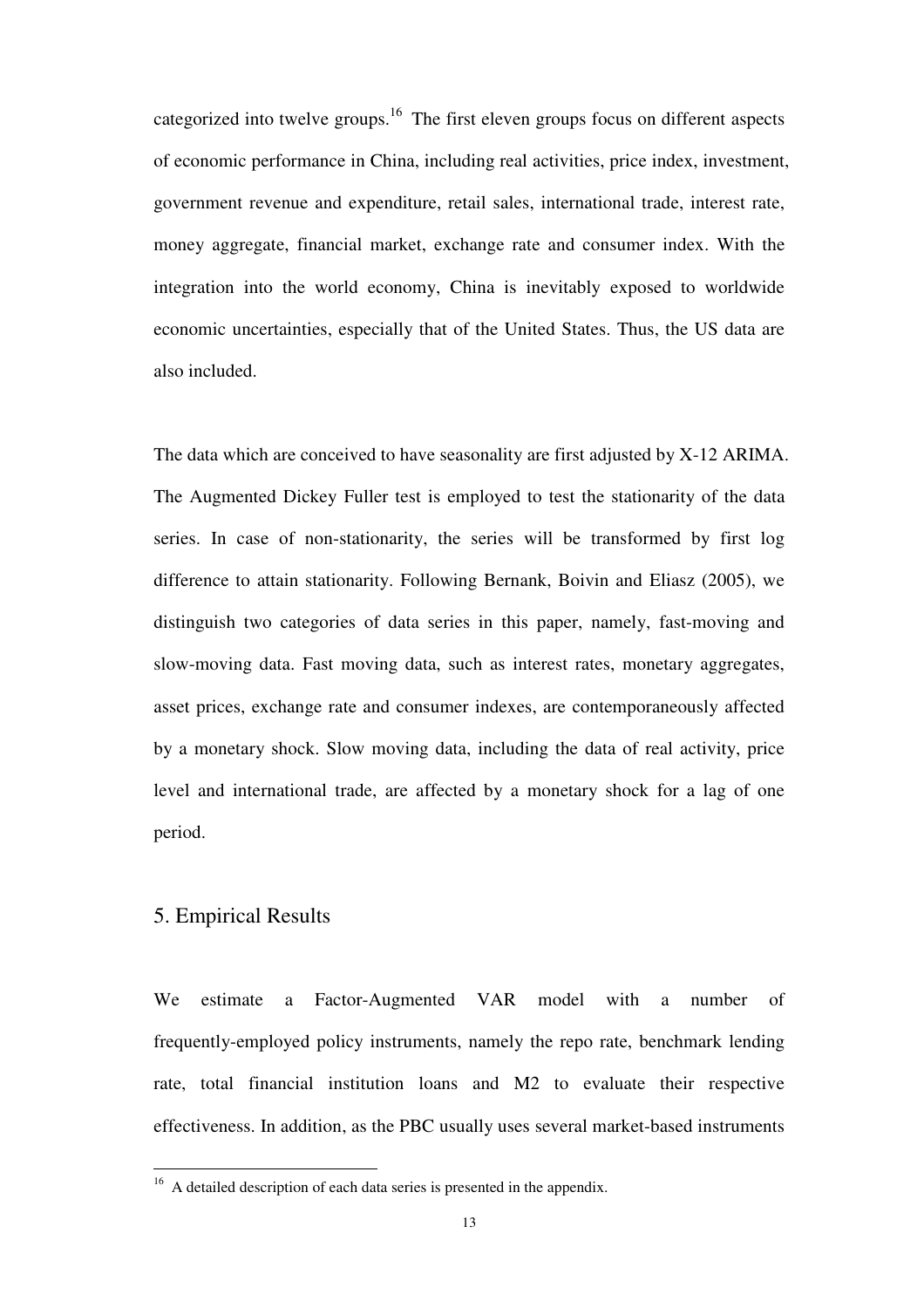simultaneously to achieve its objectives, we also use a factor, which tracks a wide range of market based policy instruments at the disposal of the PBC, to represent a general stance of the monetary policy. By estimating the FAVAR with this policy factor, we should observe the impacts on the economy from a sudden change, which is a 25-basis-point innovation for the policy instrument, of the market-based monetary stance. For each of the five models, we augment the VAR with three factors.<sup>17</sup>

Besides, the exchange rate policy has undergone substantial reform since 2005. To evaluate the change of the effectiveness from this reform, we estimate the models with two different subsamples, which are January 1998 - June 2005 and September 2002 - February 2010. The first subsample covers the period before the exchange rate reform while the second subsample covers the period under a more flexible currency regime. By comparing the performance of monetary policy in the two subsample periods, one could shed light on the evolution of monetary policy due to a loosened control on the exchange rate. To understand the effects of a shock from monetary policy on the economy, we also present the impulse response function for a wide range of economic indicators along with the industrial output and consumer price level.

#### 5.1 Estimation of FAVAR with Repo Rate as the instrument

 $\overline{a}$ 

First, we estimate the model with the repo rate as the policy instrument. Figure 8 displays the resulting impulses response functions generated by the FAVAR before

<sup>&</sup>lt;sup>17</sup> Following Bernanke, Boivin, Eliazs (2005), we use FAVAR with three factors and one policy instrument as the baseline model. Stock and Watson (1999, 2002b) also show that a few, perhaps two, dynamic factors can account for a large amount of variation in the macroeconomic data series.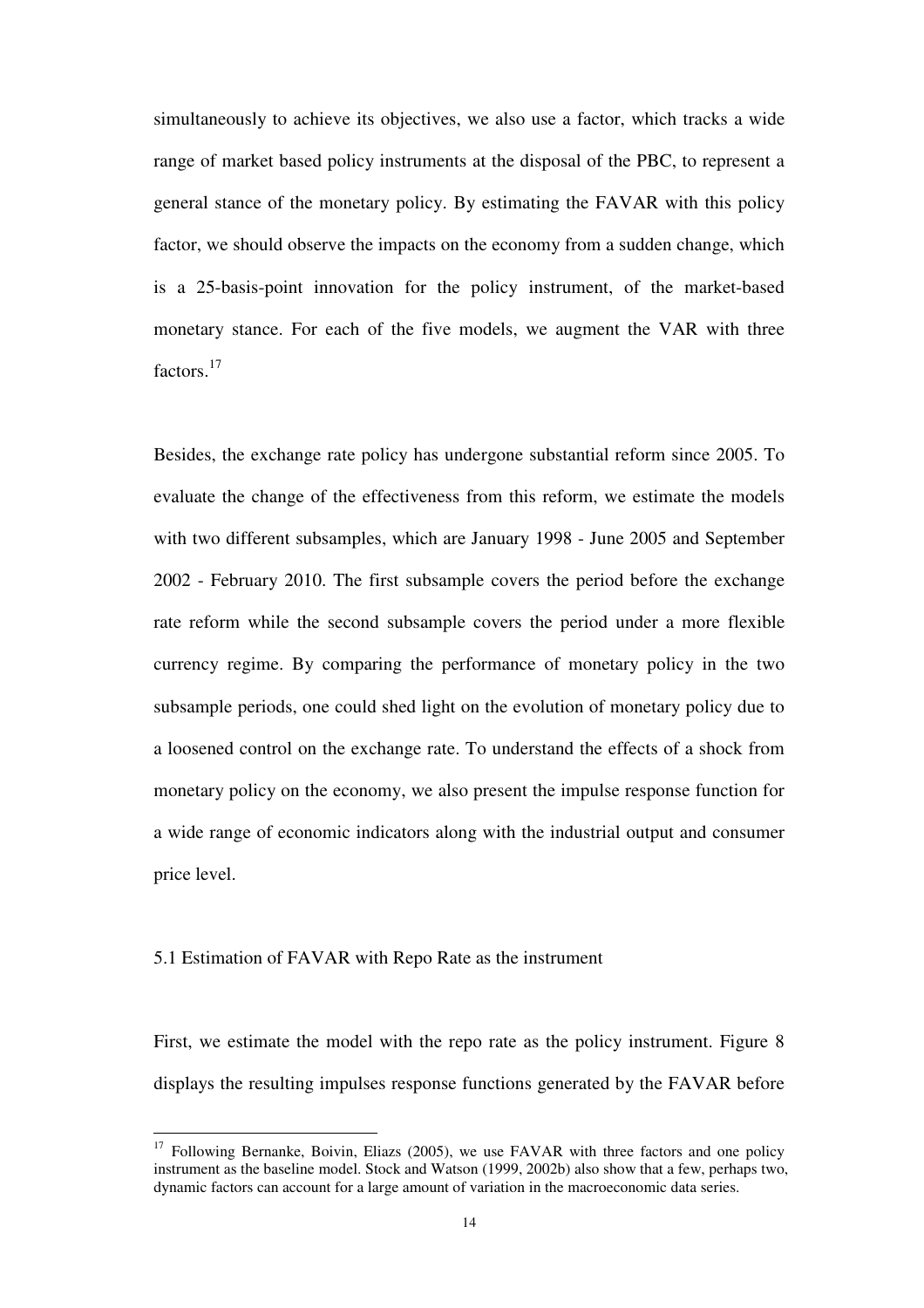the exchange rate reform given an increase in the repo rate. The response of the industrial production is insignificant  $18$ . The consumer price index exhibits a moderate increase initially but fall after a few months. The real estate investment also plunges for an extended period of time. Consequently, the repo rate is ineffective in promoting economic growth and weak at maintaining the price level under the fixed exchange rate.

Figure 9 shows the impulse response function generated by FAVAR from September 2002 to February 2010. Given a positive shock in repo rate, the industrial production has gently come down a few months after the shock while the consumer price index goes up for the fifteen months, displaying a sign of price puzzle. In comparison with the response under a fixed exchange rate, the repo rate is more capable of stimulating the real economic performance, but may not be an effective tool in containing inflation.

[Insert Figure 8 here]

[Insert Figure 9 here]

 $\overline{a}$ 

5.2 Estimation of FAVAR with Benchmark Lending Rate as the instrument

In the second model, we estimate the response of industrial production and inflation from a positive shock in the benchmark lending rate. Figure 10 depicts that the industrial production is not responding to a contractionary monetary policy shock. Though the price indexes are gently reduced, the reduction only lasts for fifteen

<sup>&</sup>lt;sup>18</sup> For the results figures (Figure 8-11, 14-19), the green line shows the point estimate of the response function. The light blue line and the red line represent the 90% upper and lower confidence level respectively.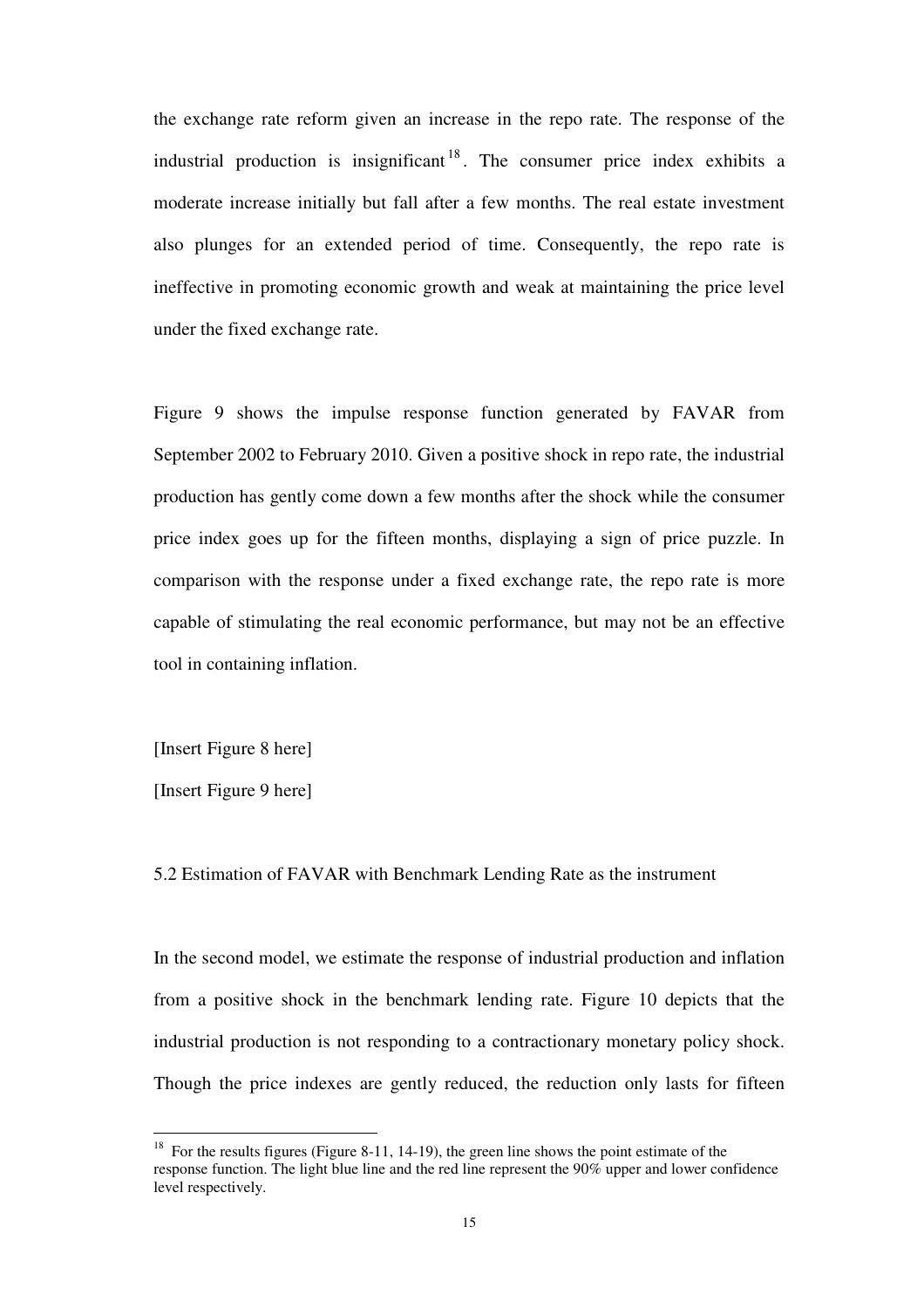months. Figure 11 shows the response functions under a more flexible currency regime. The industrial production responds with a prolonged and moderate reduction to an upward shock of the interest rate. However, the price indexes soar, resulting in price puzzles for about twenty months following a tightening policy shock.

Before the exchange rate reform, both the repo rate and the benchmark lending rate were not effective in stimulating the economic performance. When the central bank raises the lending rate, the industrial production and price indexes show insignificant and short-lived response in Figure 8 and Figure 10. When the exchange rate is more relaxed, it has a mildly significant and long-lasting downward impact on the industrial production after a few months of the shock, implying a more effective policy to stimulate economic growth. Yet, the interest rates also give rise the price puzzles for both the consumer and producer price indexes. Therefore, the effectiveness of market-based monetary policy does not show any sign of improvement given a more flexible exchange rate policy.

[Insert Figure 10 here]

[Insert Figure 11 here]

5.3 Estimation of FAVAR with the monetary factor as the instrument

Thirdly, we assess the impact of a change of market-based monetary stance by the PBC on the real economy. As the monetary and financial markets have not been fully liberalized, the transmission channels of the policy instrument are not as efficient as those in the developed countries. The PBC has to rely on a number of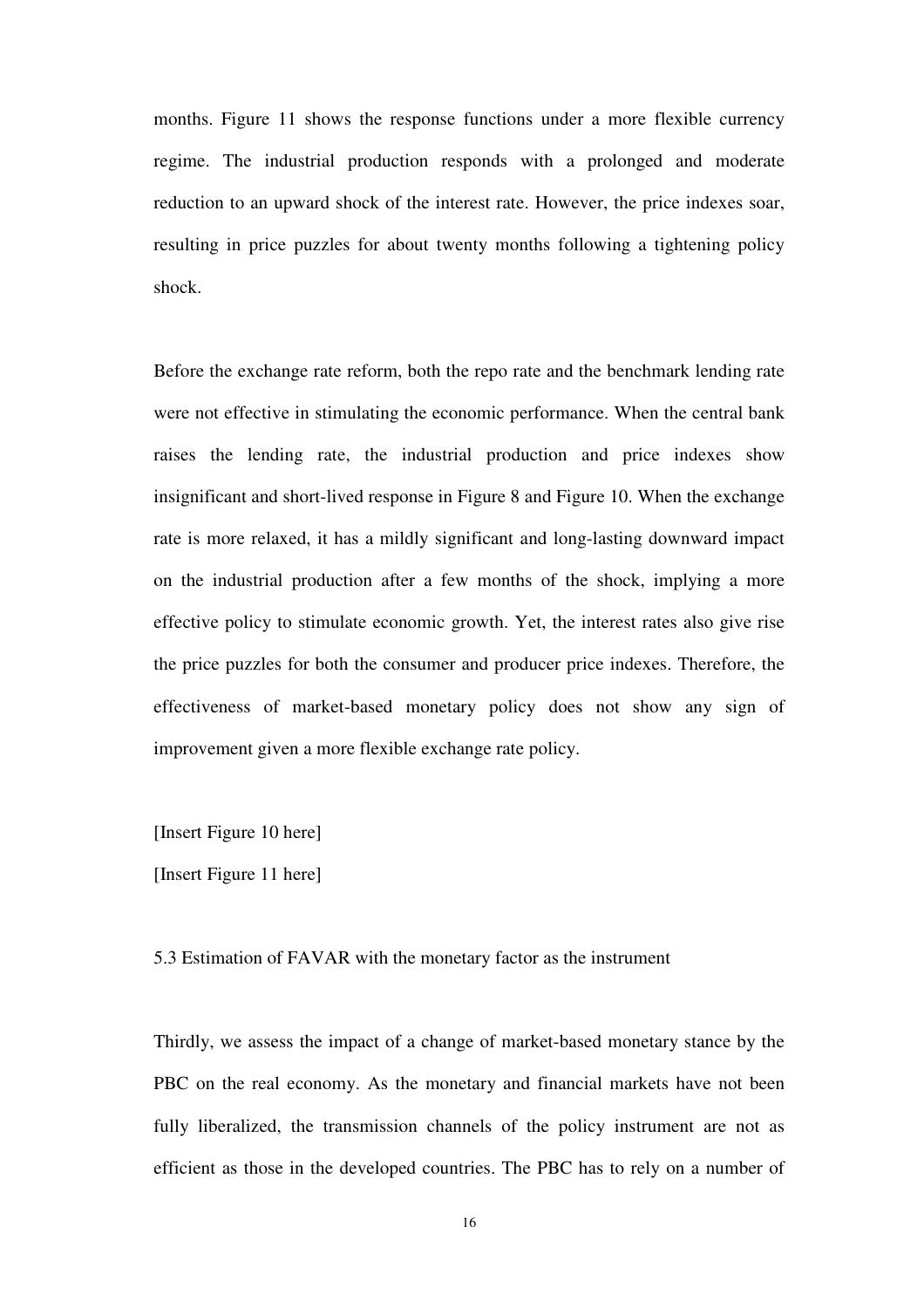policy instruments simultaneously to influence the economy. We consider 15 market-based measures which are directly or indirectly managed by the PBC as potential monetary instruments<sup>19</sup>. We extract a policy factor from these 15 data series by maximum likelihood estimation. Table 12 shows that this factor is positively related to the interest rates. The movement of this policy factor, as depicted in Figure 13, resembles those of the repo rate and benchmark lending rate. As a result, an upward shock of this factor could be interpreted as a tightening monetary stance.

[Insert Table 12 here]

[Insert Figure 13 here]

 $\overline{a}$ 

Figure 14 displays the impulse response functions from an upward shock of the policy factor before the exchange rate reform. When the central bank takes a contractionary monetary stance, the negative impact on industrial production and price indexes are small but significant. These notable responses suggest a combination of market-based instruments is more effective than a single instrument, such as the repo rate or the benchmark rate. Besides, Figure 15 presents the impulse responses generated from the FAVAR between September 2002 and February 2010. Not surprisingly, a downward and persistent pressure on the industrial production is building up after a few months of the onset of contractionary policy. Nonetheless, the price puzzle in consumer price index emerges and prevails for nearly twenty months.

<sup>19</sup> These series include rediscount rate, repo rate (7 days, 1 month and 3 months), benchmark lending rate (6 months and 1 year), central bank lending rate (20 days and 3 months), Interbank Interest Rate (7 days, 30 days, 90 days) Interest rate on required reserve and excess reserve, saving rate and time deposit rate (1y). All these 18 series are seasonally adjusted and stationary.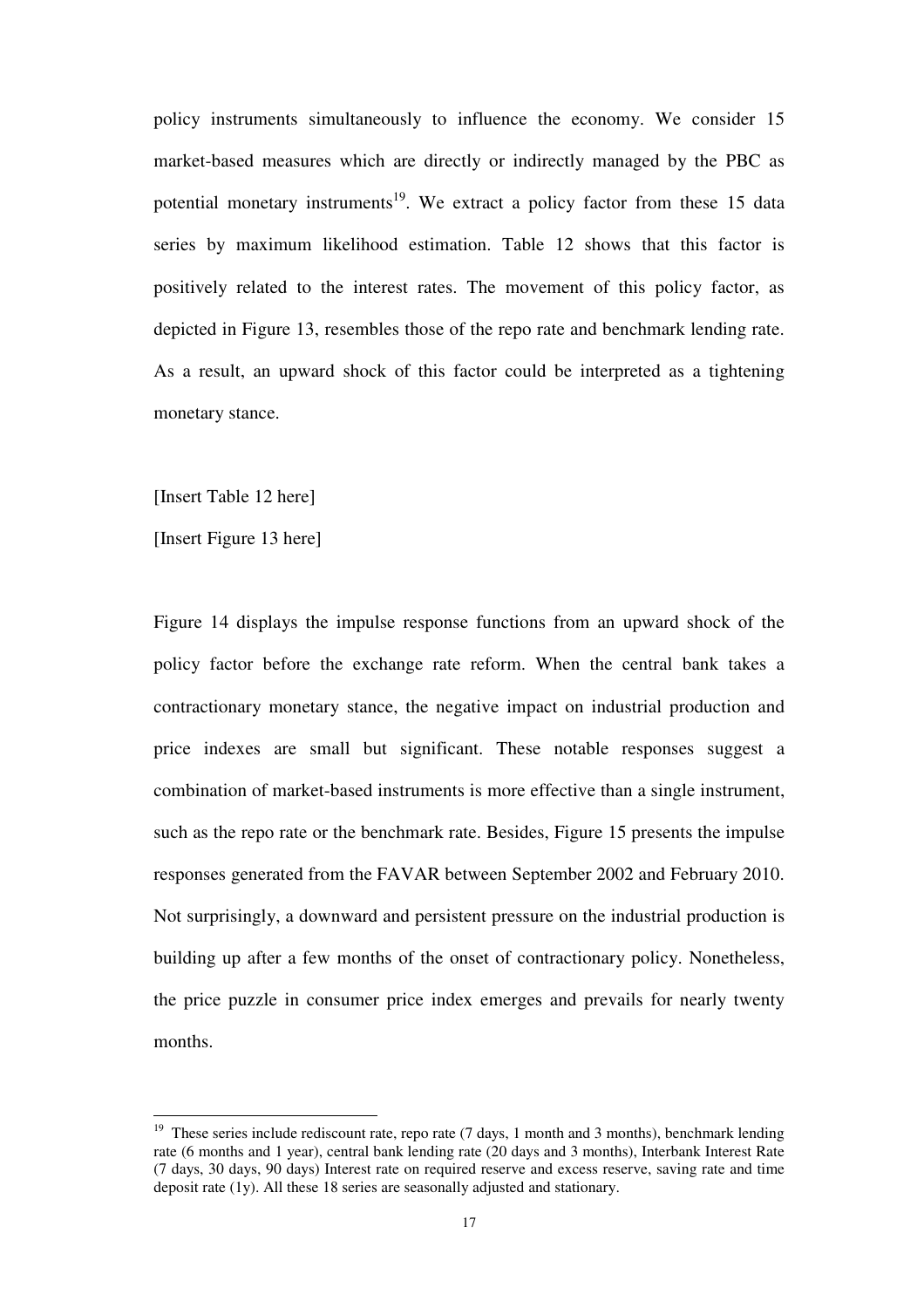[Insert Figure 14 here]

[Insert Figure 15 here]

5.4 Estimation of FAVAR with total loan as the instrument

Other than market-based instruments, the PBC also employ non-market-based instruments to prop up the economy and contain the price level. The total loan, which is affected by both interest rates and the administrative measures, is a principal indicator for the general monetary stance of the central bank. The PBC can tighten bank lending by raising the interest rates or by window guidance. Figure 16 and Figure 17 show the impulse responses of economic variables to a lowering of the growth rate of total loans. Under the fixed exchange rate (as shown in Figure 16), a negative shock in total loan results in a rapid and persistent decline in industrial production. The price indexes are also lowered a few months after the monetary policy is tightened. When the exchange rate is more flexible, a decreased total loan also hugely reduces the industrial production and consumer price index. These results reveal that the control of total loan is highly effective in regulating the economy.

[Insert Figure 16 here]

[Insert Figure 17 here]

#### 5.5 Estimation of FAVAR with M2 as the instrument

For the last model, we estimate the impulse response functions of industrial production and inflation for a downward shock in the growth rate of M2. Figure 18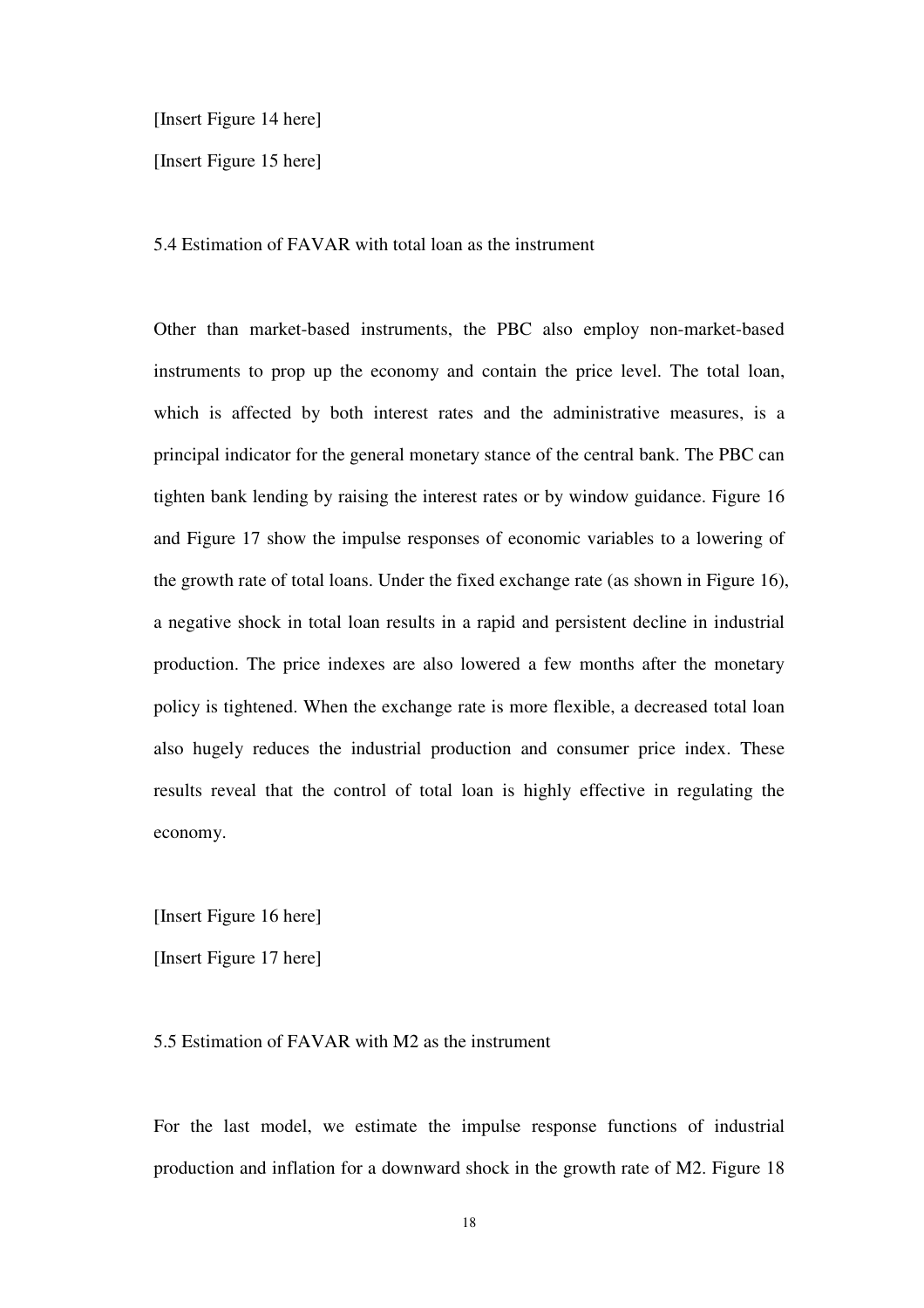shows that, under the pegged exchange rate regime, the M2 shock initiates mild response from the industrial production and the consumer price index. This means an increase in money supply can only play a role to stimulate the real economic activities and raise the general price level. The impact of M2 on the economy has also been explicit, though less significant, after the exchange rate reform. From Figure 19, an increase in the growth rate of M2 can boost the industrial production and the consumer price index but the impacts die out about 15 months after the shock.

As compared to the estimation results of the repo rates and benchmark rates, the growth rate of total loan and of money supply are more successful in managing the real economic activity and price level. As explained in Section 2.2C and 2.2D, the total loan and M2 can either be adjusted by varying the interest rates and by window guidance. Neither the repo rate nor the benchmark rates, however, are shown to have a significant impact on the M2 as depicted in Figures 8 and 10, implying that the window guidance is the apparent driving force of the change of the money supply.

[Insert Figure 18 here]

[Insert Figure 19 here]

#### 5.6 Policy discussion

In the above estimation exercise, we could shed light on the policy implication in two dimensions – the effectiveness of market-based and non-market-based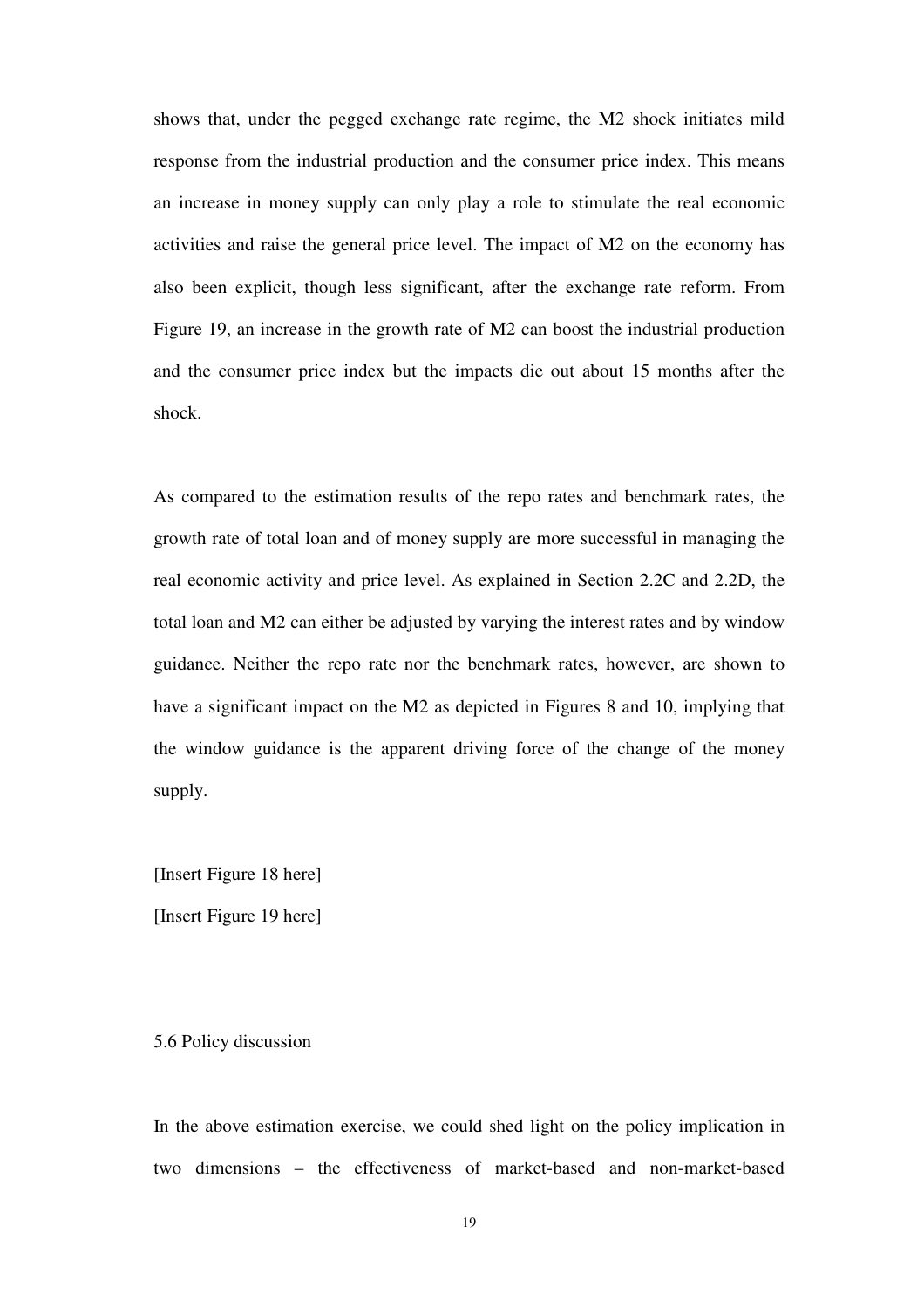instruments, and the effectiveness of instruments under a fixed or more flexible exchange rate regime. By comparing the results of different policy instruments, we show that the growth rate of total loan and growth rate of money supply are more effective than the interest-rate based monetary instruments in regulating the economy. When quantity of loan or broad money supply grows at a higher rate, the industrial production and consumer price index will follow with a rise immediately after the shock. Nevertheless, the real economy and price level respond with a longer lag and less significant amount to the shocks of repo rate and benchmark rate. This shows that the central bank could not solely rely on the use of interest rates to fine tune the economy. Window guidance and regulatory adjustment are still crucial and effective to monetary policy implementation.

Our results also suggest that market-based policies have generally mild impacts on industrial production and price level. There are several explanations for this. The first is the high level of excess reserve in the banking industry (Green, 2005). The high excess reserve ratio, about 4 percent from 2005 to  $2007^{20}$ , absorbs much of the influence of the monetary policies. Secondly, the partially liberalized money market also restrains the capacity of market-based policies. Though plenty of interest rate liberalization reforms have been implemented in the past decades, the ceiling on deposit rates and floor on lending rates are still in place, thus constraining the capacity for effective monetary policy.

In addition, the policy factor which tracks the monetary stance for market-based policies has a more pronounced impact on the economy than other monetary instruments before the exchange rate reform in 2005. This suggests that a wide

 $\overline{a}$ 

 $20$  In United States, the excess reserves are usually less than 2 percent of the deposit.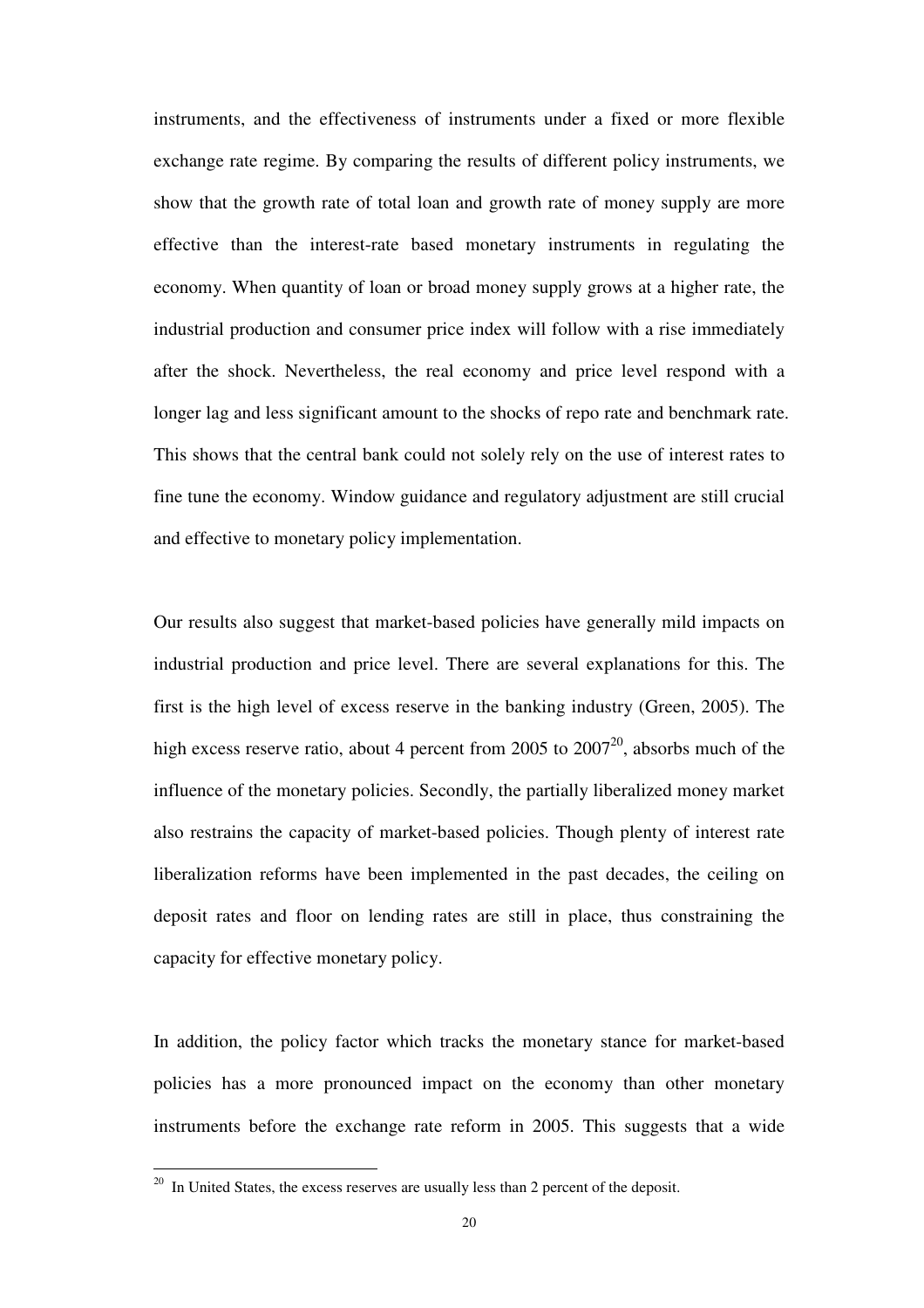range of market-based monetary instruments is more effective to manage the economy than a single interest rate adjustment.

Regarding the change of exchange rate regimes, our estimation results are less explicit. As the Renminbi is fixed against US dollar before 2005, the Chinese central bank can hardly set its monetary policy independent of its American counterpart. Since the exchange rate reform in 2005, the Renminbi appreciated significantly against the US dollar. When the PBC carries out market-based tightening policies, the industrial production displays a more significant decline under a more flexible exchange rate regime. Nevertheless, the price indexes rise amid a monetary tightening condition in the second subsample. There are several reasons for the emergence of price puzzles in the estimation. First, the Renminbi is effectively repegged to US dollars since 2008. This highly restricts the sample size for estimation in this paper. Besides, the central bank still relies heavily on the window guidance as a principal monetary instrument, especially after the outbreak of global financial crisis. Moreover, the emergence of price puzzles given a shock from the market-based instruments may also suggest that those instruments are not designed for fighting against inflation in China.

# 6. Conclusion

In order to have a better understanding of the monetary transmission mechanism in China, this paper improves the conventional VAR model by including factor variables. It is found that the interest rates and the market-based monetary policies have little impact on the real economy and the price level under the fixed exchange rate regime. These policy instruments become slightly more effective on the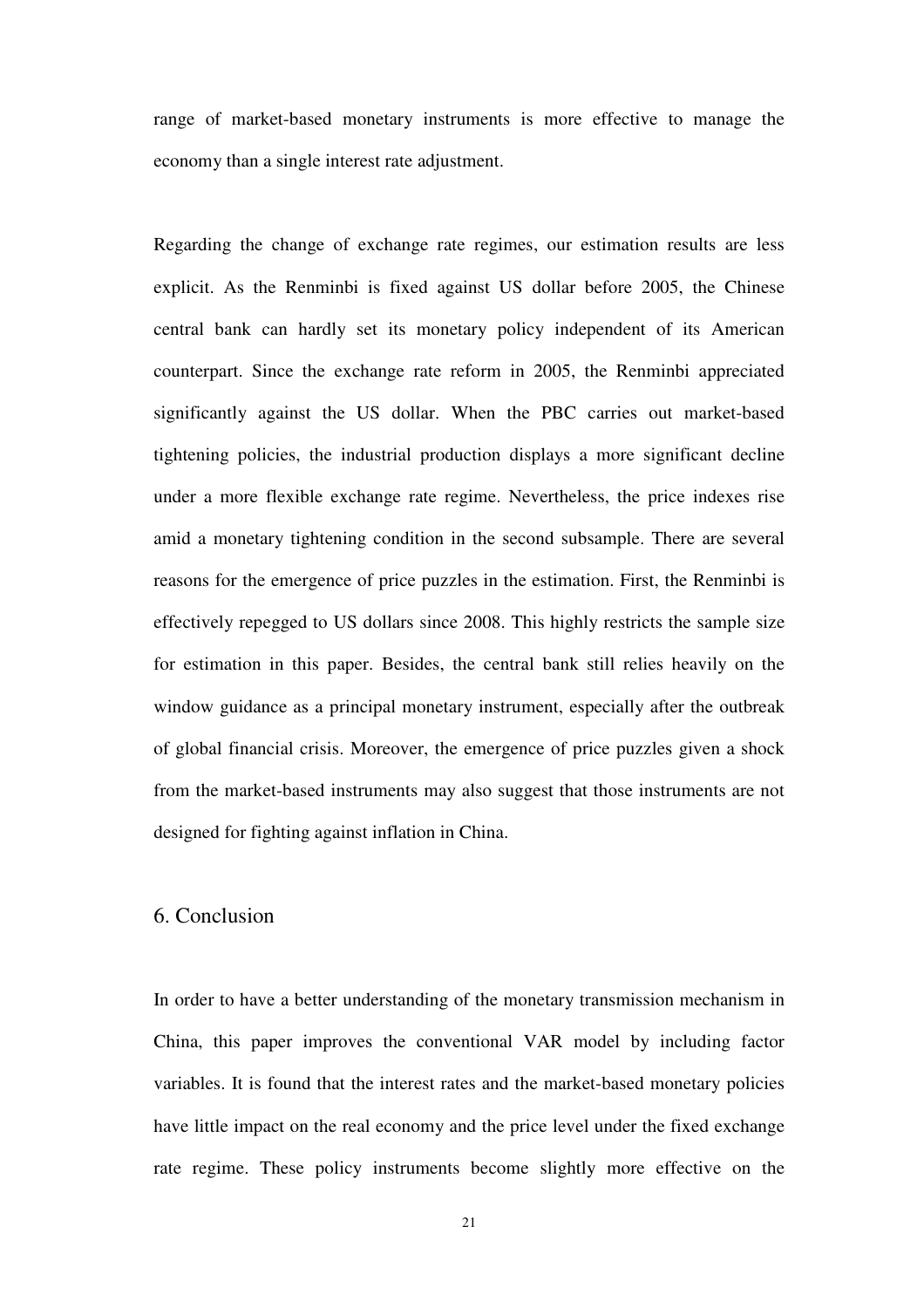industrial production when the exchange rate is more market determined. We also track the market-based monetary stance of the PBC by summarizing 15 policy variables in one policy factor. This policy factor is more effective than any individual policy instrument, implying that the PBC may employ a wide range of monetary instruments.

Admittedly, the market-based instruments are slightly more influential on the economy under a more flexible currency regime. Nevertheless, the non-market-based measures at the disposal of the central bank are much more effective. These results are not surprising as the central bank could control the total financial loans as well as the broad money supply with a higher flexibility than the interest rates, which are highly restricted due to rigid currency regime. As a result, China could still carry out effective monetary policy through non-market-based measures under the rigid exchange rate system.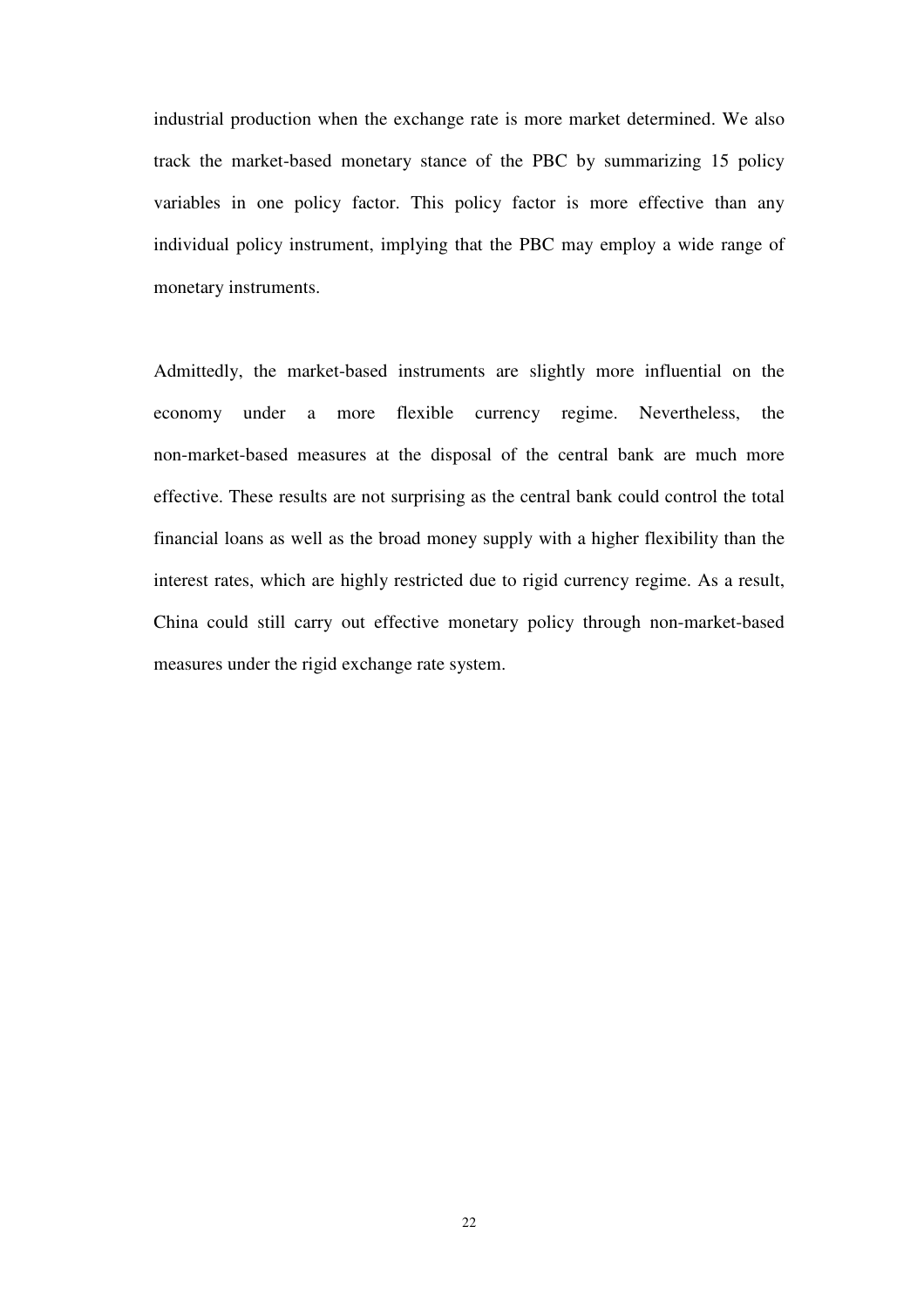# References

Belviso, F. and F. Milani, 2006, "Structural Factor-Augmented VARs and the effects of monetary policy," *The B.E. Journal of Macroeconomics*, 6(3).

Bernanke, B., J. Boivin, and P. Eliasz, 2005, "Measuring the Effects of Monetary Policy: A Factor-Augmented Vector Autoregressive (FAVAR) Approach," *Quarterly Journal of Economics*, 120(1): 387-422.

Boivin, J. and M. Giannoni, 2006, "Has Monetary Policy Become More Effective?" *Review of Economics and Statistics*, 88(3): 445-462.

Brandt, L. and X. D. Zhu (2002), "What Ails China: A Long-Run Perspective on Growth and Inflation (or Deflation) in China," *East Asia in Transition: Economic and Security Challenges*, 49-72, University of Toronto Press.

Breitung, J. and Eickmeier, S. 2005. "Dynamic Factor Models," *Deutsche Bundesbank Discussion Paper* 38/2005.

Dickinson, D. and J. Liu, 2007, "The Real Effects of Monetary Policy in China: An Empirical Analysis," *China Economic Review*, 18(1): 87-111.

Du, J., Q. He, and O. Rui, 2010, "Does Financial Deepening Promote the Risk Sharing in China," *Journal of the Asia Pacific Economy*, forthcoming.

Favero, C., M. Marcellino, and F. Neglia, 2005, "Principal Components at Work: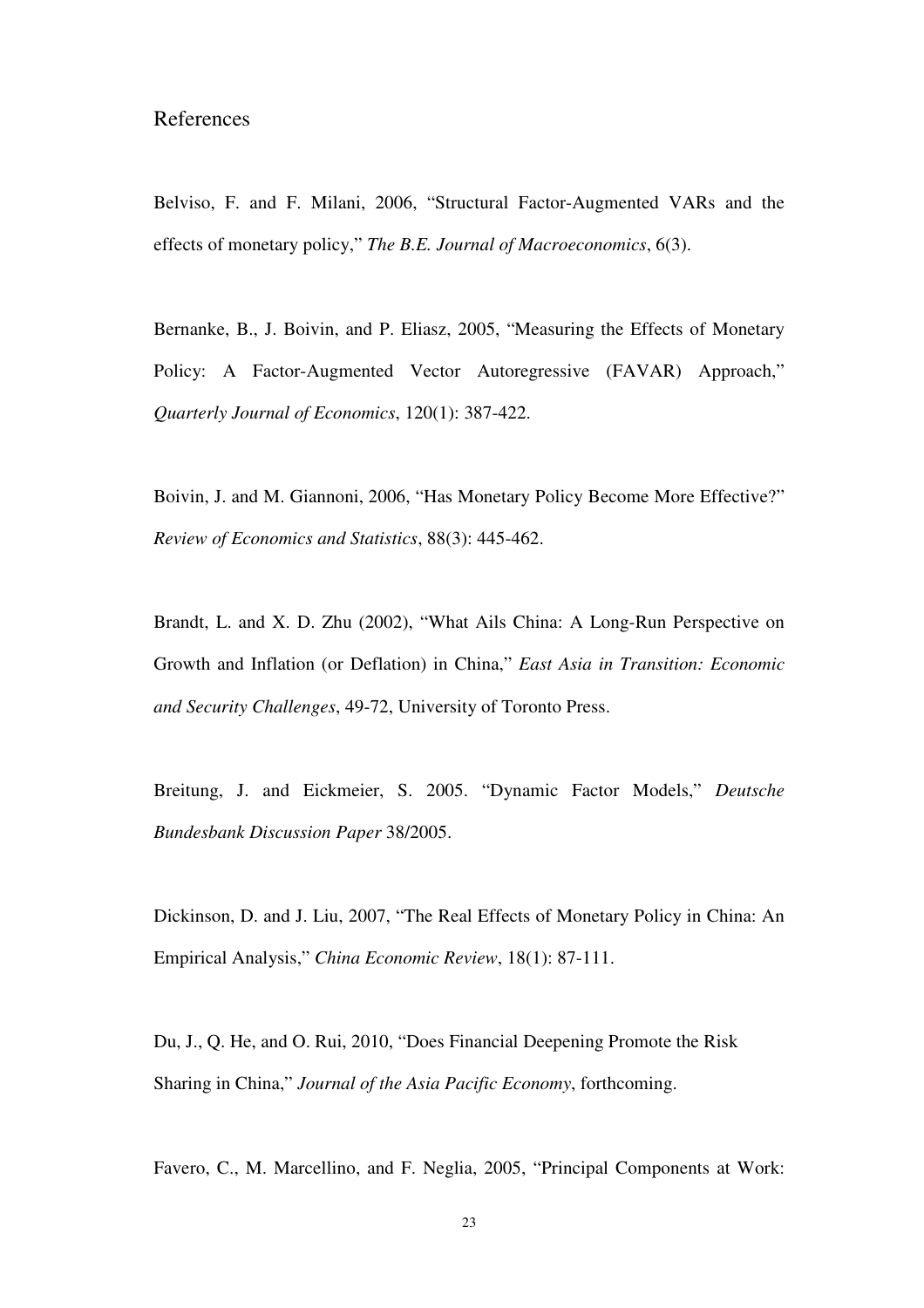The Empirical Analysis of Monetary Policy with Large Data Sets," *Journal of Applied Econometrics*, 20: 603-620.

Forni, M., D. Giannone, M. Lippi, and L. Reichlin, 2005, "The Generalized Dynamic Factor Model: One-Sided Estimation and Forecasting," *Journal of the American Statistical Association*, 100: 830-840.

Forni, M., D. Giannone, M. Lippi, and L. Reichlin, 2009, "Opening the Black Box: Structural Factor Models with Large Cross Sections," *Econometric Theory*, 25(05): 1319-1347.

Goodfriend, M. and E. Prasad, 2007, "A Framework for Independent Monetary Policy in China," *CESifo Economic Studies*, 53(1): 2-41.

Green, S., 2005, "Making Monetary Policy Work in China: A Report from the Money Market Front Line," Manuscript, Standard Chartered Bank, Shanghai, China.

He, Q., T. T. Chong, and K. Shi (2009), "What Accounts for Chinese Business Cycle", China Economic Review, 20, 650-661

Koivu, T., 2009, "Has the Chinese Economy Become More Sensitive to Interest Rates? Studying Credit Demand in China," *China Economic Review*, 20(3): 455-470.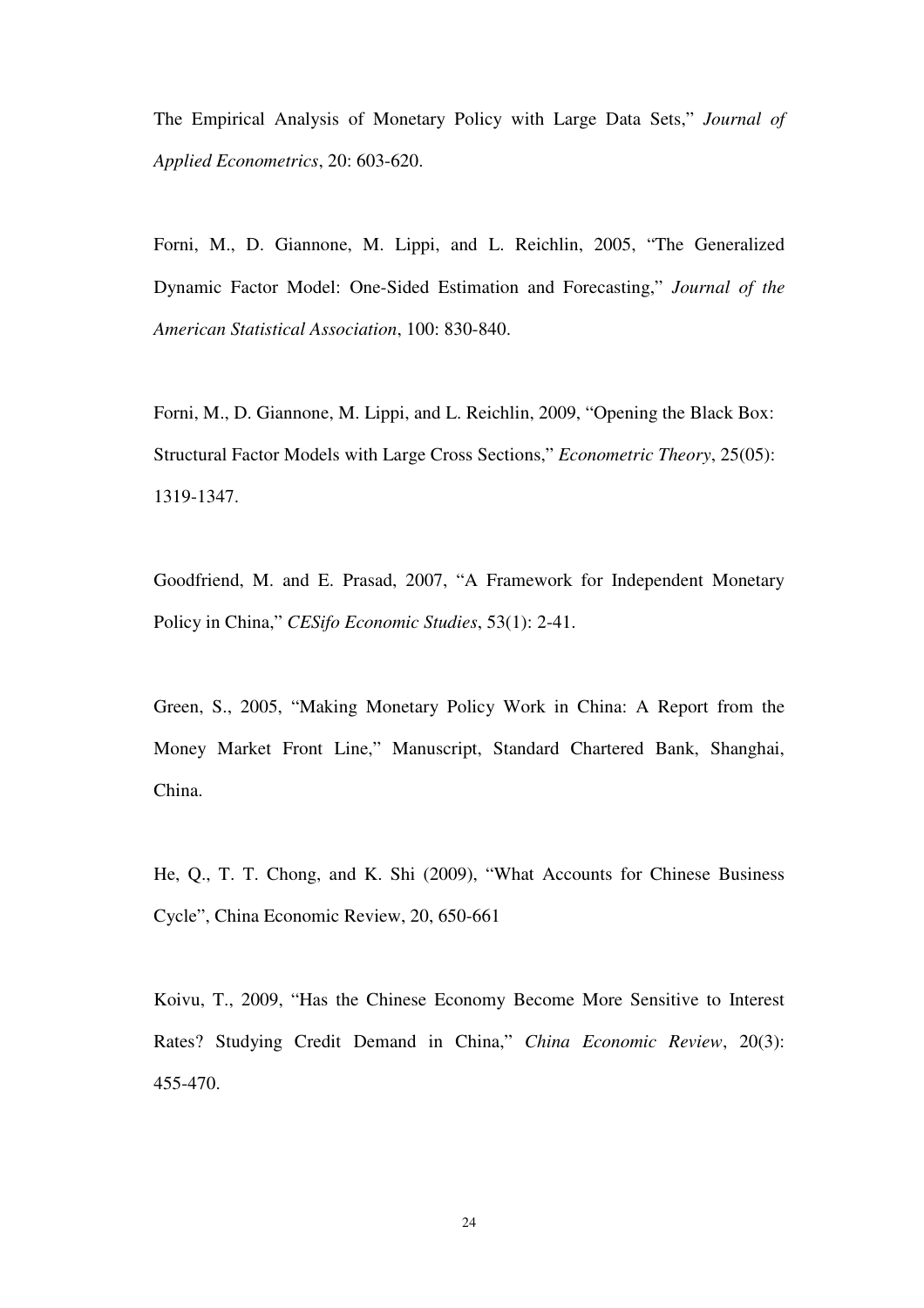Lardy, N**.,** 2005, "Exchange Rate and Monetary Policy in China," *Cato Journal*,  $25(1): 41-47.$ 

Laurens, B. and R. Maino, 2007, "China: Strengthening Monetary Policy Implementation," *IMF Working Paper No*. 07/14.

Mehrotra, A., 2007, "Exchange and Interest Rate Channels during a Deflationary Era - Evidence from Japan, Hong Kong and China," *Journal of Comparative Economics*, 35: 188-210.

The People's Bank of China, 2005, "Report on Steadily Progress in Interest Rate Liberalization".

The People's Bank of China, 2007, "China Monetary Policy Report Quarter Four 2006".

Park, A. and K. Sehrt, 2001, "Tests of Financial Intermediation and Banking Reform in China," *Journal of Comparative Economics*, 29(4): 608-644.

Peng, W., H. Chen, and W. Fan. 2006. "Interest Rate Structure and Monetary Policy Implementation in Mainland China," 1/06. *China Economic Issue*. HKMA

Prasad, E., Rumbaugh, T. and Wang, Q., 2005, "Putting the Cart before the Horse? Capital Account Liberalization and Exchange Rate Flexibility in China," International Monetary Fund, *IMF Policy Discussion Paper*: No. 05/1,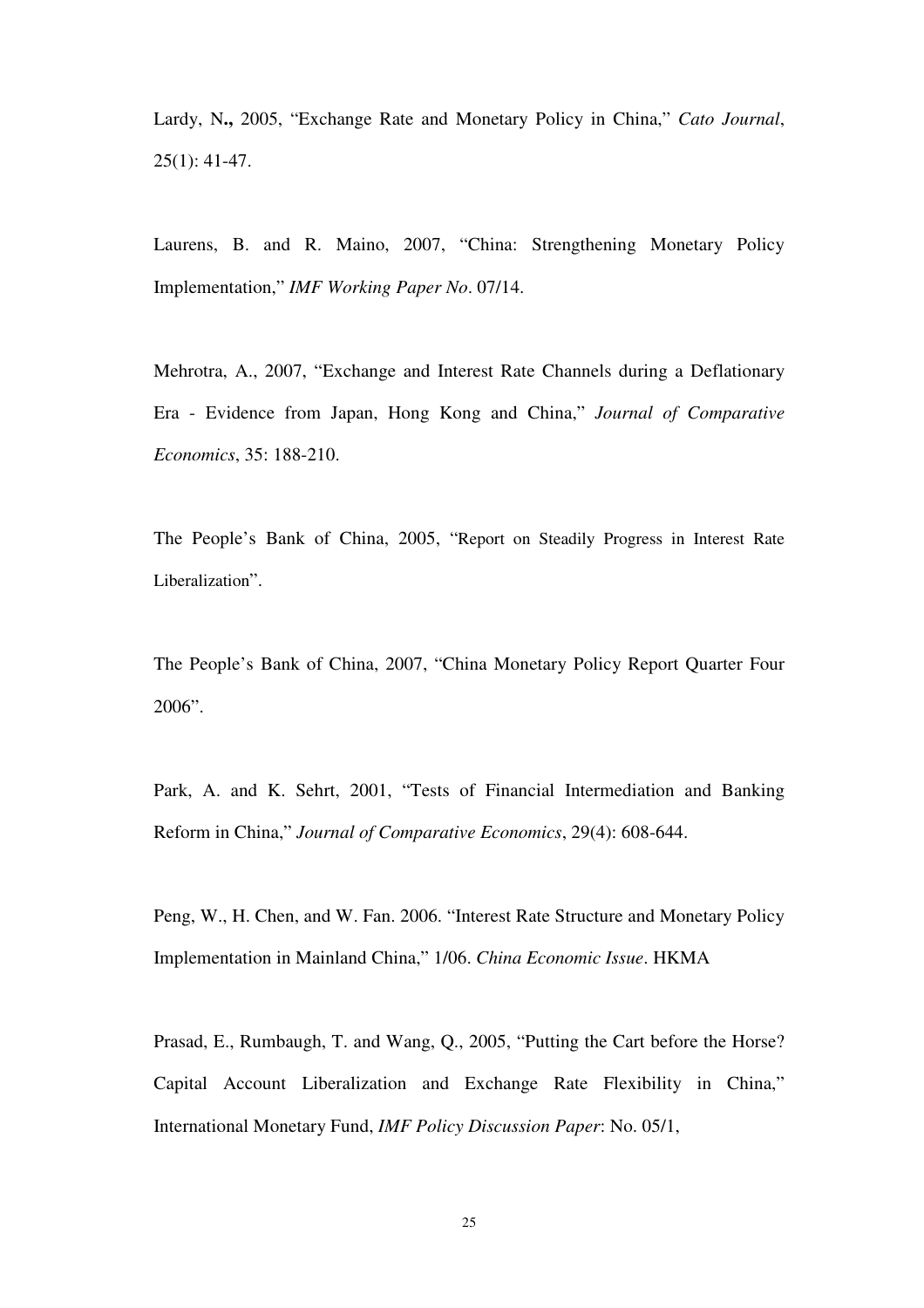Rudebusch, G., 1998, "Do Measures of Monetary Policy in a VAR make Sense?" *International Economic Review*, 39(4): 907-931.

Sims, C., 1992, "Interpreting the Macroeconomic Time Series Facts," *European Economic Review*, 36(5): 975-1011.

Stock, J. and M. Watson, 1998, "Diffusion Indexes," *NBER Working Paper*.

Stock, J. and M. Watson, 1999, "Forecasting Inflation," *Journal of Monetary Economics*, 44(2): 293-335.

Stock, J. and M. Watson, 2002a, "Forecasting using Principal Components from a Large Number of Predictors," *Journal of American Statistical Association*, 97(460): 1167-1179.

Stock, J. and M. Watson, 2002b, "Macroeconomic Forecasting using Diffusion Indexes," *Journal of Business & Economic Statistics*, 20(2): 147-162.

Stock, J. and M. Watson, 2005, "Implications of Dynamic Factor Models for VAR Analysis," *NBER working paper.*

Yi, G. 2008, "The Monetary Policy Transmission Mechanism in China," In Transmission Mechanisms for Monetary Policy in Emerging Market Economies, 179-181. Vol. 35: Bank for International Settlements.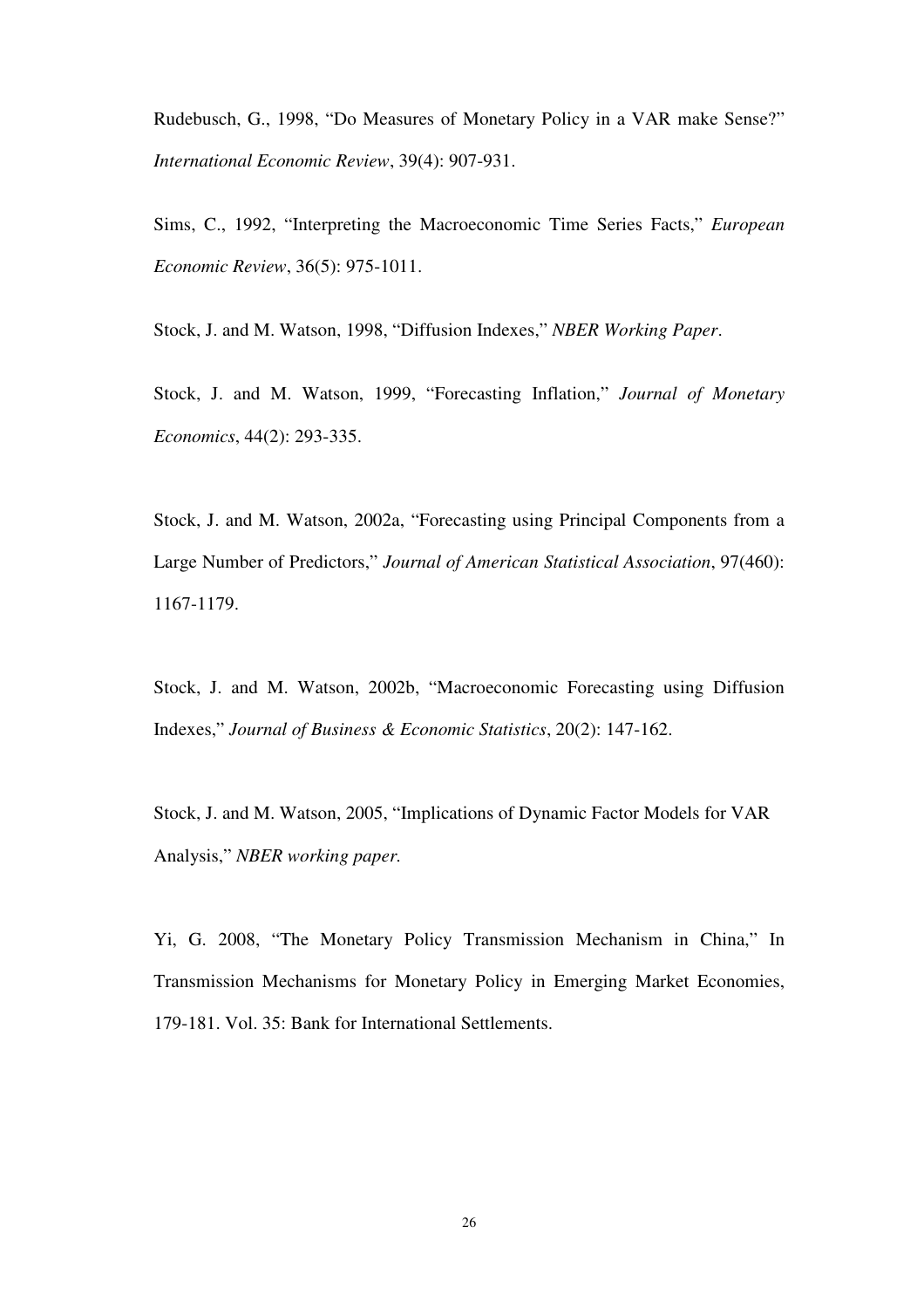# Appendix I:

Figure 1. Repo Rate



Source: CEIC Database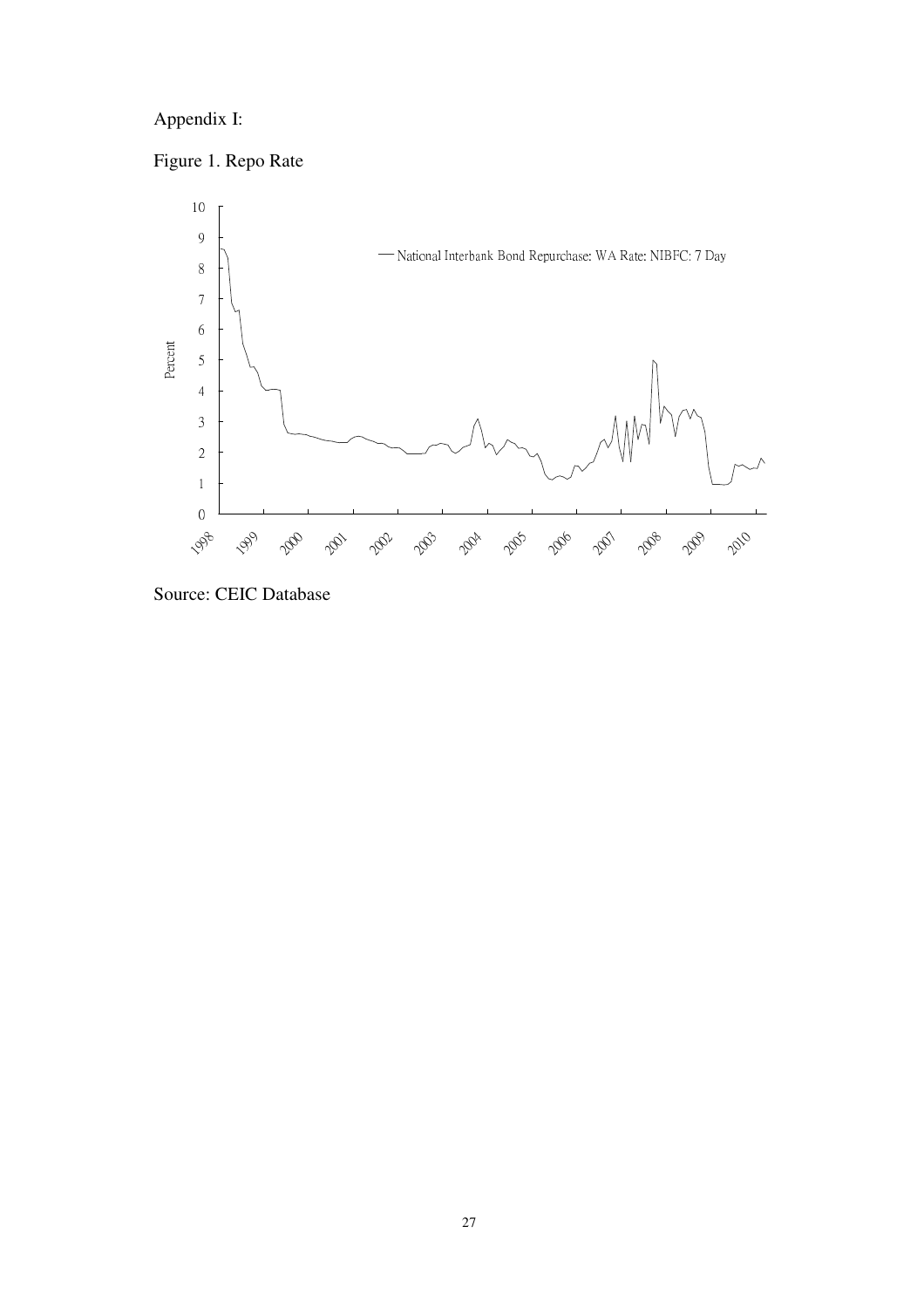Figure 2: Benchmark Lending Rate (1 year)



Source: CEIC Database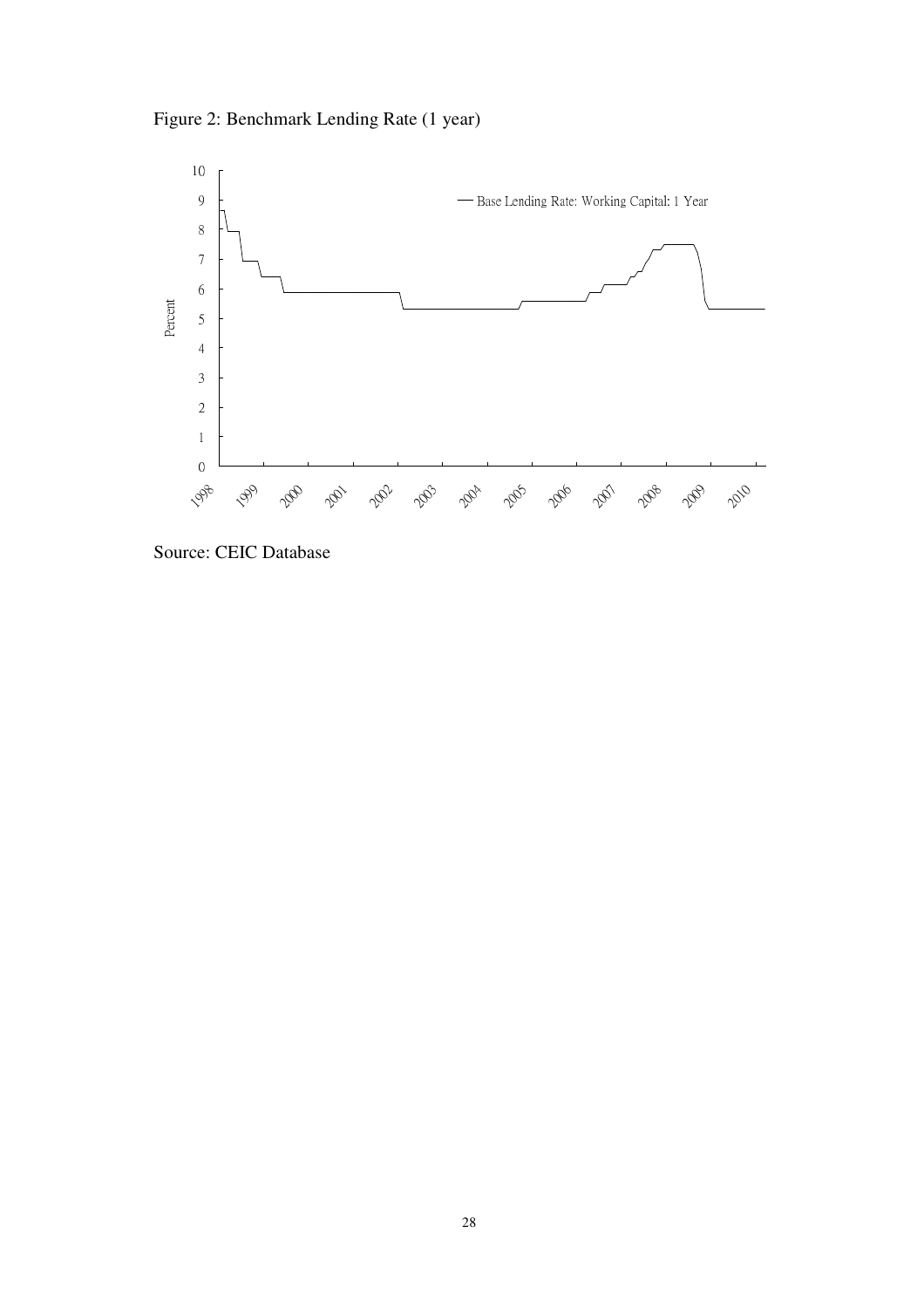Figure 3: Percentage Change of Financial Institution Loans (Year-on-year)



Source: CEIC Database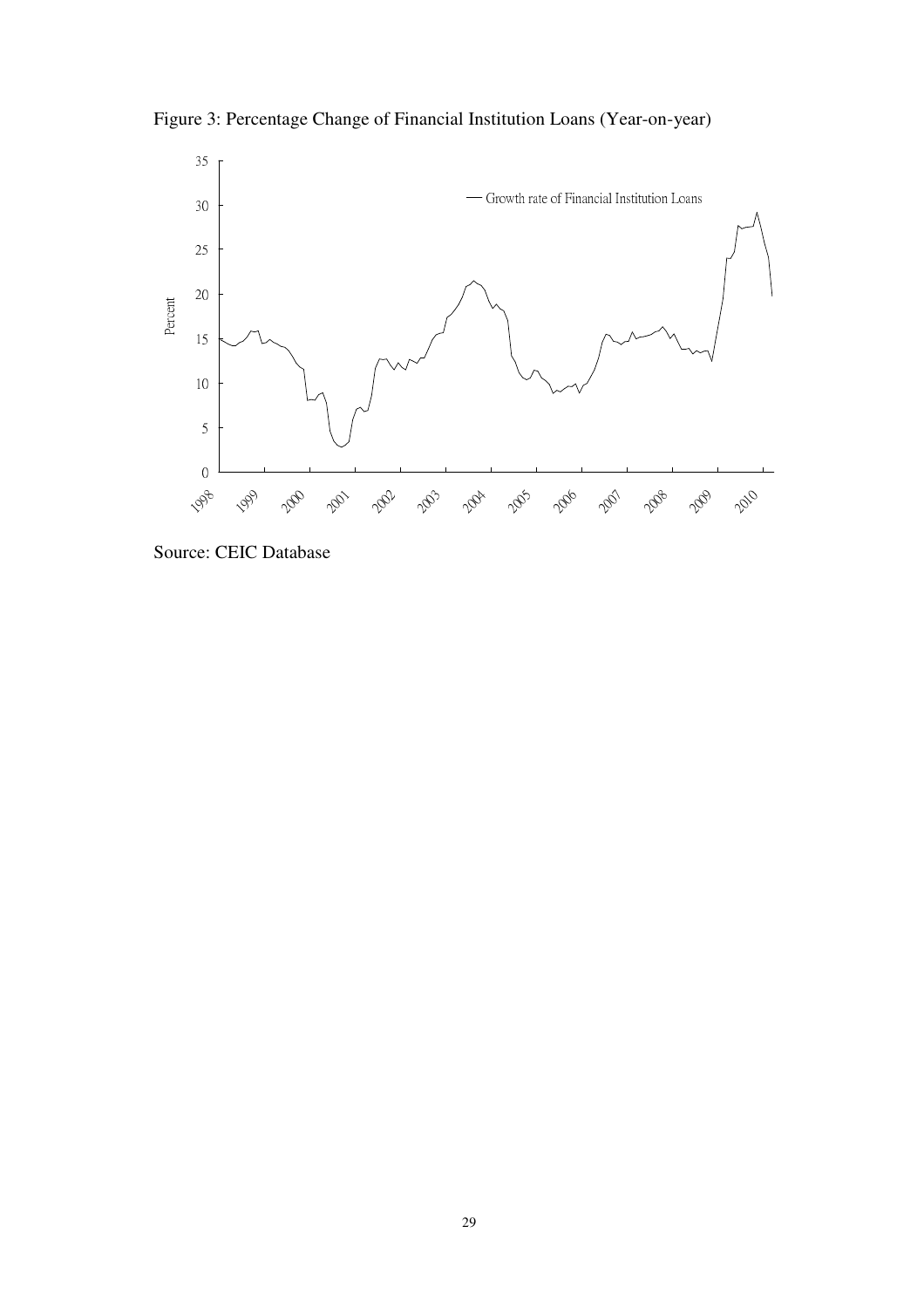Figure 4: Percentage Change of Money Supply M2 (Year-on-year)



Source: CEIC Database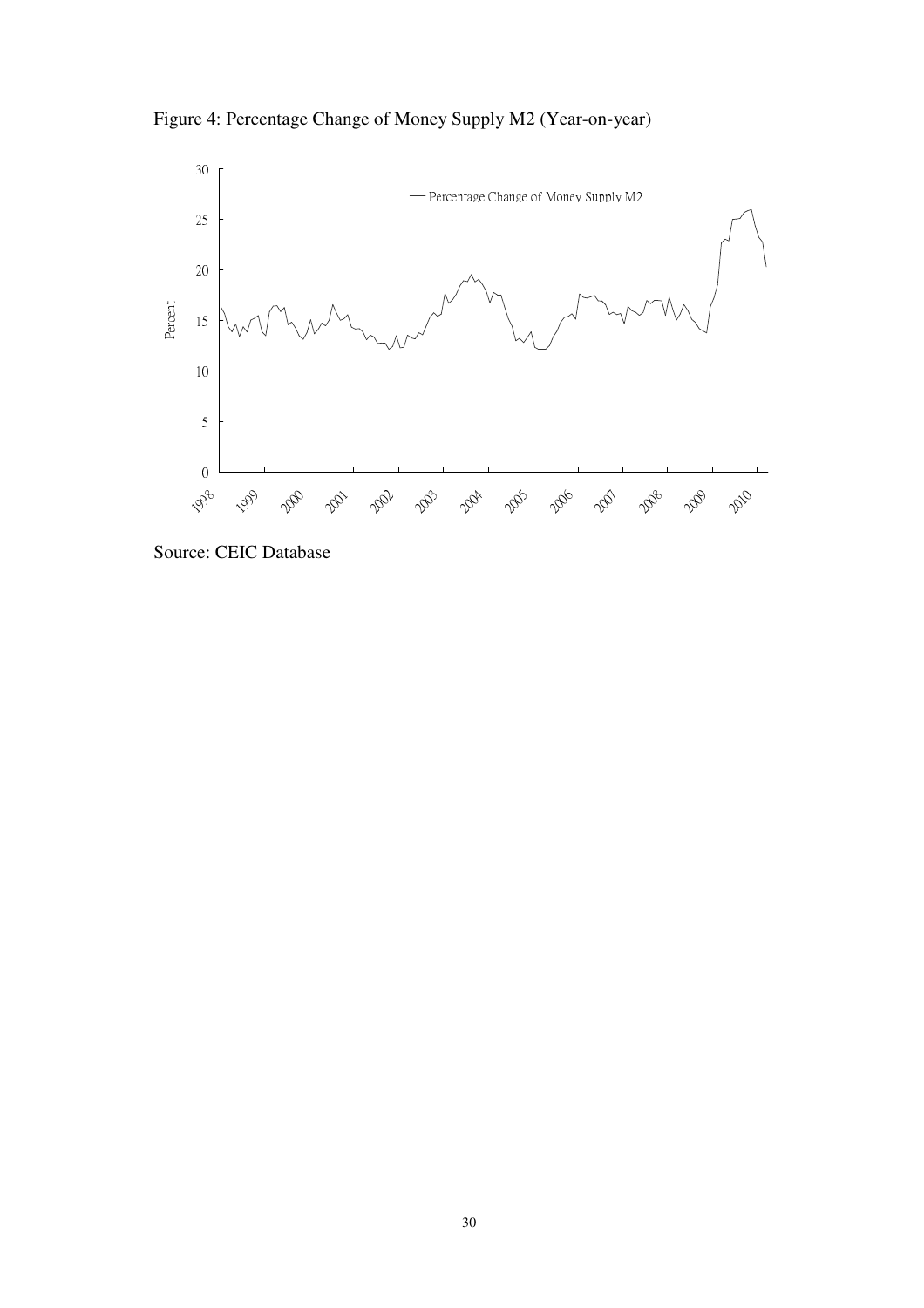Figure 5: The Renminbi exchange rate against the US Dollar



Source: CEIC Database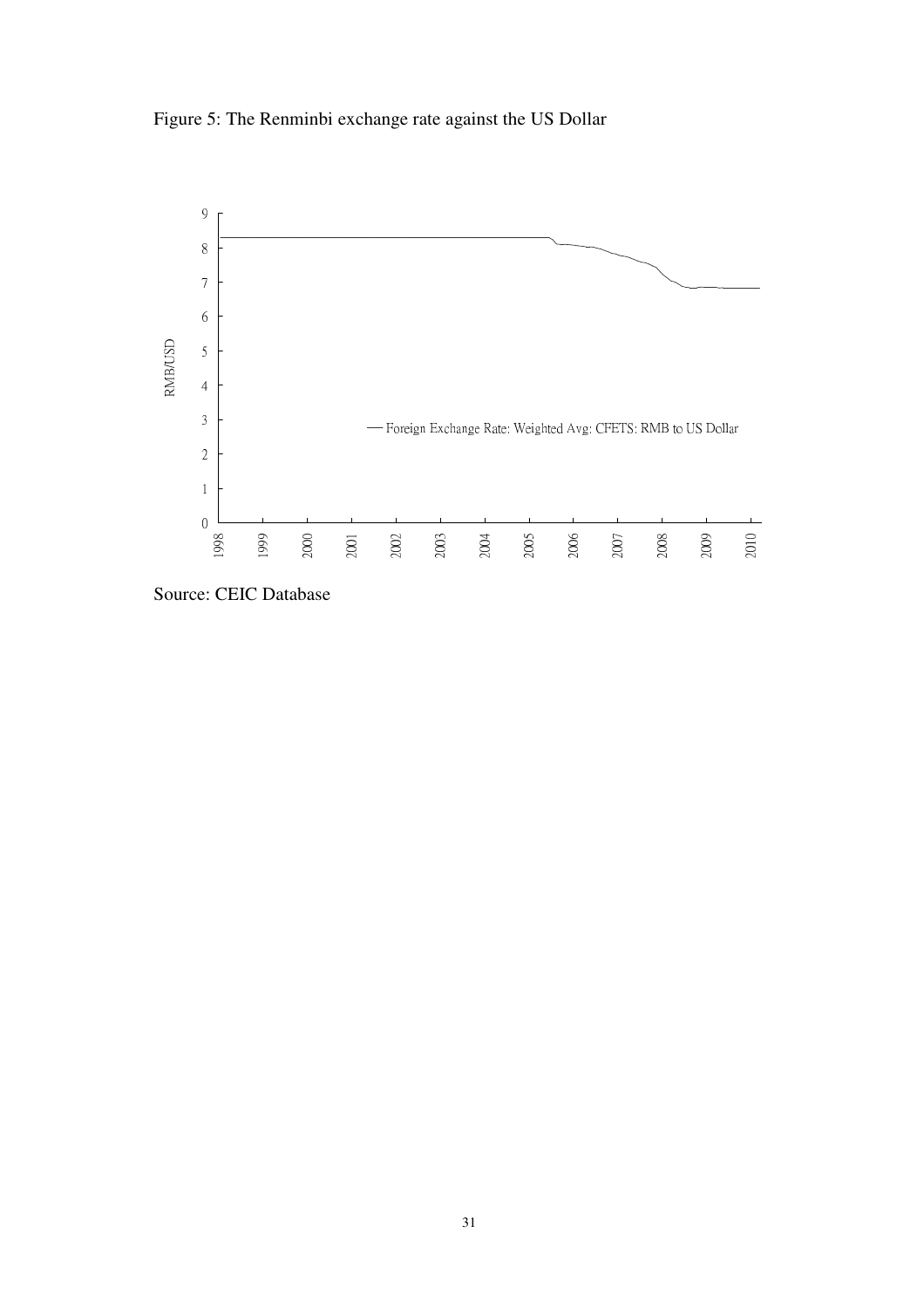Figure 6: Annual growth rate of Industrial Production



Source: CEIC Database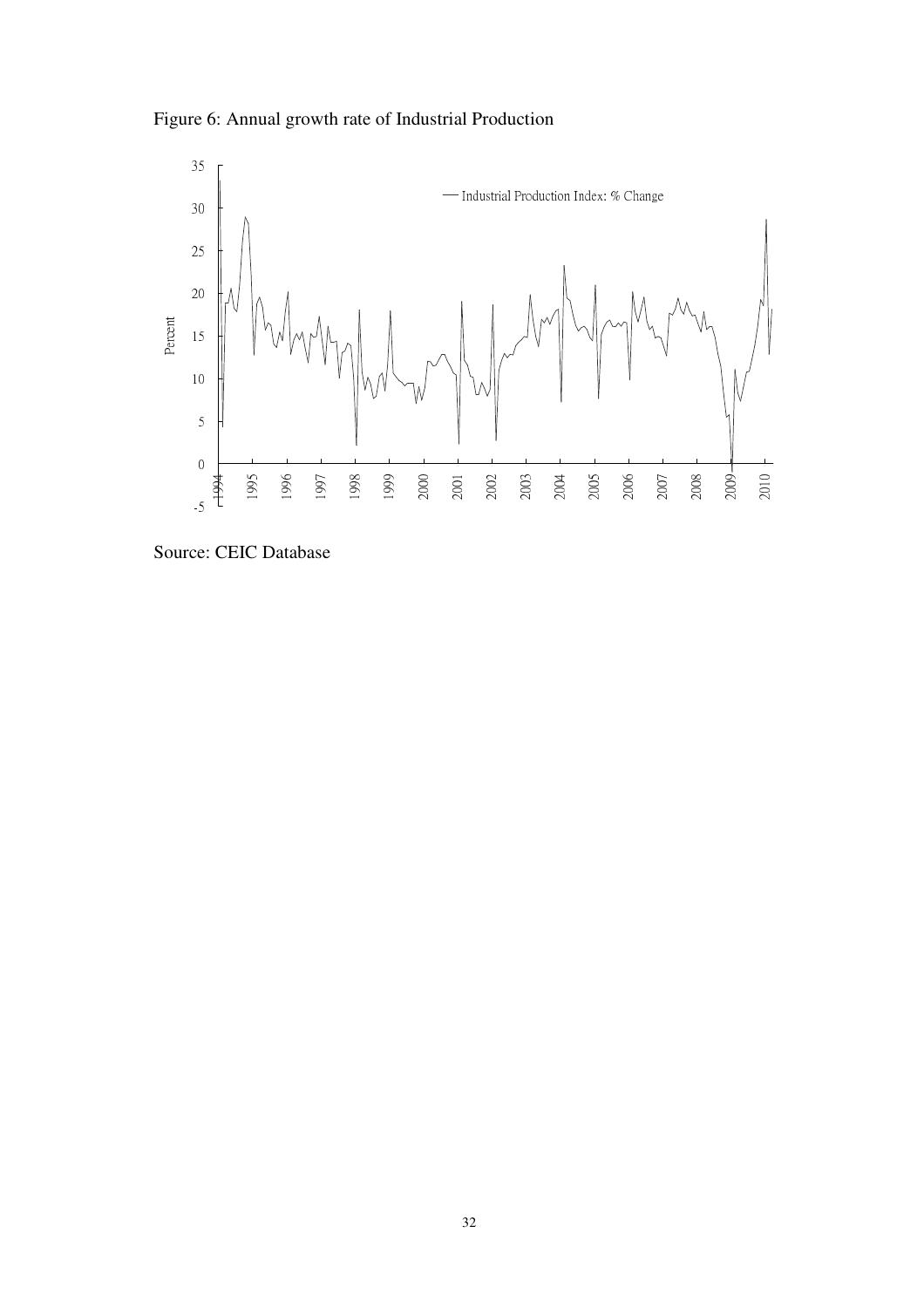Figure 7: Annual inflation rate (Consumer Price Index)



Source: CEIC Database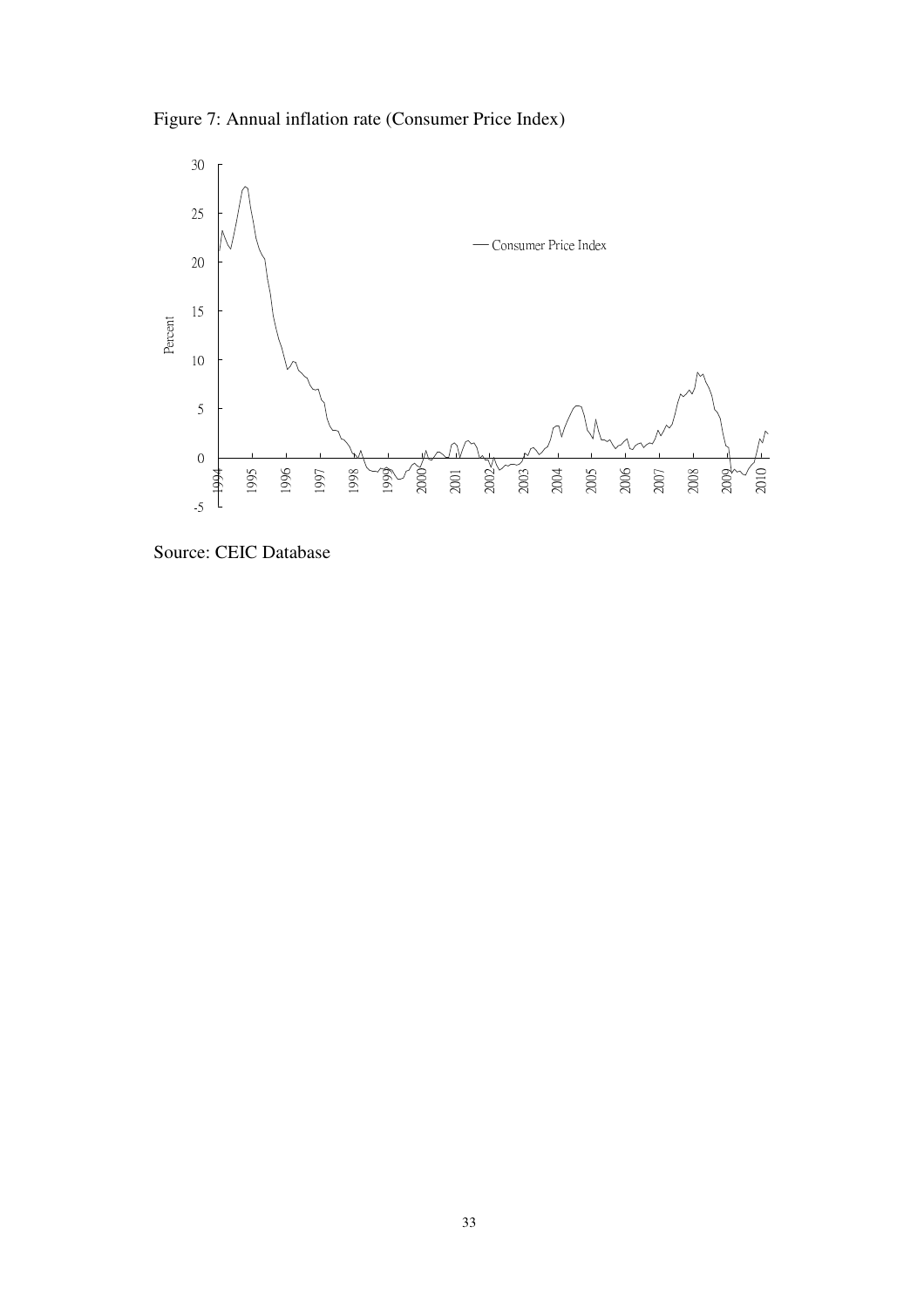



 $21$ Label for panel (Abbreviation): Repo Rate  $-7$  day (Repo); Percentage Change of Industrial Production (IP); Consumer Price Index (CPI); Producer Price Index (PPI); Percentage Change of Fixed Asset Investment (FAI); Percentage Change of Real Estate Investment (REI); Percentage Change of Government Revenue (GovRev); Percentage Change of Government Expenditure (GovExp); Percentage Change of Export (Export); Percentage Change of Export to Europe (ExportEuro); Percentage Change of Export to US (ExportUS); Import (Import); Percentage Change of Import from Europe (ImportEuro); Percentage Change of Import from US (ImportUS); Percentage Change of M2 (M2); Percentage Change of Loan (Loan); Percentage Change of Foreign Reserve (FR); Shanghai Composite Index (SHCI); Nominal Exchange Rate against US Dollar (ExRate US); Consumer Confidence Index (Confidence)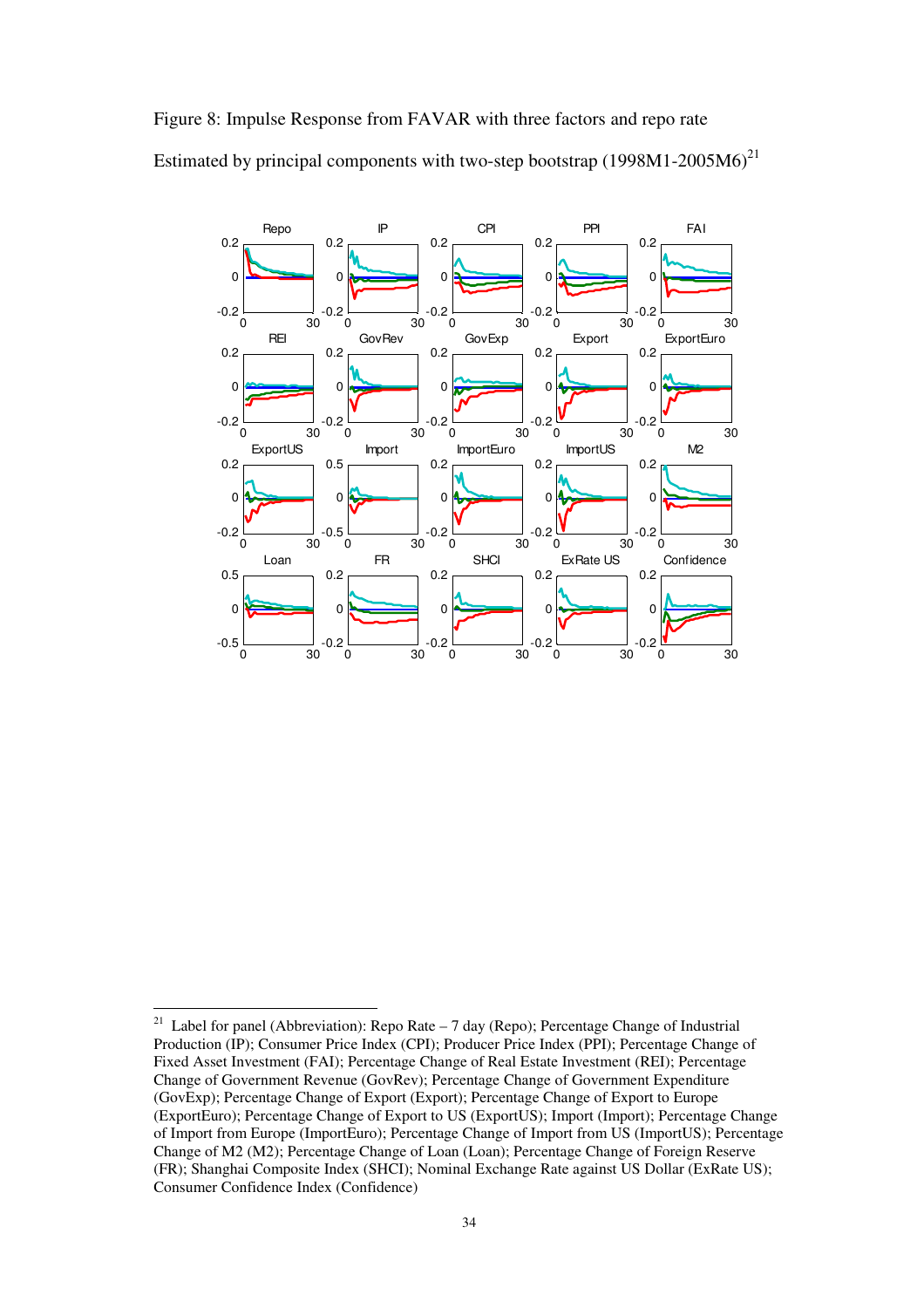

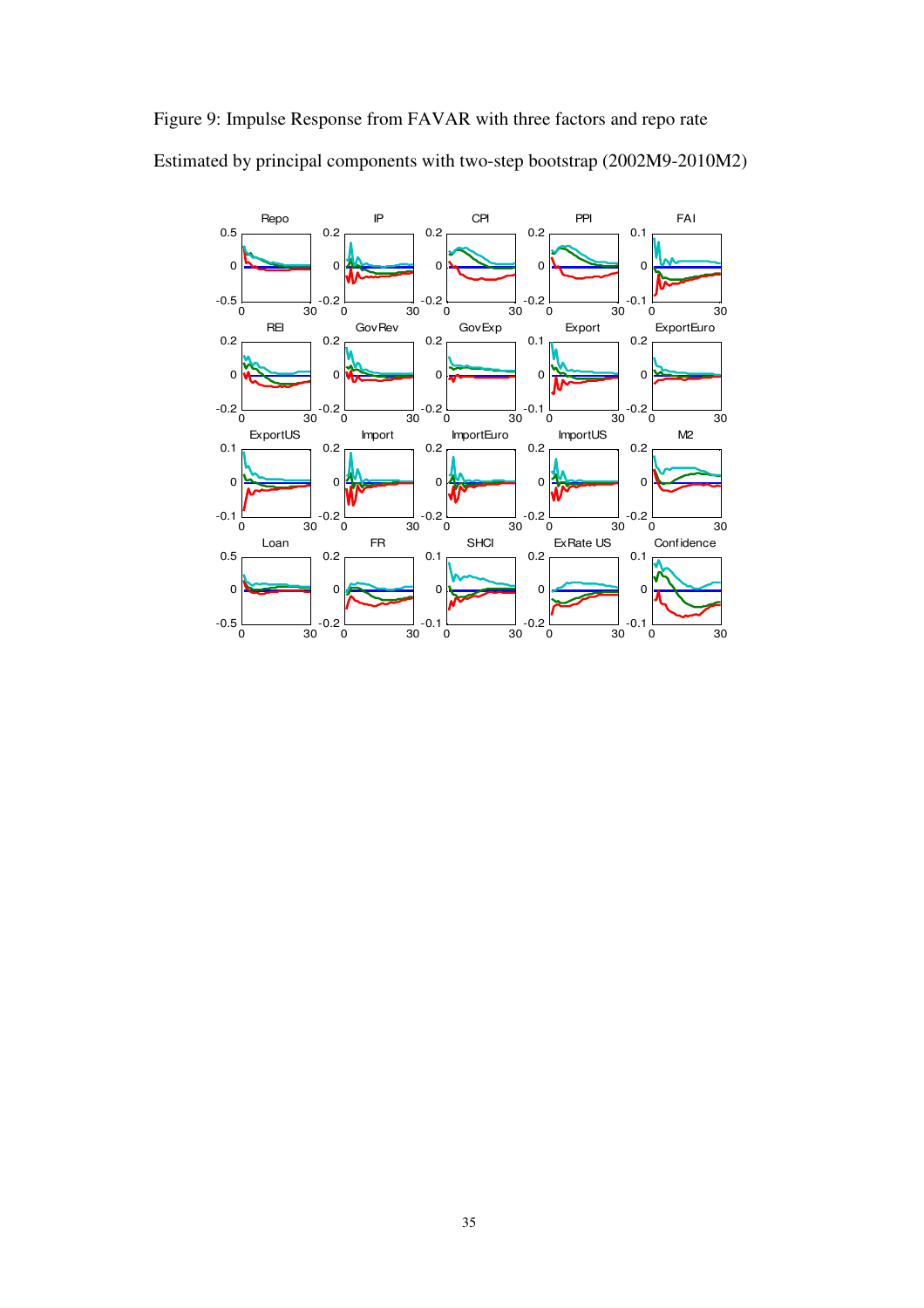

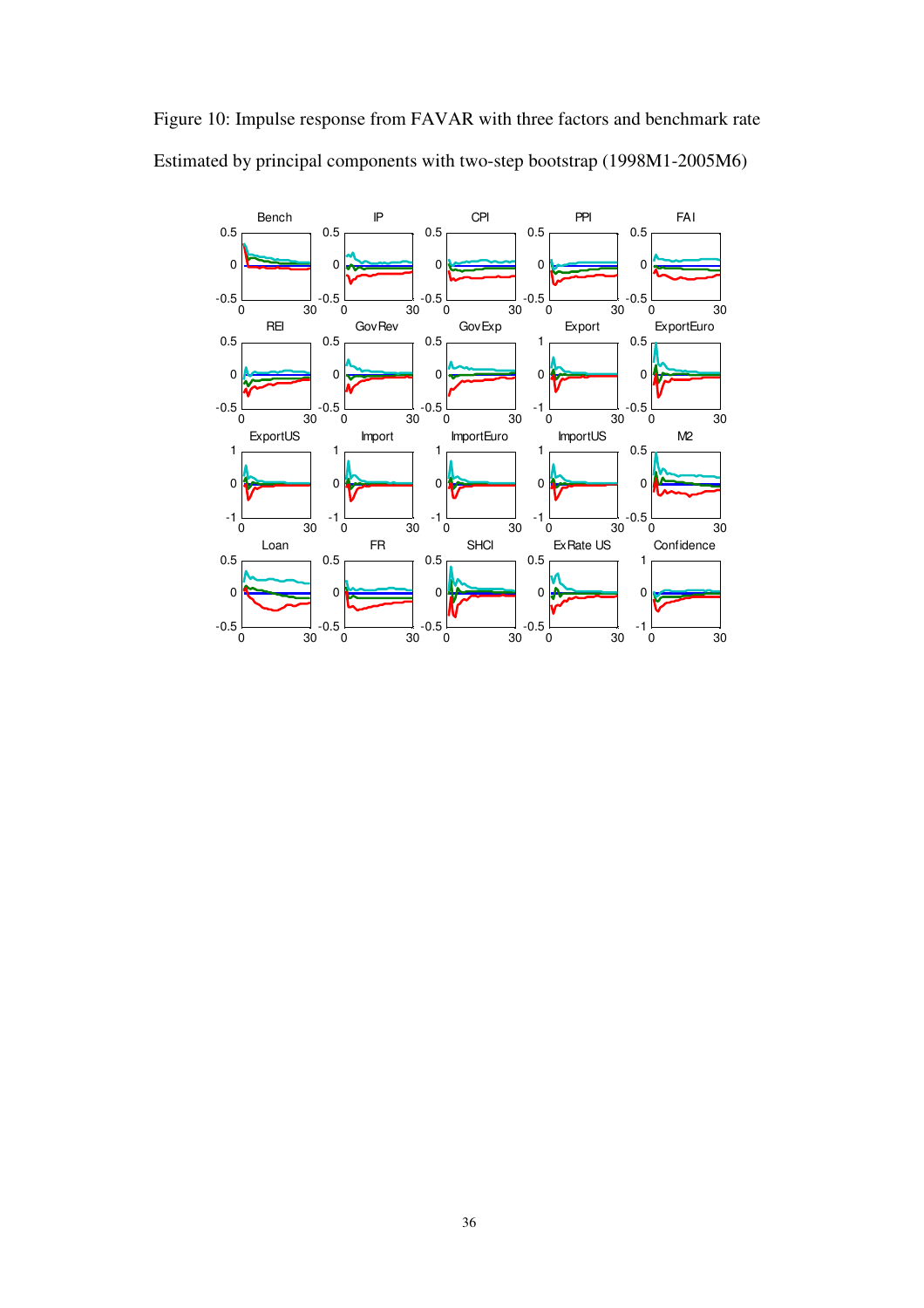

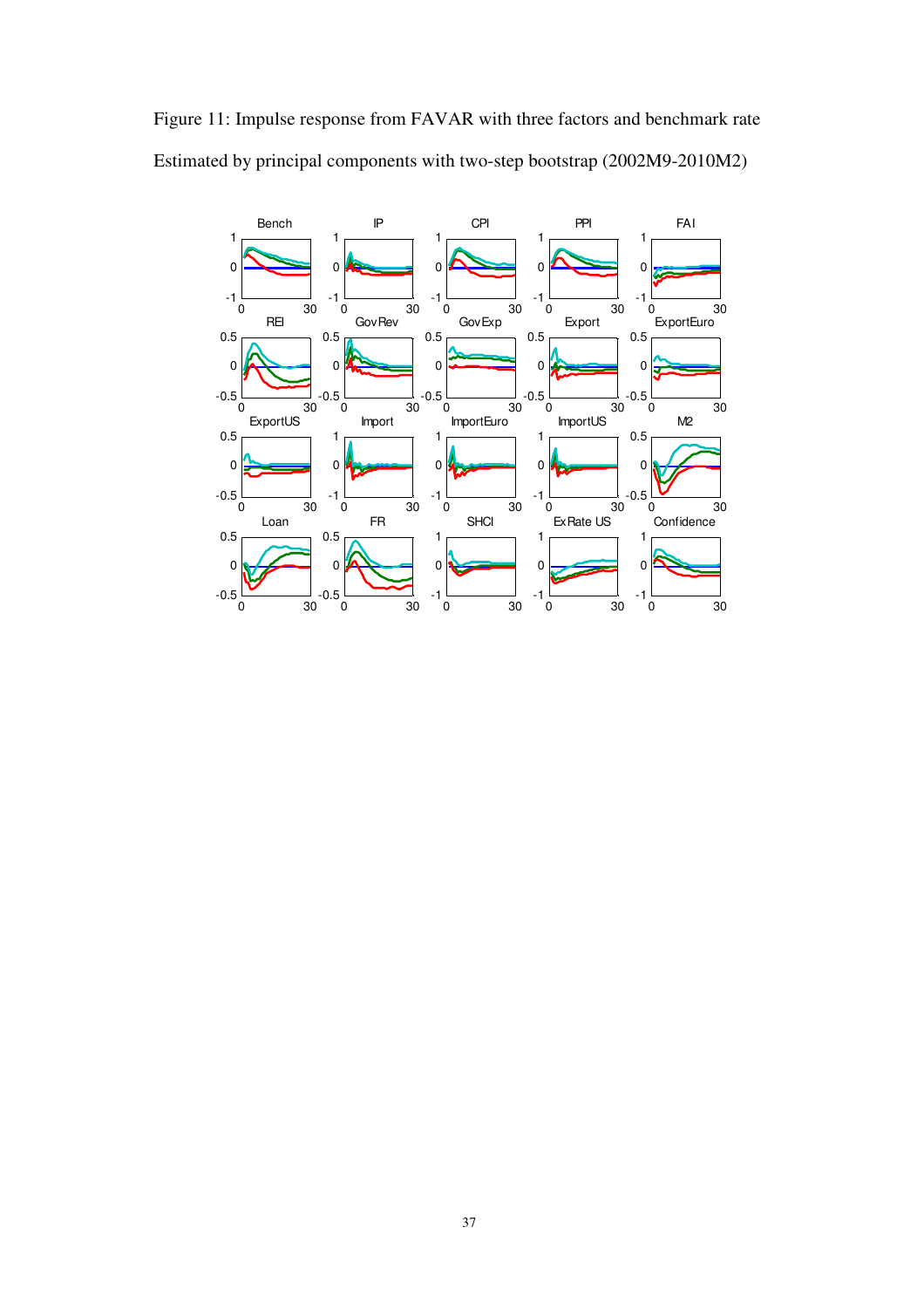| Data Series                     | Loadings | Data Series                  | Loadings |
|---------------------------------|----------|------------------------------|----------|
| Benchmark Lending Rate (6m)     | 0.876    | Interbank Rate (7d)          | 0.530    |
| Benchmark Lending Rate (1y)     | 0.916    | Interbank Rate (30d)         | 0.520    |
| Central Bank Lending Rate (20d) | 0.566    | Interbank Rate (90d)         | 0.415    |
| Central Bank Lending Rate (3m)  | 0.563    | Repo Rate (7d)               | 0.537    |
| <b>Saving Rate</b>              | 0.359    | Repo Rate (1m)               | 0.561    |
| Time Deposit Rate $(1y)$        | 0.799    | Repo Rate (3m)               | 0.610    |
| Rediscount Rate                 | 0.556    | <b>Required Reserve Rate</b> | 0.328    |
|                                 |          |                              |          |

Table 12: The Factor Loadings of the representative factor

Excess Reserve Interest Rate 0.153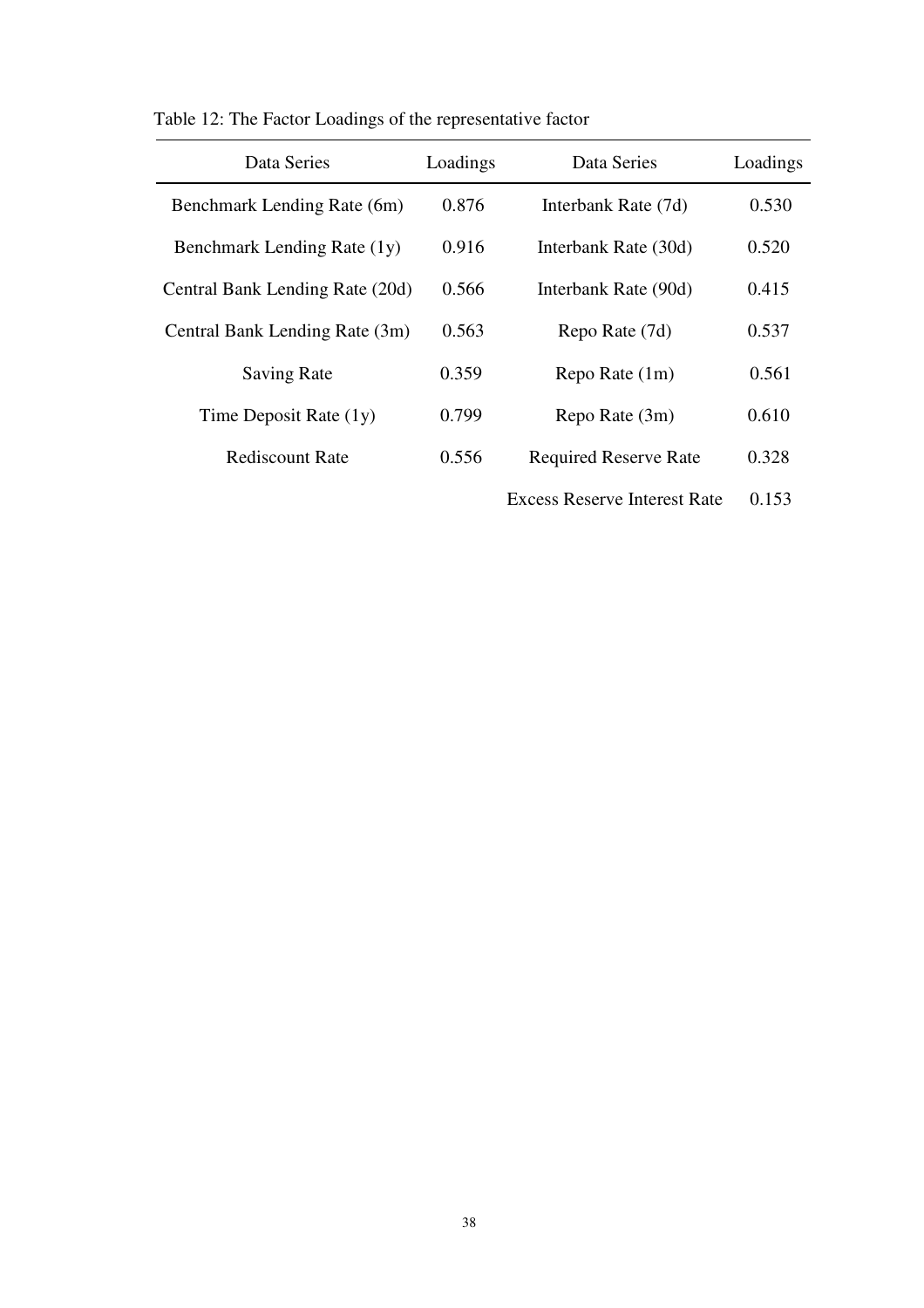Figure 13: The policy factor for general monetary stance

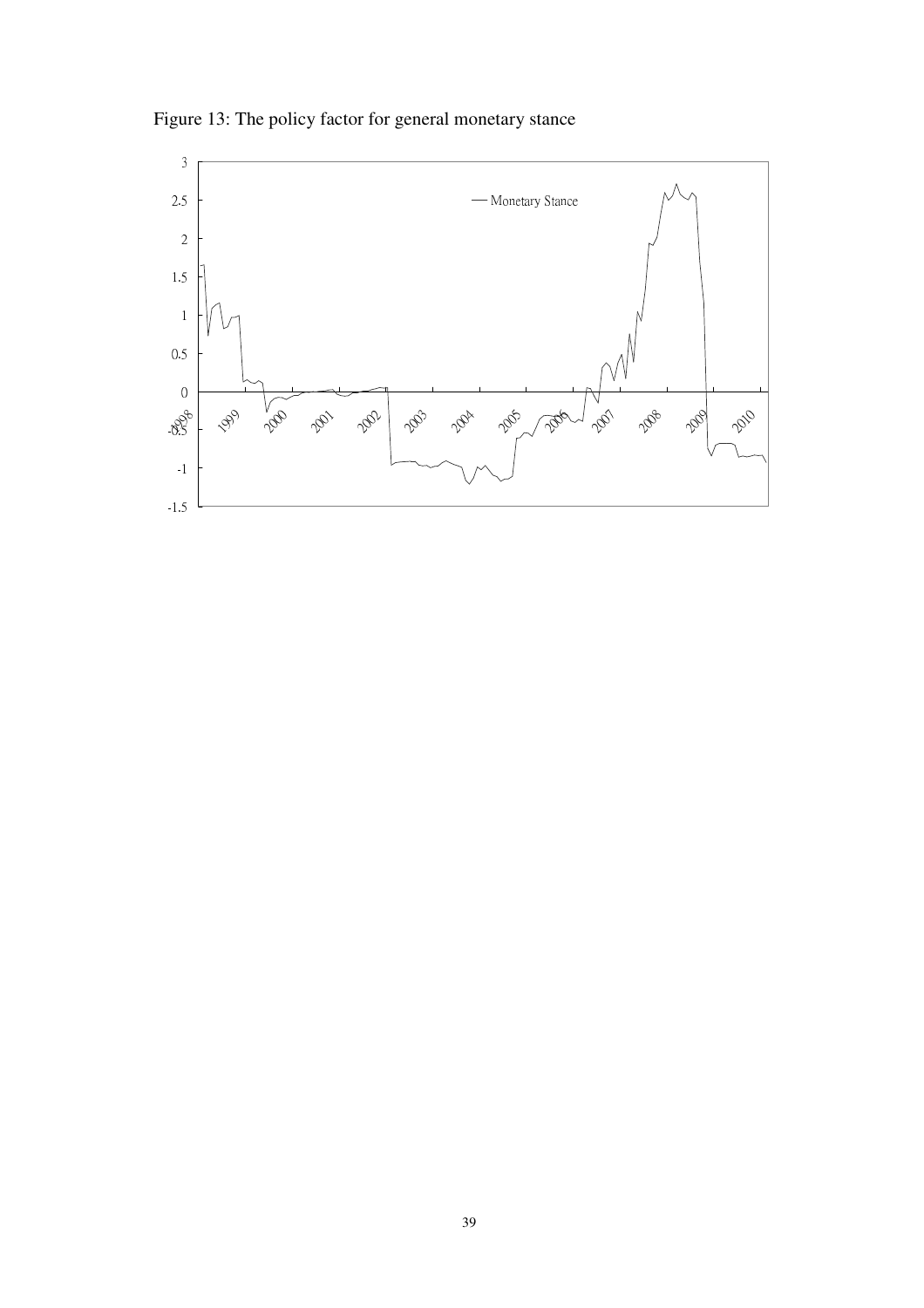# Figure 14: Impulse response from FAVAR with three factors and Factor

Estimated by principal components with two-step bootstrap (1998M1-2005M6)

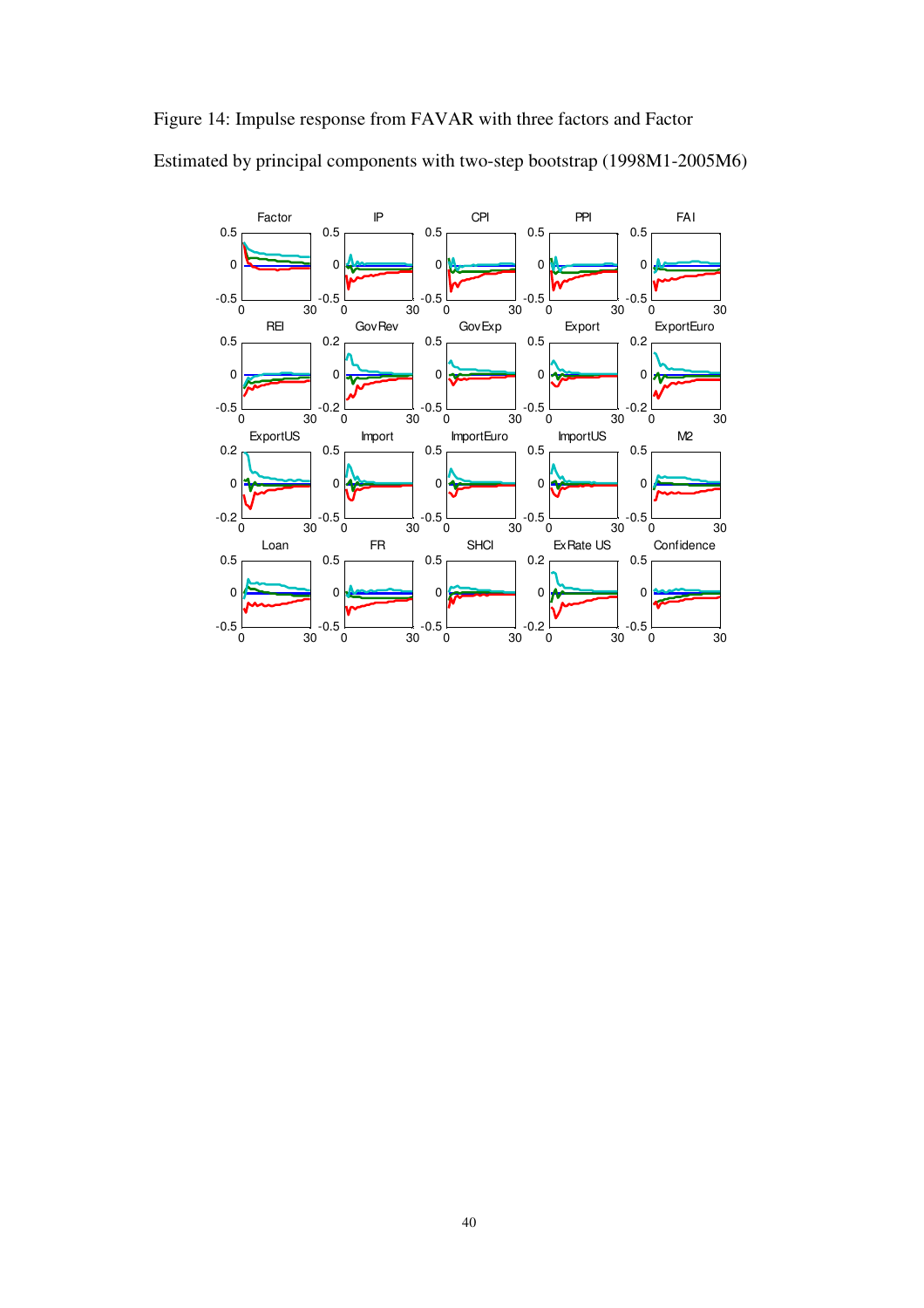

Estimated by principal components with two-step bootstrap (2002M9-2010M2)

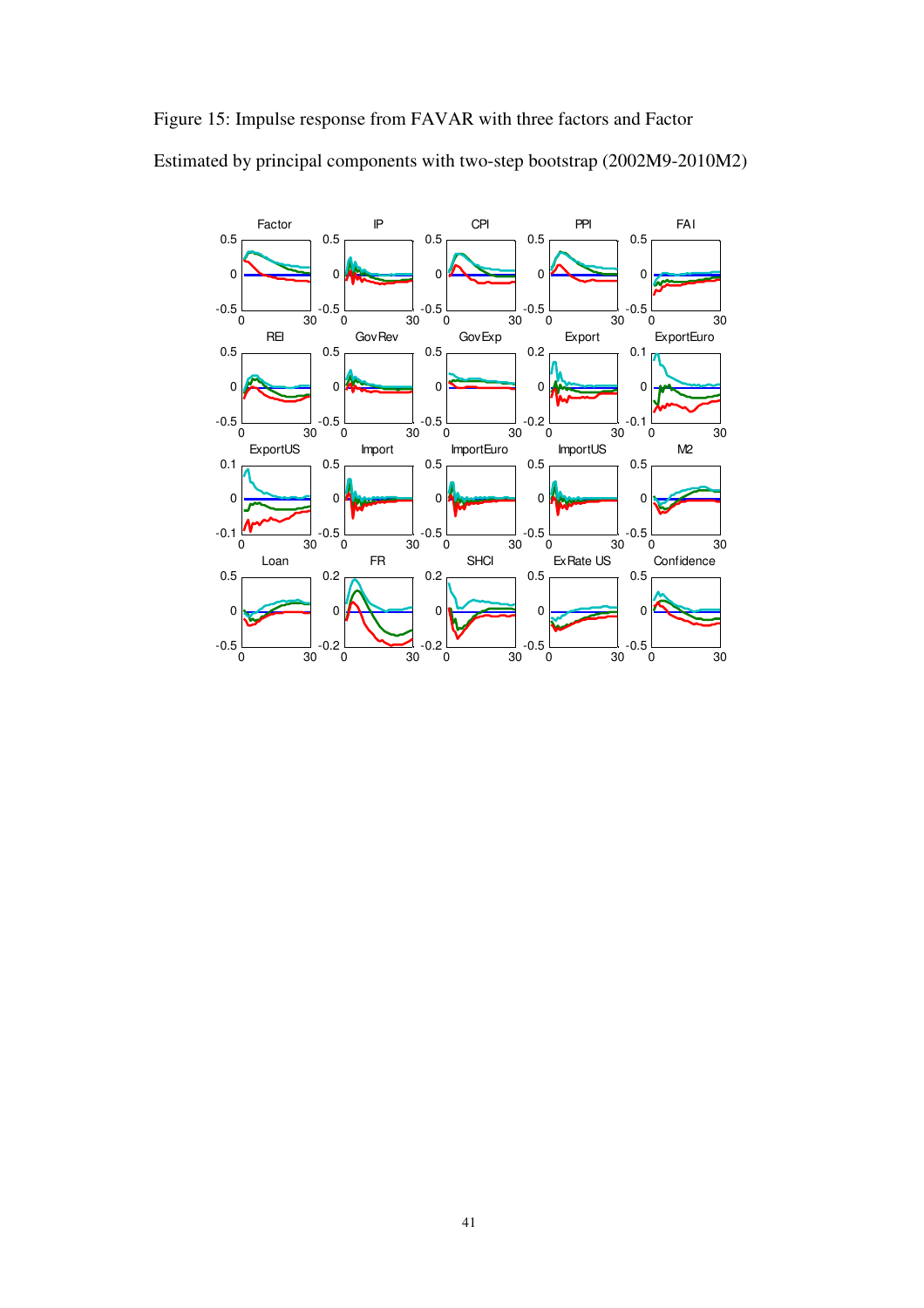

Figure 16: Impulse response from FAVAR with three factors and Total Loan Estimated by principal components with two-step bootstrap (1998M1-2005M6)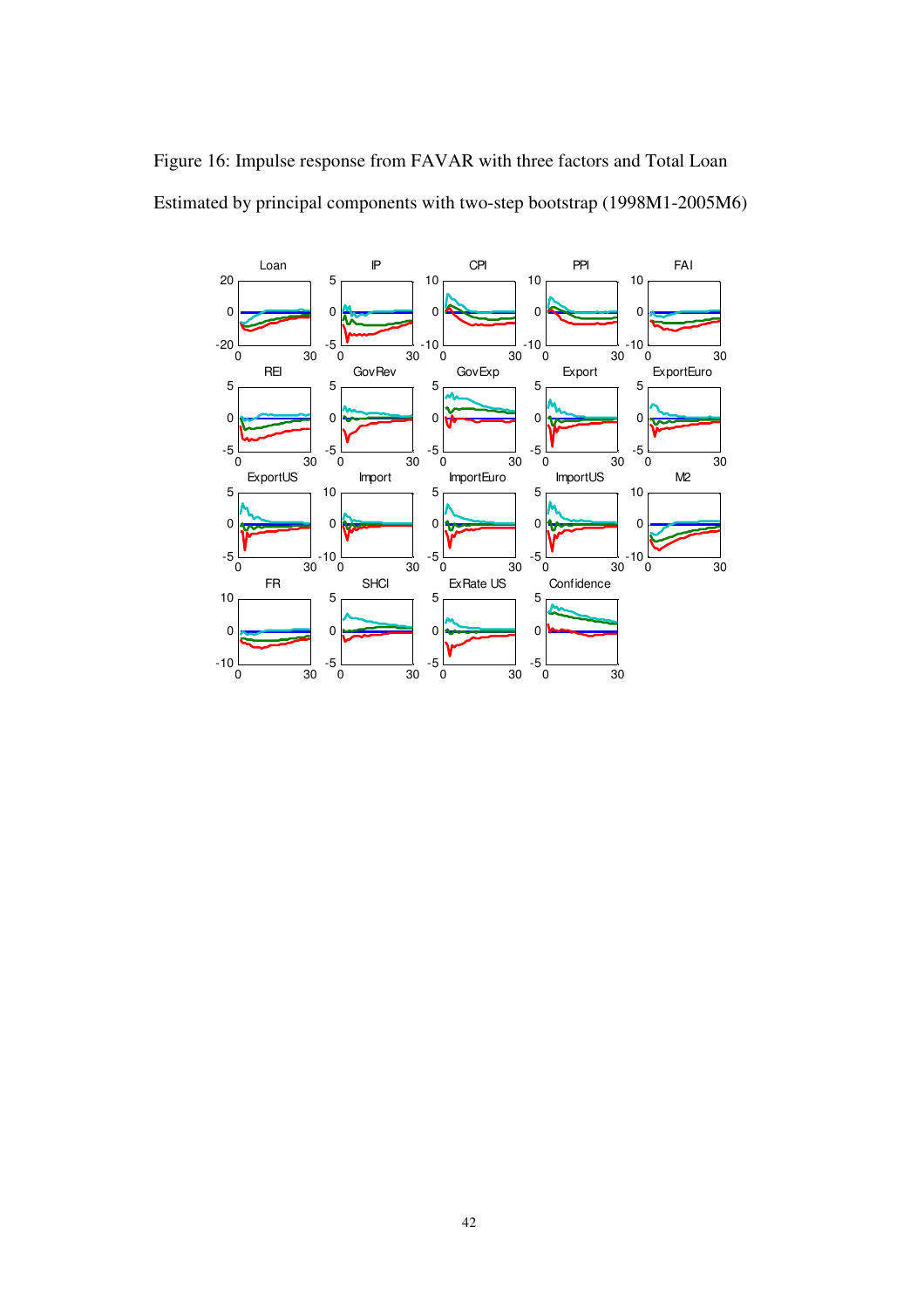

Figure 17: Impulse response from FAVAR with three factors and Total Loan Estimated by principal components with two-step bootstrap (2002M9-2010M2)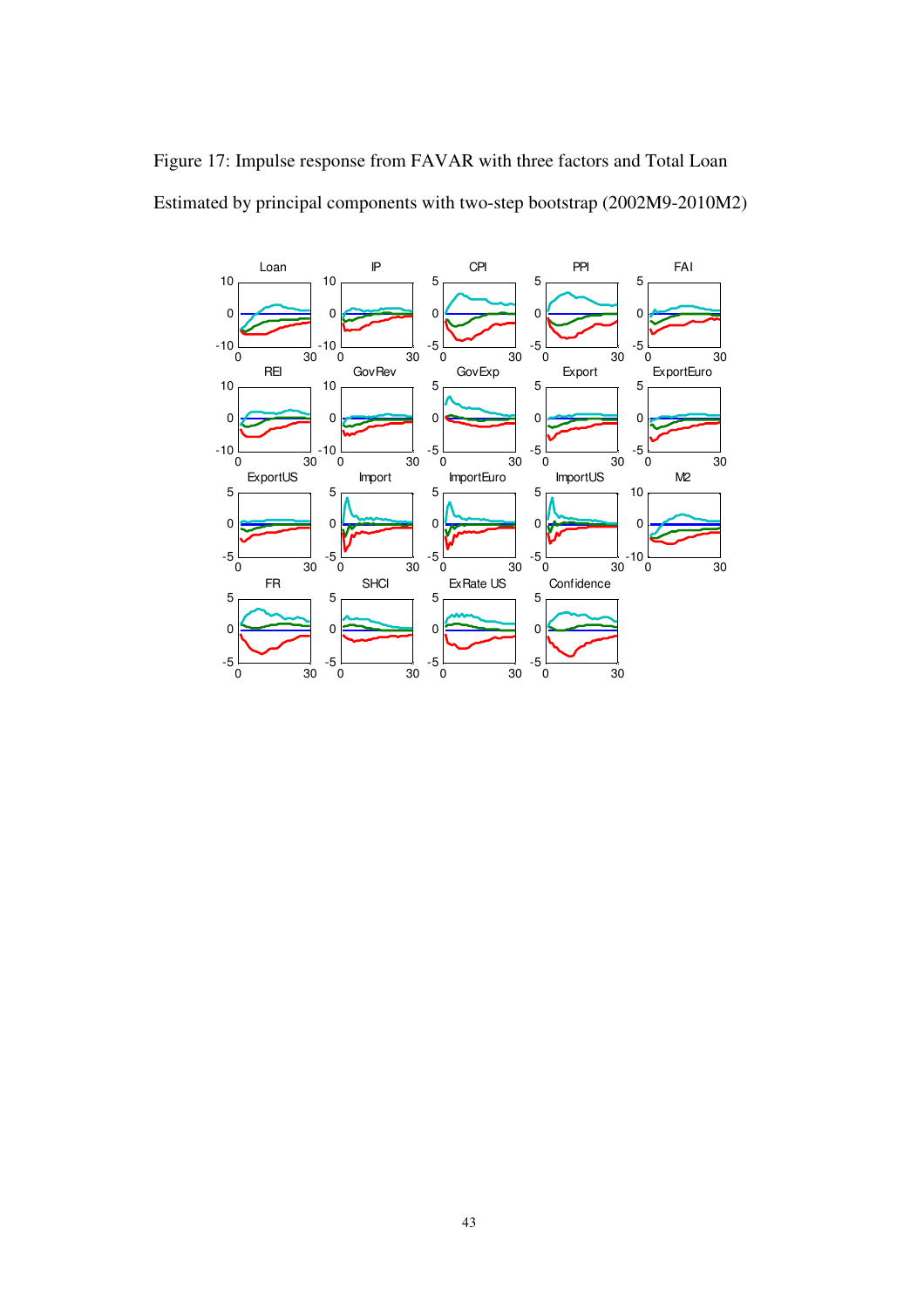Figure 18: Impulse response from FAVAR with three factors and M2 Estimated by principal components with two-step bootstrap (1998M1-2005M6)

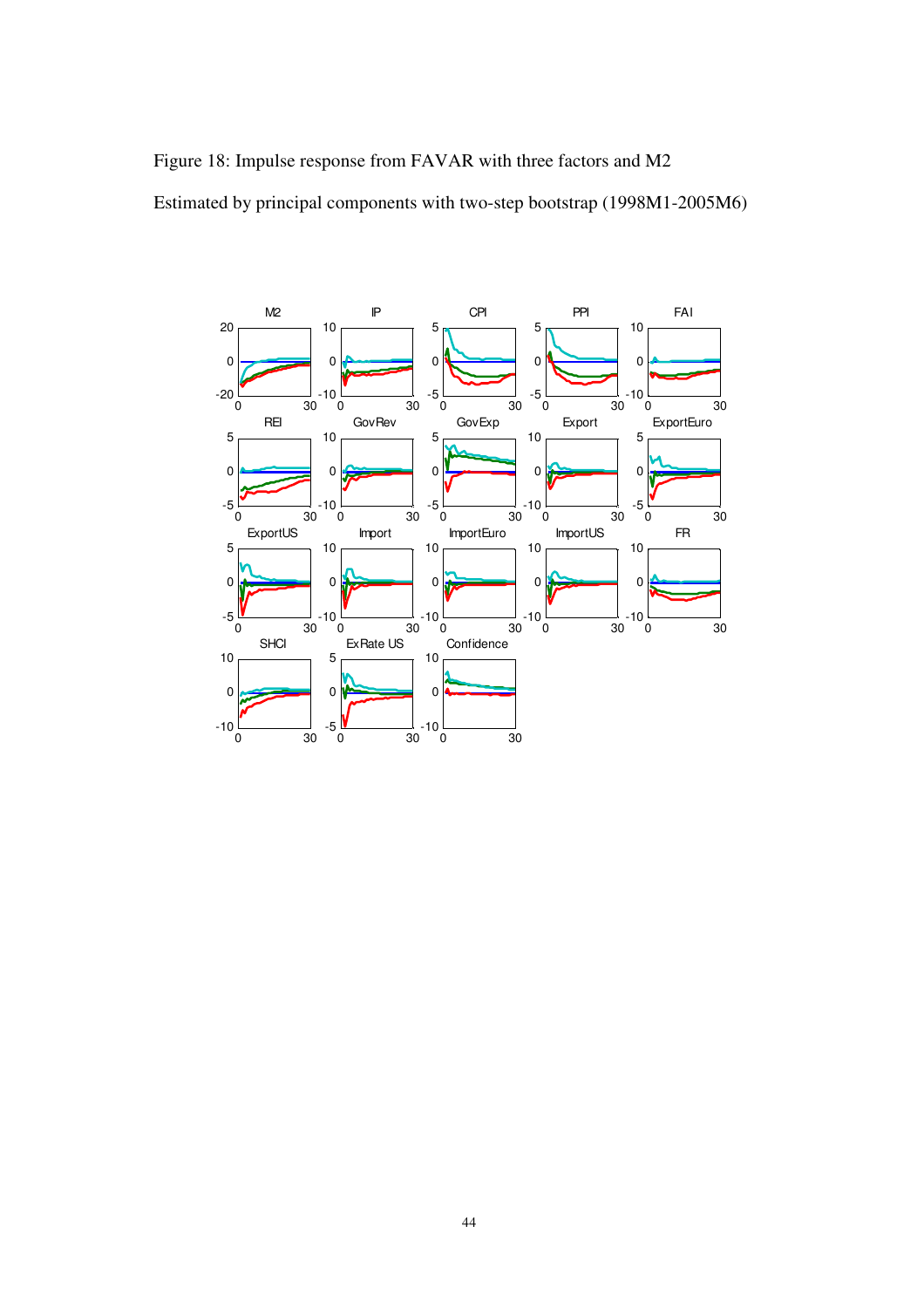Figure 19: Impulse response from FAVAR with three factors and M2 Estimated by principal components with two-step bootstrap (2002M9-2010M2)

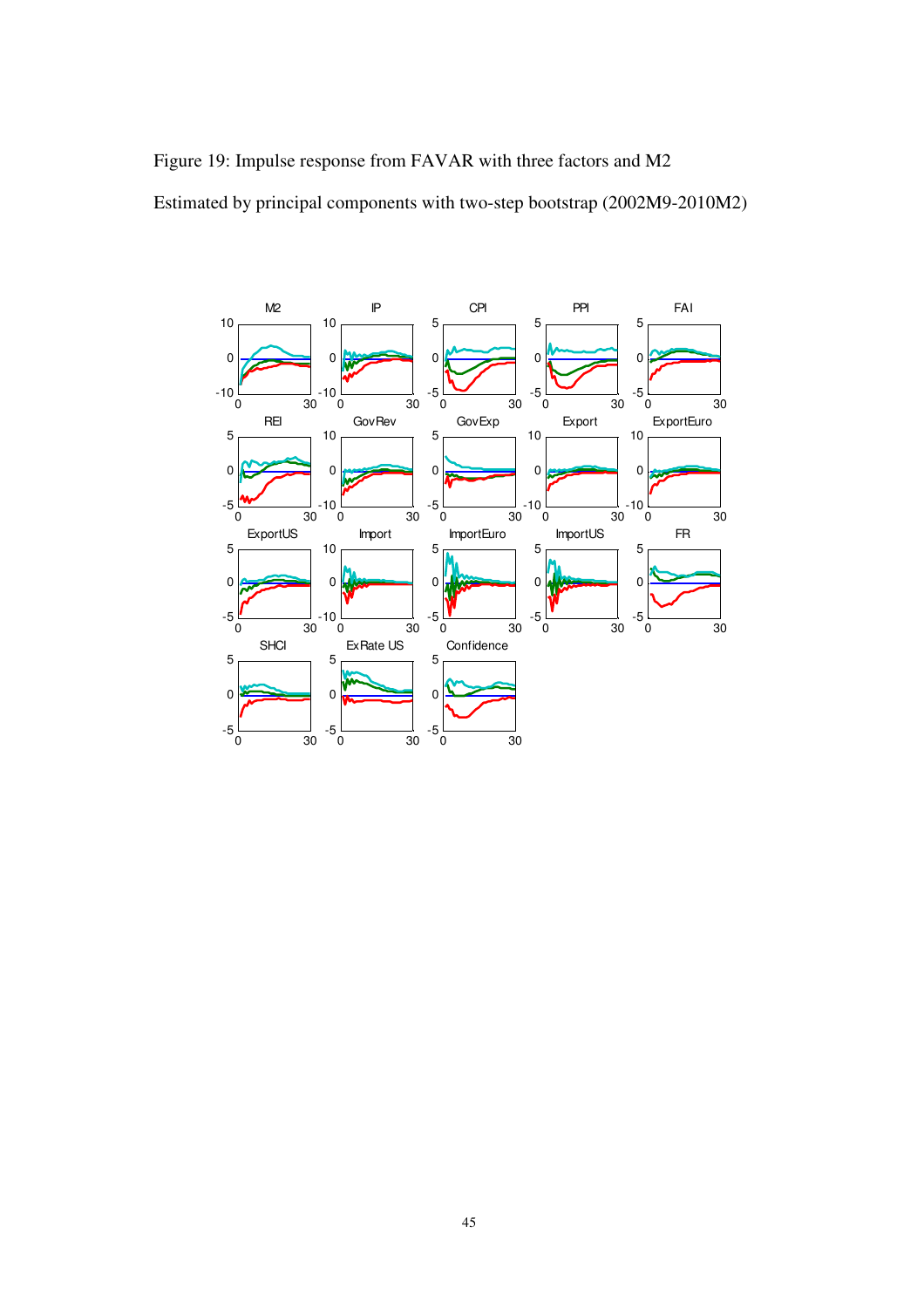# Appendix II:

The time series data are all taken from CEIC Database. All of the series are monthly data from January 1998 to August 2009. Each of the series is labeled as either fast or slow. The transformation code: 1 – No transformation and 5 – First Difference of Logarithm. The seasonally adjusted: SA – Seasonally adjusted by Census X-12, NSA – Not seasonally adjusted.

| No. Category      | Item                                                 | Fast/Slow SA |             | TC |
|-------------------|------------------------------------------------------|--------------|-------------|----|
| 1 Real Activities | Industrial Production Index: % Change                |              | $\mathbf Y$ | 1  |
| $\overline{2}$    | <b>Industrial Production: Salt</b>                   | Slow         | Y           | 5  |
| $\mathfrak{Z}$    | <b>Industrial Production: Canned Food</b>            | Slow         | $\mathbf Y$ | 5  |
| $\overline{4}$    | <b>Industrial Production: Cloth</b>                  | Slow         | $\mathbf Y$ | 5  |
| 5                 | Industrial Production: Household Refrigerator        | Slow         | $\mathbf Y$ | 5  |
| 6                 | <b>Industrial Production: Automobiles</b>            | Slow         | $\mathbf Y$ | 5  |
| 7                 | <b>Industrial Production: Motor Cycles</b>           | Slow         | $\mathbf Y$ | 5  |
| 8                 | <b>Industrial Production: Air Conditioner</b>        | Slow         | $\mathbf Y$ | 5  |
| 9                 | <b>Industrial Production: Televison Sets: Colour</b> | Slow         | $\mathbf Y$ | 5  |
| 10                | <b>Industrial Production: Camera</b>                 | Slow         | $\mathbf Y$ | 5  |
| 11                | <b>Industrial Production: Micro Computer</b>         | Slow         | $\mathbf Y$ | 5  |
| 12                | Industrial Production: Plastic Products (PP)         | Slow         | $\mathbf Y$ | 5  |
| 13                | <b>Industrial Production: Cement</b>                 | Slow         | Y           | 5  |
| 14                | <b>Industrial Production: Steel</b>                  | Slow         | Y           | 5  |
| 15                | Production of Primary Energy: COAL                   | Slow         | Y           | 5  |
| 16                | <b>Industrial Production: Coke</b>                   | Slow         | $\mathbf Y$ | 5  |
| 17                | Industrial Production: Rubber Tyre                   | Slow         | $\mathbf Y$ | 5  |
| 18                | <b>Industrial Production: Processed Crude Oil</b>    | Slow         | Y           | 5  |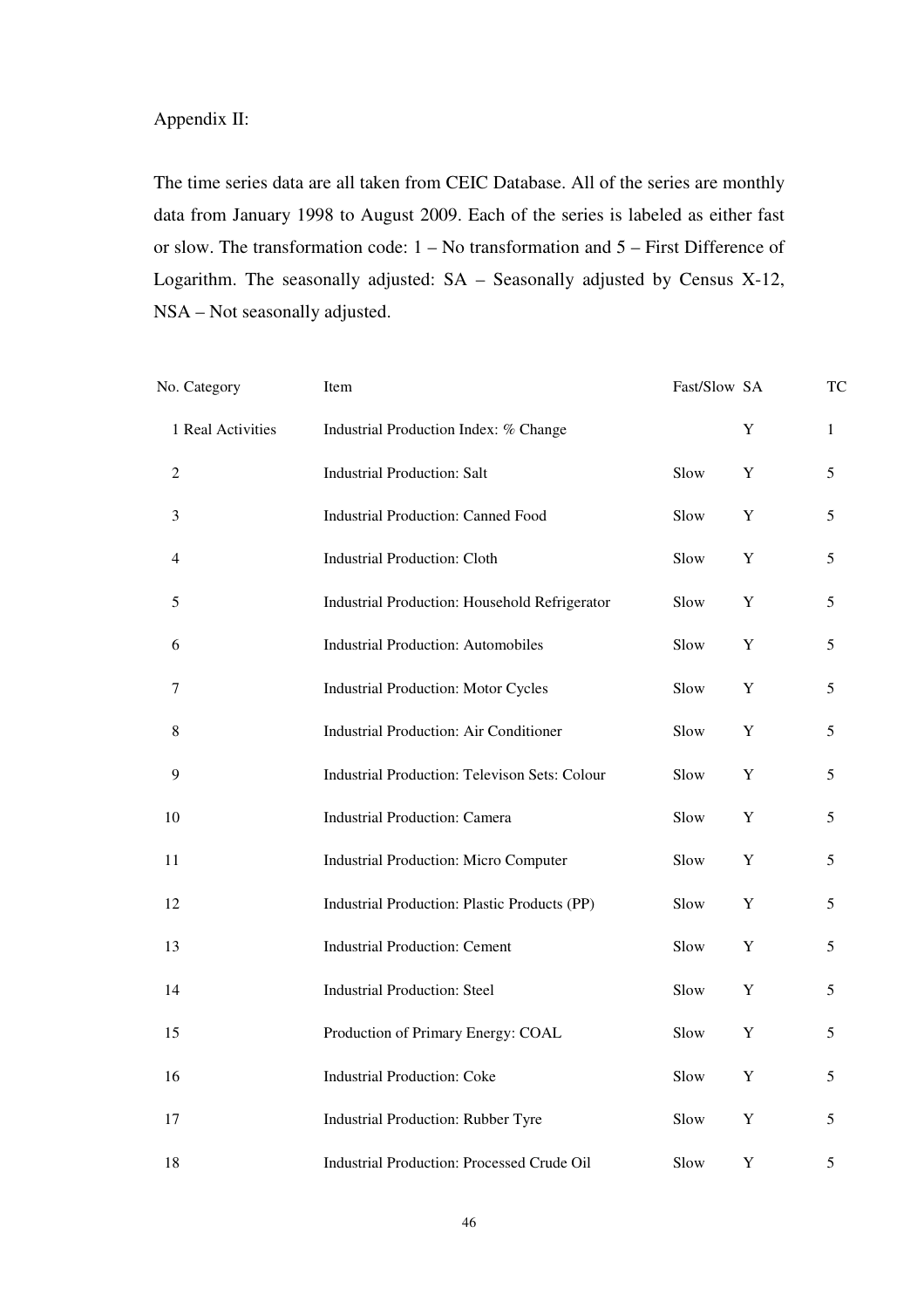| 19             | <b>Industrial Production: Diesel Oil</b>                   | Slow | Y | 5              |
|----------------|------------------------------------------------------------|------|---|----------------|
| 20             | <b>Industrial Production: Bicyles</b>                      | Slow | Y | $\sqrt{5}$     |
| 21             | <b>Industrial Production: Sewing Machines</b>              | Slow | Y | 5              |
| 22             | Industrial Production: Hi Fi                               | Slow | Y | 5              |
| 23             | Industrial Production: Household Washing Machines          | Slow | Y | 5              |
| 24             | <b>Industrial Production: Sugar</b>                        | Slow | Y | $\mathfrak{S}$ |
| 25             | Industrial Production: Synthetic Detergents                | Slow | Y | 5              |
| 26             | <b>Industrial Production: Kerosene</b>                     | Slow | Y | 5              |
| 27             | Industrial Production: Sulphuric Acid                      | Slow | Y | 5              |
| 28             | Industrial Production: Chemical Fertilizer(100%<br>purity) | Slow | Y | 5              |
| 29             | <b>Industrial Production: Plated Glass</b>                 | Slow | Y | 5              |
| 30             | Industrial Production: Freight Wagons                      | Slow | Y | $\mathfrak{S}$ |
| 31             | Industrial Production: Cloth: Pure Cotton                  | Slow | Y | $\mathfrak{S}$ |
| 32             | Industrial Production: Civil Steel Ships                   | Slow | Y | 5              |
| 33             | <b>Industrial Sales</b>                                    | Slow | Y | 5              |
| 34             | Industrial Sales: Heavy Industry                           | Slow | Y | $\sqrt{5}$     |
| 35 Price Index | Consumer Price Index                                       | Slow | Y | $\mathbf{1}$   |
| 36             | Consumer Price Index: Food                                 | Slow | Y | $\mathbf{1}$   |
| 37             | Consumer Price Index: Food: Grain                          | Slow | Y | 1              |
| 38             | Consumer Price Index: Clothing                             | Slow | Y | $\mathbf{1}$   |
| 39             | <b>Consumer Price Index: Residence</b>                     | Slow | Y | $\mathbf{1}$   |
| 40             | Consumer Price Index: Medicines and Medical                | Slow | Y | 1              |
| 41             | Retail Price Index                                         | Slow | Y | $\mathbf{1}$   |
| 42             | Retail Price Index: Food                                   | Slow | Y | 5              |
| 43             | Producer Price Index: Industrial Products                  | Slow | Y | $\mathbf{1}$   |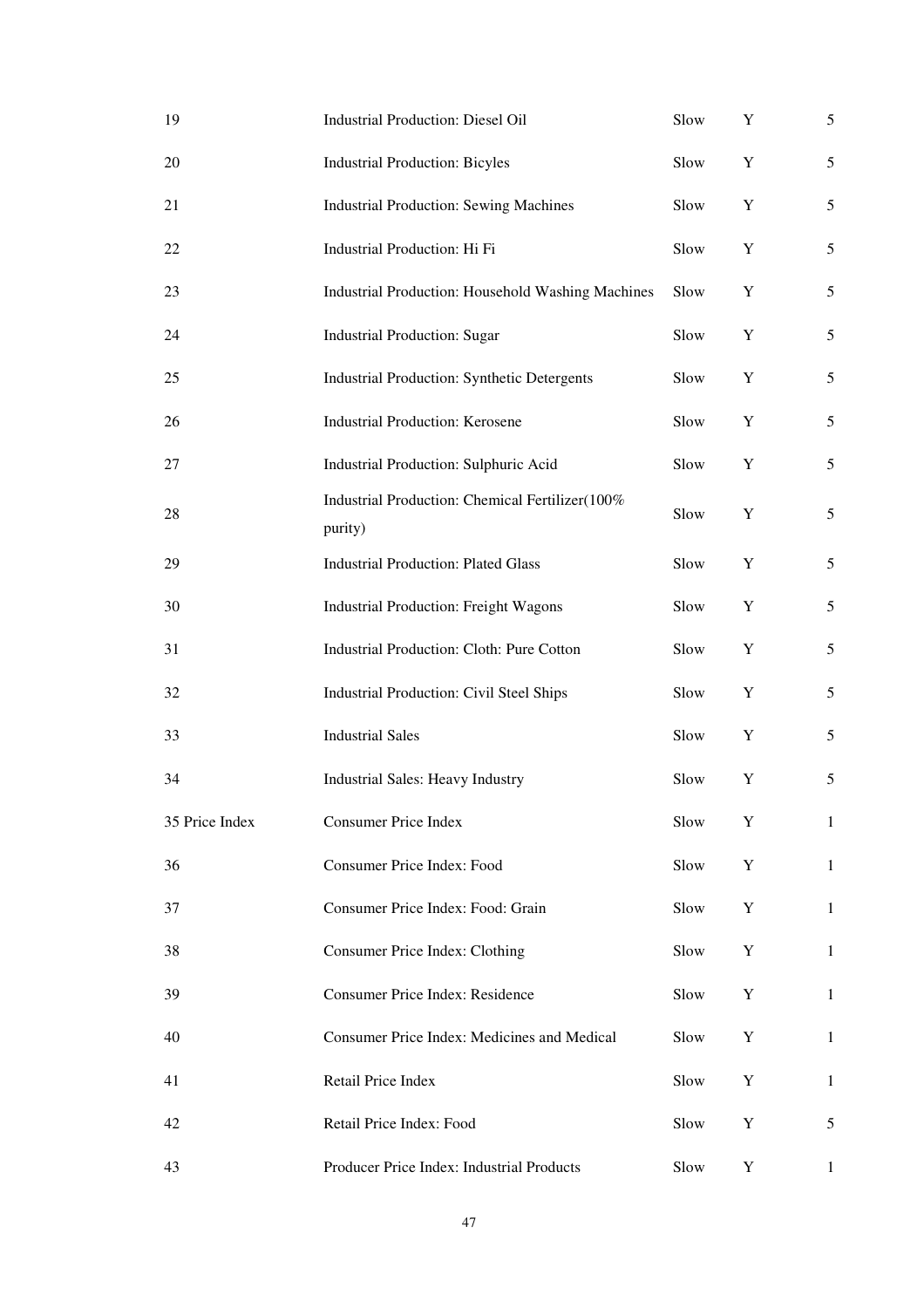| 44                     | PPI: IP: Consumer Goods                            | Slow | Y           | $\mathbf{1}$   |
|------------------------|----------------------------------------------------|------|-------------|----------------|
| 45                     | Purchasing PI: Raw Materials (RM): Total           | Slow | Y           | $\mathbf{1}$   |
| 46                     | Purchasing PI: RM: Fuels and Power                 | Slow | Y           | $\mathbf{1}$   |
| 47 Investment          | Fixed Assets Investment: ytd                       | Slow | Y           | $\mathbf{1}$   |
| 48                     | FDI: Utilized: ytd: Total                          | Slow | Y           | $\mathbf{1}$   |
| 49                     | Real Estate Investment: ytd: Total                 | Slow | Y           | $\mathbf{1}$   |
| 50                     | Real Estate Inv: ytd: Residential Buildings        | Slow | Y           | $\mathbf{1}$   |
| 51 Government          | Government Revenue                                 | Slow | Y           | $\mathbf{1}$   |
| 52                     | Government Expenditure                             | Slow | Y           | $\mathbf{1}$   |
| 53 Retail Sales        | Retail Sales of Consumer Goods: Total              | Slow | Y           | $\mathbf{1}$   |
| 54 International Trade | Exports fob                                        | Slow | Y           | 5              |
| 55                     | <b>Exports: Europe</b>                             | Slow | Y           | $\mathfrak{S}$ |
| 56                     | <b>Exports: USA</b>                                | Slow | Y           | 5              |
| 57                     | <b>Exports: ASEAN</b>                              | Slow | Y           | 5              |
| 58                     | Imports cif                                        | Slow | Y           | 5              |
| 59                     | Imports: Europe                                    | Slow | Y           | 5              |
| 60                     | <b>Imports: United States</b>                      | Slow | Y           | 5              |
| 61                     | <b>Imports: ASEAN</b>                              | Slow | $\mathbf Y$ | 5              |
| 62 Interest Rate       | Policy Rate: Month End: Rediscount                 | Fast | ${\bf N}$   | $\mathbf{1}$   |
| 63                     | <b>Savings Deposits Rate</b>                       | Fast | ${\bf N}$   | $\mathbf{1}$   |
| 64                     | Time Deposits Rate: 1 Year                         | Fast | ${\bf N}$   | $\mathbf{1}$   |
| 65                     | Central Bank Base Interest Rate: Less Than 20 Days | Fast | ${\bf N}$   | $\mathbf{1}$   |
| 66                     | Central Bank Base Interest Rate: 3 Months or Less  | Fast | ${\bf N}$   | $\mathbf{1}$   |
| 67                     | Base Lending Rate: Working Capital: 6 Months       | Fast | ${\bf N}$   | $\mathbf{1}$   |
| 68                     | Base Lending Rate: Working Capital: 1 Year         | Fast | N           | $\mathbf{1}$   |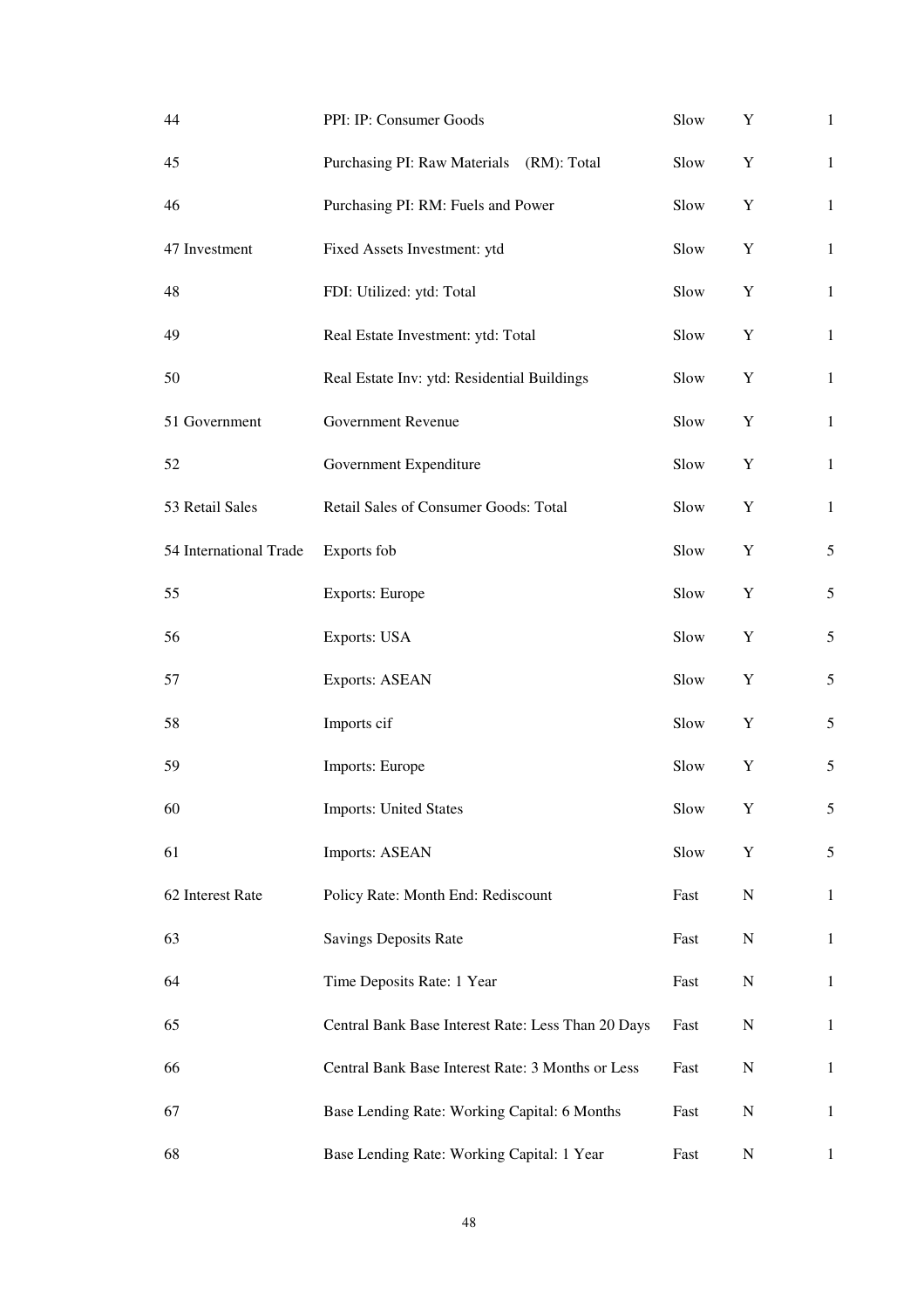| 69                  | Central Bank Base Interest Rate: Required Reserve                  | Fast | ${\bf N}$ | $\mathbf{1}$ |
|---------------------|--------------------------------------------------------------------|------|-----------|--------------|
| 70                  | Central Bank Base Interest Rate: Excess Reserve                    | Fast | ${\bf N}$ | $\mathbf{1}$ |
| 71                  | National Interbank Offered Rate: Weighted Avg:<br>NIBFC: 7 Days    | Fast | N         | $\mathbf{1}$ |
| 72                  | National Interbank Offered Rate: Weighted Avg:<br>NIBFC: 30 Days   | Fast | N         | $\mathbf{1}$ |
| 73                  | National Interbank Offered Rate: Weighted Avg:<br>NIBFC: 90 Days   | Fast | N         | $\mathbf{1}$ |
| 74                  | National Interbank Bond Repurchase: WA Rate:<br>NIBFC: 7 Day       | Fast | N         | $\mathbf{1}$ |
| 75                  | National Interbank Bond Repurchase: WA Rate:<br>NIBFC: 1 Month     | Fast | N         | $\mathbf{1}$ |
| 76                  | National Interbank Bond Repurchase: WA Rate:<br>NIBFC: 3 Month     | Fast | N         | $\mathbf{1}$ |
| 77 Money Supply     | Money Supply M0                                                    | Fast | Y         | $\mathbf{1}$ |
| 78                  | Money Supply M1                                                    | Fast | Y         | $\mathbf{1}$ |
| 79                  | Money Supply M2                                                    | Fast | Y         | $\mathbf{1}$ |
| 80                  | Quasi Money                                                        | Fast | Y         | $\mathbf{1}$ |
| 81                  | <b>Saving Deposits</b>                                             | Fast | Y         | $\mathbf{1}$ |
| 82                  | <b>Financial Institution Deposits</b>                              | Fast | Y         | $\mathbf{1}$ |
| 83                  | Financial Institution Loans                                        | Fast | Y         | $\mathbf{1}$ |
| 84                  | Foreign Reserves                                                   | Fast | Y         | 1            |
| 85 Financial Market | Index: Shanghai Stock Exchange: Composite                          | Fast | ${\bf N}$ | 5            |
| 86                  | Index: Shanghai Stock Exchange: A Share                            | Fast | N         | 5            |
| 87                  | Index: Shanghai Stock Exchange: B Share                            | Fast | N         | 5            |
| 88                  | Index: Shenzhen Stock Exchange: Composite                          | Fast | ${\bf N}$ | 5            |
| 89 Exchange Rate    | Foreign Exchange Rate: Weighted Avg: CFETS: RMB<br>to US Dollar    | Fast | N         | 5            |
| 90                  | Foreign Exchange Rate: Weighted Avg: CFETS: RMB<br>to Japanese Yen | Fast | N         | 5            |
| 91 Consumer Index   | Consumer Confidence Index                                          | Slow | ${\bf N}$ | $\mathbf{1}$ |